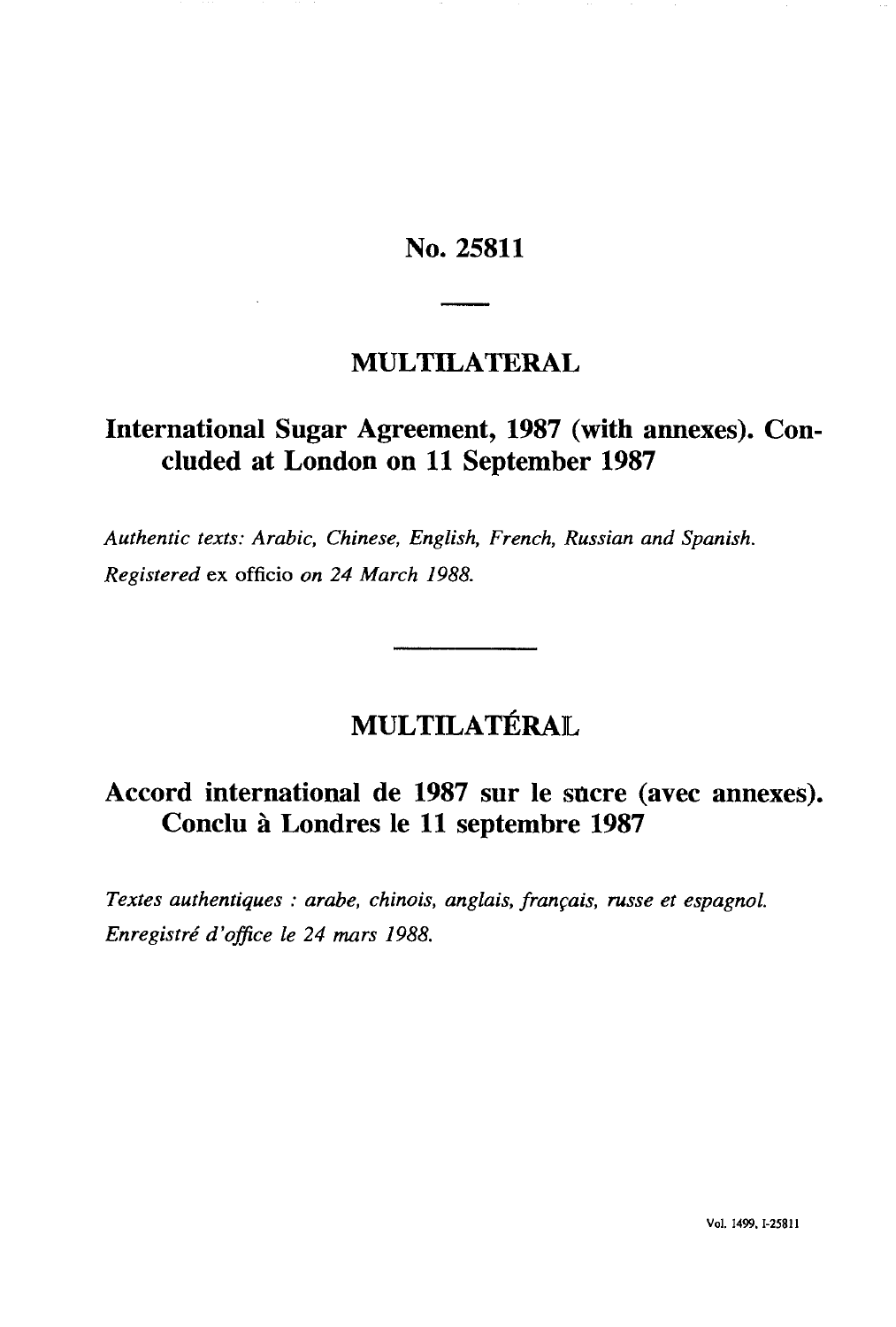#### INTERNATIONAL SUGAR AGREEMENT,<sup>1</sup> 1987

### CHAPTER I. OBJECTIVES

*Article 1.* OBJECTIVES

The objectives of the International Sugar Agreement, 1987 (hereinafter referred to as this Agreement), in the light of the terms of resolution 93  $(IV)^2$  adopted by the United Nations Conference on Trade and Development, are:

- *(a)* To further international co-operation in connection with world sugar matters and related issues;
- *(b)* To provide an appropriate framework for the preparation of a possible new inter national sugar agreement with economic provisions;
- *(c)* To encourage the consumption of sugar;
- *(d)* To facilitate trade by collecting and providing information on the world sugar market and other sweeteners.

<sup>&#</sup>x27;Came into force provisionally in respect of the following States and Organization on 24 March 1988, the date by which the Governments and Organization which had deposited with the Secretary-General of the United Nations an instrument of ratification, acceptance or approval or a notification of provisional application, decided to put this Agreement into force among themselves, in accordance with article 39 (3):

|                                                          | Date of deposit<br>of the instrument<br>of ratification.<br>acceptance (A),<br>approval (AA), |         |                           |                                                      | Date of deposit<br>of the instrument<br>of ratification.<br>acceptance (A),<br>approval (AA), |        |
|----------------------------------------------------------|-----------------------------------------------------------------------------------------------|---------|---------------------------|------------------------------------------------------|-----------------------------------------------------------------------------------------------|--------|
| State or organization.                                   | or of notification of<br><i>provisional application</i> (n)                                   |         |                           | or of notification of<br>provisional application (n) |                                                                                               |        |
|                                                          | 31 December 1987 $n$                                                                          |         | State or organization     |                                                      | 15 March                                                                                      | 1988 n |
| Argentina                                                | 23 December                                                                                   | 1987n   |                           |                                                      | 15 February                                                                                   | 1988 n |
| Belize                                                   | 14 March                                                                                      | 1988 n  |                           |                                                      | 21 December                                                                                   | 1987 A |
| $Canada.$                                                | 23 March                                                                                      | 1988 n  |                           |                                                      | 22 March                                                                                      | 1988 n |
| Costa Rica                                               | 29 December                                                                                   | 1987 n  | Malawi                    |                                                      |                                                                                               | 1988 n |
| $Cuba^*, \ldots, \ldots, \ldots, \ldots, \ldots, \ldots$ | 30 December                                                                                   | 1987 n  |                           |                                                      | 15 February                                                                                   | 1988 n |
| Dominican Republic $\ldots$ ,                            |                                                                                               |         |                           |                                                      | 18 January                                                                                    |        |
|                                                          | 13 January                                                                                    | 1988 n  |                           |                                                      | 21 December                                                                                   | 1987 A |
| El Salvador.                                             | 15 February                                                                                   | 1988 n  | Papua New Guinea          |                                                      | 31 December                                                                                   | 1987n  |
| European Economic                                        |                                                                                               |         |                           |                                                      | 19 January                                                                                    | 1988 n |
| Community, $\ldots$ , $\ldots$ ,                         | 18 December                                                                                   | 1987 AA |                           |                                                      | 9 February                                                                                    | 1988 n |
|                                                          | 25 November                                                                                   | 1987    | Republic of Korea.        |                                                      | 31 December                                                                                   | 1987n  |
| Finland                                                  | 5 February                                                                                    | 1988 n  | South Africa              |                                                      | 31 December                                                                                   | 1987   |
| German Democratic Republic                               | 23 March                                                                                      | 1988 n  |                           |                                                      | 15 December                                                                                   | 1987   |
| Guatemala. $\ldots$ , $\ldots$ , $\ldots$ , $\ldots$     | 17 December                                                                                   | 1987 n  | Union of Soviet Socialist |                                                      |                                                                                               |        |
|                                                          | 15 December                                                                                   | 1987    | Republics                 |                                                      | 5 February                                                                                    | 1988 n |
|                                                          | 30 December                                                                                   | 1987n   | United States of America. |                                                      | 23 March                                                                                      | 1988 n |
| (Continued on n. 83)                                     |                                                                                               |         |                           |                                                      |                                                                                               |        |

\*See p, 218 of this volume for the text of the declaration made upon notification of provisional application.

In addition, instruments of ratification, acceptance, approval or accession or notifications of provisional application were deposited with the Secretary -General of the United Nations by the following States, in accordance with article 39 (4):

|                                               | Date of deposit   |
|-----------------------------------------------|-------------------|
|                                               | of the instrument |
| State                                         | of accession (a)  |
|                                               | 24 March 1988 a   |
| (With provisional effect from 24 March 1988.) |                   |

*<sup>2</sup>*United Nations, *Proceedings of the United Nations Conference on Trade and Development. Fourth Session. Nairohi. vol. f. Report and Annexes,* p. 6.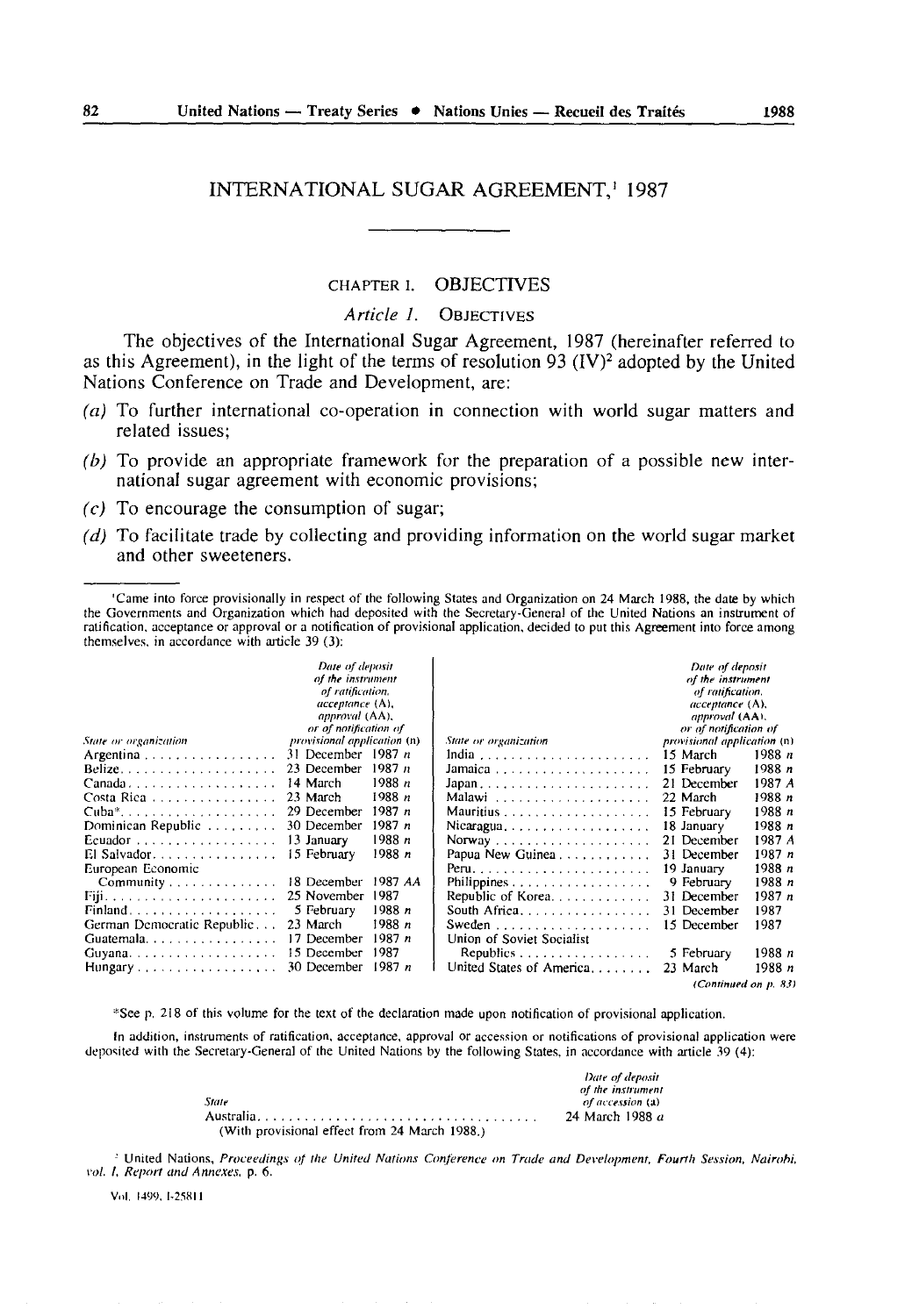### CHAPTER n. DEFINITIONS

*Article 2.* DEFINITIONS

For the purposes of this Agreement:

1. "Organization" means the International Sugar Organization referred to in ar ticle 3;

2. "Council" means the International Sugar Council referred to in article 3, par agraph 3;

3. "Member" means a Party to this Agreement;

4. "Exporting Member" means any Member which is listed in annex A to this Agreement, or which is given the status of an exporting Member upon accession to this Agreement or upon change of category under article 4, paragraph 3;

5. "Importing Member" means any Member which is listed in annex B to this Agreement, or which is given the status of an importing Member upon accession to this Agreement or upon any change of category under article 4, paragraph 3;

6. "Special vote" means a vote requiring at least two thirds of the votes cast by exporting Members present and voting and at least two thirds of the votes cast by im porting Members present and voting, on condition that these votes are cast by at least half of the number of Members in each category present and voting;

7. "Distributed simple majority vote" means a vote requiring more than half of the total votes of exporting Members present and voting and more than half of the total votes of importing Members present and voting, on condition that these votes are cast by at least half of the number of Members in each category present and voting;

8. "Year" means the calendar year;

9. "Sugar" means sugar in any of its recognized commercial forms derived from sugar cane or sugar beet, including edible and fancy molasses, syrups and any other form of liquid sugar used for human consumption, but does not include final molasses or lowgrade types of non-centrifugal sugar produced by primitive methods or sugar destined for uses other than human consumption as food;

Also on 24 March 1988, the following instruments of ratification, approval or accession were deposited with the Secre tary-General of the United Nations by Governments which, by that date, had notified their intention to apply the Agreement provisionally as at 24 March 1988 in accordance with article 39 (3):

| State<br>(The Agreement came into force provisionally for Canada on 24 March 1988.) | Date of deposit<br>of the instrument<br>of ratification.<br>approval (AA)<br>or accession (a)<br>24 March 1988 a |
|-------------------------------------------------------------------------------------|------------------------------------------------------------------------------------------------------------------|
|                                                                                     | 24 March 1988 AA                                                                                                 |
| (The Agreement came into force provisionally for Hungary on 24 March 1988.)         |                                                                                                                  |
|                                                                                     | 24 March 1988 a                                                                                                  |
| (The Agreement came into force provisionally for India on 24 March 1988.)           |                                                                                                                  |
|                                                                                     | 24 March 1988 a                                                                                                  |
| (The Agreement came into force provisionally for Mauritius on 24 March 1988.)       |                                                                                                                  |
|                                                                                     | 24 March 1988                                                                                                    |
| (The Agreement came into force provisionally for Nicaragua on 24 March 1988.)       |                                                                                                                  |
|                                                                                     | Vol. 1499, 1-25811                                                                                               |

*<sup>{</sup>Footnote I continued front p. 82)*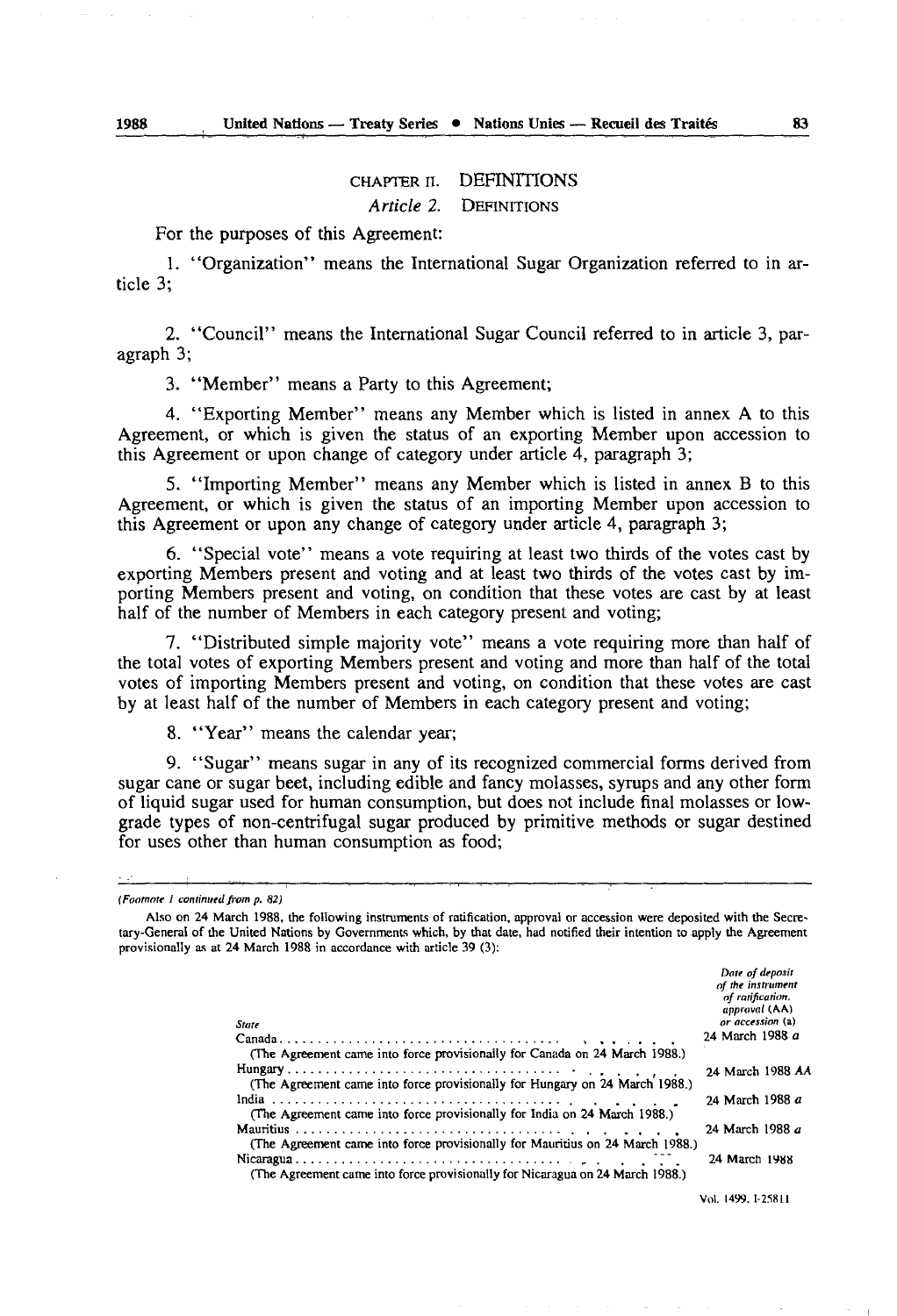10. "Entry into force" means the date on which this Agreement enters into force provisionally or definitively, as provided for in article 39;

11. "Free market" means the total of net imports of the world market, except those resulting from the operation of special arrangements as defined in chapter IX of the International Sugar Agreement, 1977;<sup>1</sup>

12. "World market" means the international sugar market and includes both sugar traded on the free market and sugar traded under special arrangements as defined in chapter IX of the International Sugar Agreement, 1977.

#### CHAPTER in. INTERNATIONAL SUGAR ORGANIZATION

#### *Article 3.* CONTINUATION, HEADQUARTERS AND STRUCTURE OF THE INTERNATIONAL SUGAR ORGANIZATION

1. The International Sugar Organization established under the International Sugar Agreement,  $1968$ <sup>2</sup> and maintained in existence under the International Sugar Agreements,  $1973$ ,<sup>3</sup> 1977 and  $1984$ ,<sup>4</sup> shall continue in being for the purpose of administering this Agreement and supervising its operation, with the membership, powers and functions set out in this Agreement.

2. The headquarters of the Organization shall be in London, unless the Council decides otherwise by special vote.

3. The Organization shall function through the International Sugar Council, its Ex ecutive Committee and its Executive Director and staff.

#### *Article 4.* MEMBERSHIP OF THE ORGANIZATION

1. Each Party to this Agreement shall be a Member of the Organization.

2. There shall be two categories of Members of the Organization, namely:

*(a)* Exporting Members, and

*(b)* Importing Members.

3. A Member may change its category of membership on such conditions as the Council may establish.

#### *Article 5.* MEMBERSHIP BY INTERGOVERNMENTAL ORGANIZATIONS

Any reference in this Agreement to a "Government" or "Governments" shall be construed as including the European Economic Community and any other intergovern mental organization having responsibilities in respect of the negotiation, conclusion and application of international agreements, in particular commodity agreements. Accord ingly, any reference in this Agreement to signature, ratification, acceptance or approval, or to notification of provisional application or to accession shall, in the case of such intergovernmental organizations, be construed as including a reference to signature, rat ification, acceptance, or approval, or to notification of provisional application, or to ac cession, by such intergovernmental organizations.

<sup>&</sup>lt;sup>1</sup> United Nations. *Treatv Series*, vol. 1064, p. 219.

<sup>&#</sup>x27; *Ibid.,* vol. 654, p. 3. <sup>1</sup>*Ibid.* vol. 906, p. 69. <sup>4</sup>*/hid,* vol. 1388, p. 3.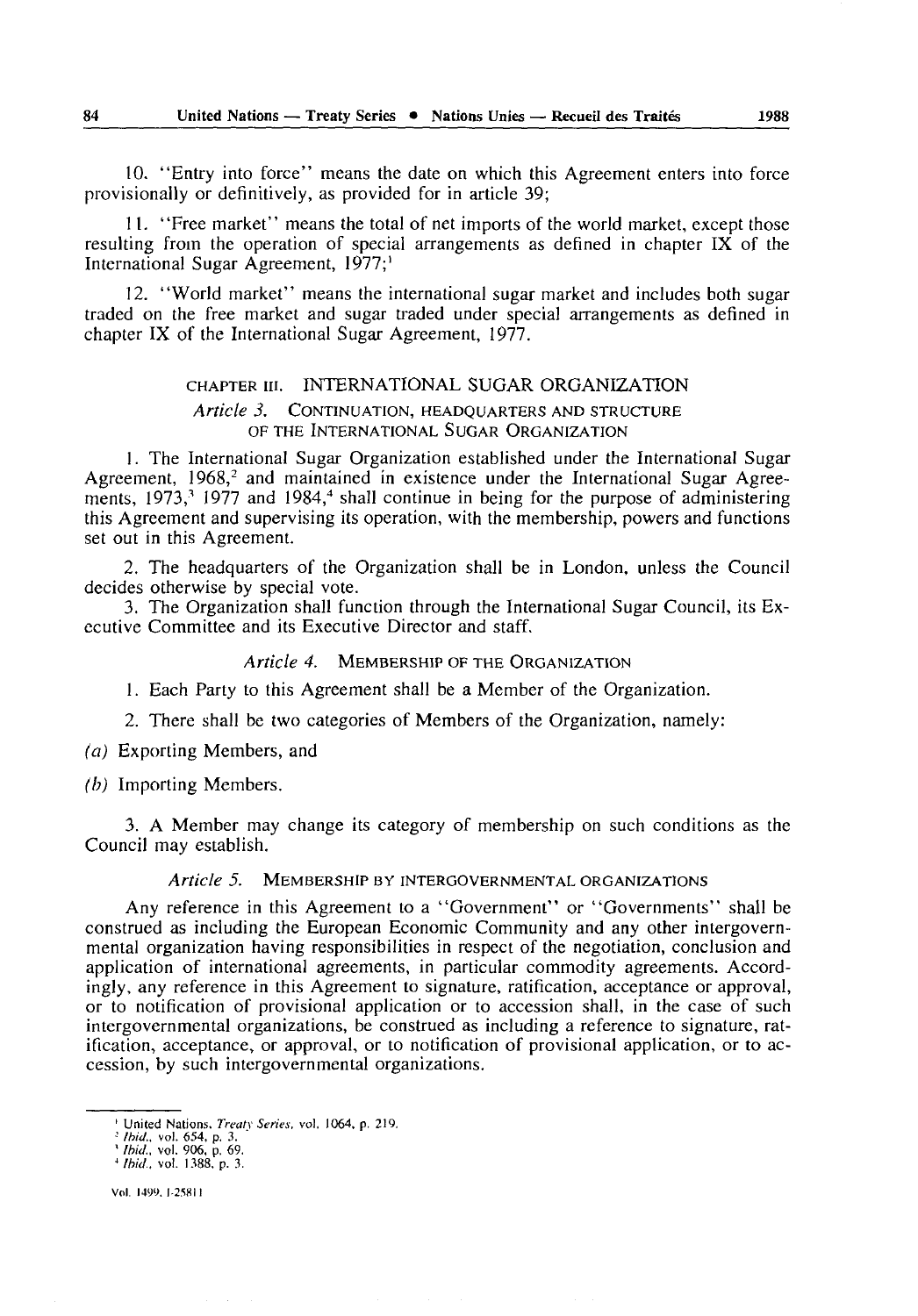#### *Article 6.* PRIVILEGES AND IMMUNITIES

1. The Organization shall have legal personality. It shall in particular have the capacity to contract, acquire and dispose of movable and immovable property and to institute legal proceedings.

2. The status, privileges and immunities of the Organization in the territory of the United Kingdom shall continue to be governed by the Headquarters Agreement between the Government of the United Kingdom of Great Britain and Northern Ireland and the International Sugar Organization signed at London on 29 May 1969,' with such amend ments as may be necessary for the proper functioning of this Agreement.

3. If the seat of the Organization is moved to a country which is a Member of the Organization, that Member shall, as soon as possible, conclude with the Organization an agreement to be approved by the Council relating to the status, privileges and immunities of the Organization, of its Executive Director, staff and experts and of representatives of Members while in that country for the purpose of exercising their functions.

4. Unless any other taxation arrangements are implemented under the agreement envisaged in paragraph 3 of this article and pending the conclusion of that agreement the new host Member shall:

- *(a)* Grant exemption from taxation on the remuneration paid by the Organization to its employees, except that such exemption need not apply to its own nationals; and
- *(b)* Grant exemption from taxation on the assets, income and other property of the Organization.

5. If the seat of the Organization is to be moved to a country which is not a Member of the Organization, the Council shall, before that move, obtain a written assurance from the Government of that country:

- *(a)* That it shall, as soon as possible, conclude with the Organization an agreement as described in paragraph 3 of this article; and
- *(b)* That, pending the conclusion of such an agreement, it shall grant the exemptions provided for in paragraph 4 of this article.

6. The Council shall endeavour to conclude the agreement described in paragraph 3 of this article with the Government of the country to which the seat of the Organization is to be moved before transferring the seat.

CHAPTER iv. INTERNATIONAL SUGAR COUNCIL

*Article 7.* COMPOSITION OF THE INTERNATIONAL SUGAR COUNCIL

1. The highest authority of the Organization shall be the International Sugar Coun cil, which shall consist of all the Members of the Organization.

2. Each Member shall have one representative in the Council, and if it so desires, one or more alternates. Furthermore, a Member may appoint one or more advisers to its representatives or alternates.

<sup>1</sup> United Nations, *Treaty Series,* vol. 700, p. 121.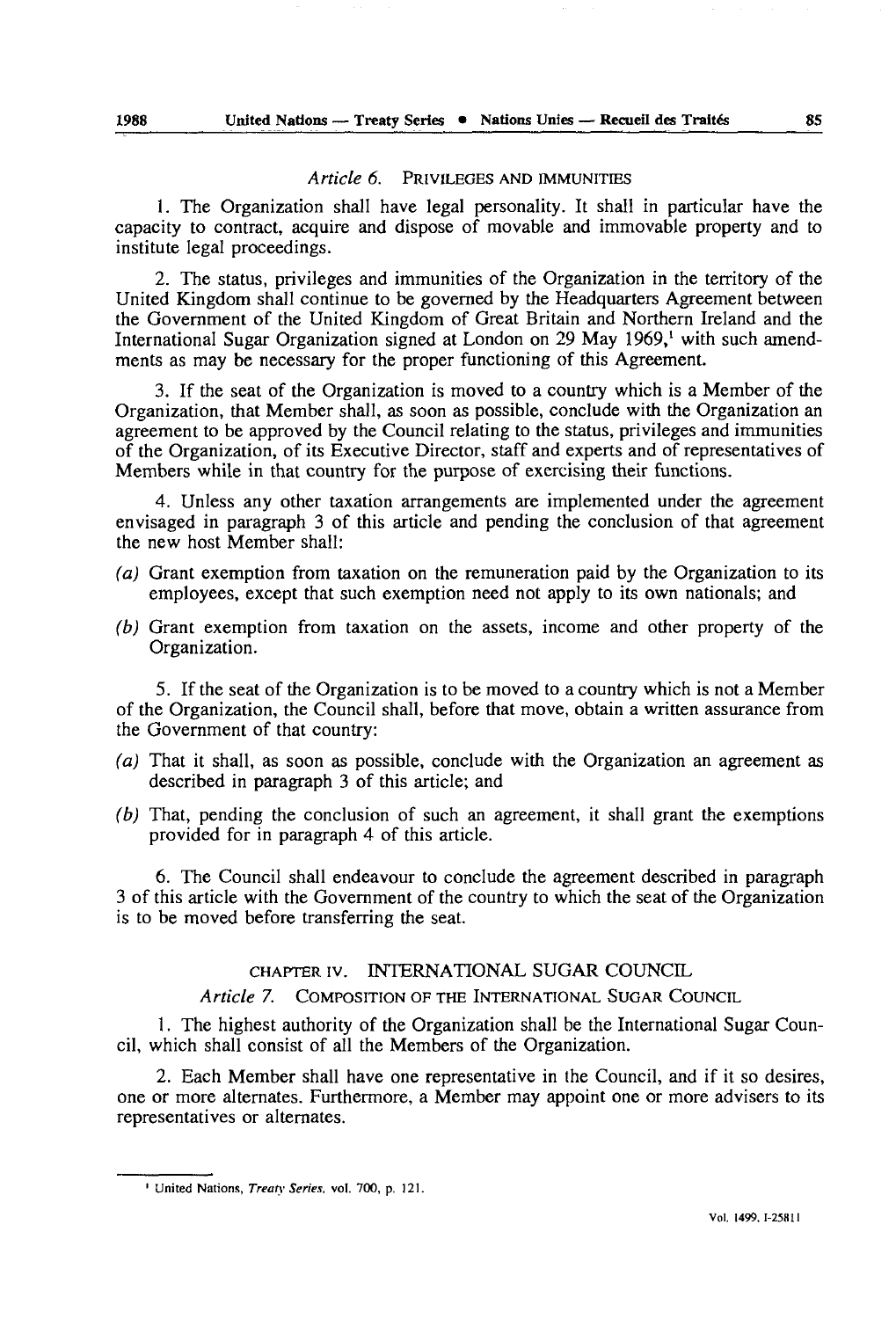#### *Article 8.* POWERS AND FUNCTIONS OF THE COUNCIL

1. The Council shall exercise all such powers and perform or arrange for the per formance of all such functions as are necessary to carry out the provisions of this Agree ment and to pursue the liquidation of the Stock Financing Fund established under article 49 of the International Sugar Agreement, 1977, as delegated by the Council under that Agreement to the Council under the International Sugar Agreement, 1984, pursuant to article 8, paragraph 1, of the latter.

2. The Council shall adopt, by special vote, such rules and regulations as are nec essary to carry out the provisions of this Agreement and are consistent therewith, in cluding rules of procedure for the Council and its committees, and the financial and staff regulations of the Organization. The Council may, in its rules of procedure, provide a procedure whereby it may, without meeting, decide specific questions.

3. The Council shall keep such records as are required to perform its functions under this Agreement and such other records as it considers appropriate.

4. The Council shall publish an annual report and such other information as it considers appropriate.

*Article 9.* CHAIRMAN AND VICE-CHAIRMAN OF THE COUNCIL

1. For each year, the Council shall elect from among the delegations a Chairman and a Vice-Chairman, who shall not be paid by the Organization.

2. The Chairman and the Vice-Chairman shall be elected one from among the del egations of the importing Members and the other from among those of the exporting Members. Each of these offices shall, as a general rule, alternate each year between the two categories of Members, provided, however, that this shall not prevent the re-election under exceptional circumstances of the Chairman or Vice-Chairman or both when the Council so decides by special vote. In the case of such re-election of either officer, the rule set out in the first sentence of this paragraph shall continue to apply.

3. In the absence of the Chairman, the duties of the post shall be carried out by the Vice-Chairman. In the temporary absence of both the Chairman and the Vice-Chairman or the permanent absence of one or both, the Council may elect from among the dele gations new officers, temporary or permanent as appropriate, taking account of the general rule of alternating representation set out in paragraph 2 of this article.

4. Neither the Chairman nor any other officer presiding at meetings of the Council shall vote. They may, however, appoint another person to exercise the voting rights of the Member which they represent.

*Article 10.* SESSIONS OF THE COUNCIL

1. As a general rule, the Council shall hold one regular session in each half of the year.

2. In addition, the Council shall meet in special session whenever it so decides or at the request of:

*(a)* Any five Members;

*(b)* Two or more Members holding collectively 250 votes or more under article 11, or

*(c)* The Executive Committee.

3. Notice of sessions shall be given to Members at least 30 calendar days in ad vance, except in case of emergency, when such notice shall be given at least 10 calendar days in advance.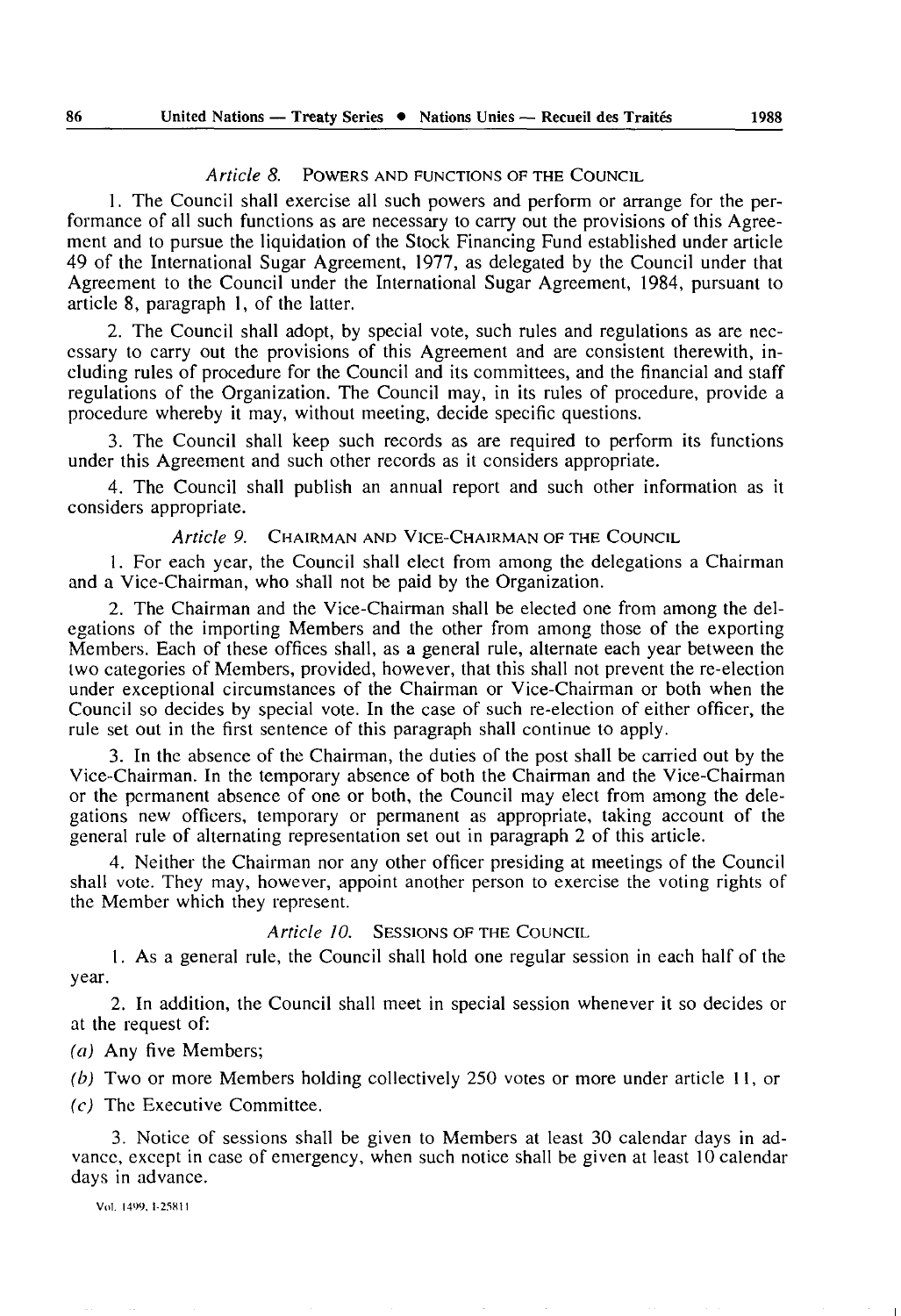4. Sessions shall be held at the headquarters of the Organization unless the Council decides otherwise by special vote. If any Member invites the Council to meet elsewhere than at the headquarters of the Organization, and the Council agrees so to do, that Mem ber shall pay the additional costs involved.

#### *Article 11.* VOTES

1. For the purposes of voting under this Agreement, Members shall hold a total of 2,000 votes, the exporting Members holding together 1,000 votes and the importing Members holding together 1,000 votes.

2. Members' shares of the total votes in their categories in paragraph 1 of this article shall be calculated as follows:

*(a)* Exporting Members:

In the same proportion as the number of their votes in annex A bears to the total number of votes of countries in that annex which are Members.

#### *(b)* Importing Members:

- (i) For the first year, on the basis of the same criterion as in subparagraph  $(a)$ above, in respect of the votes in annex B;
- (ii) For subsequent years, on the basis of the criteria in article 24, paragraph 3 *(b).*

*3.* There shall be no fractional votes. No Member shall have fewer than 5 votes or more than 285 votes.

4. Whenever a Member has its voting rights suspended under any provision of this Agreement, its votes shall be distributed among the other Members in its category ac cording to their shares as established under paragraph 2 of this article. The same pro cedure shall apply when the Member recovers its voting rights, the Member concerned being included in the distribution.

#### *Article 12.* VOTING PROCEDURE OF THE COUNCIL

1. Each Member shall be entitled to cast the number of votes it holds under article 11. It shall not be entitled to divide such votes.

2. By informing the Chairman in writing, any exporting Member may authorize any other exporting Member, and any importing Member may authorize any other importing Member, to represent its interests and to cast its votes at any meeting or meetings of the Council. A copy of such authorizations shall be examined by any credentials committee that may be set up under the rules of procedure of the Council.

3. A Member authorized by another Member to cast the votes held by the author izing Member under article 11 shall cast such votes as authorized and in accordance with paragraph 2 of this article.

#### *Article 13.* DECISIONS OF THE COUNCIL

1. All decisions of the Council shall be taken and all recommendations shall be made by distributed simple majority vote, unless this Agreement provides for a special vote.

2. In arriving at the number of votes necessary for any decision of the Council, votes of Members abstaining shall not be reckoned and those Members shall not be considered as "voting" for the purposes of article 2, definition 6 or definition 7, as the case may be. Where a Member avails itself of the provisions of article 12, and its votes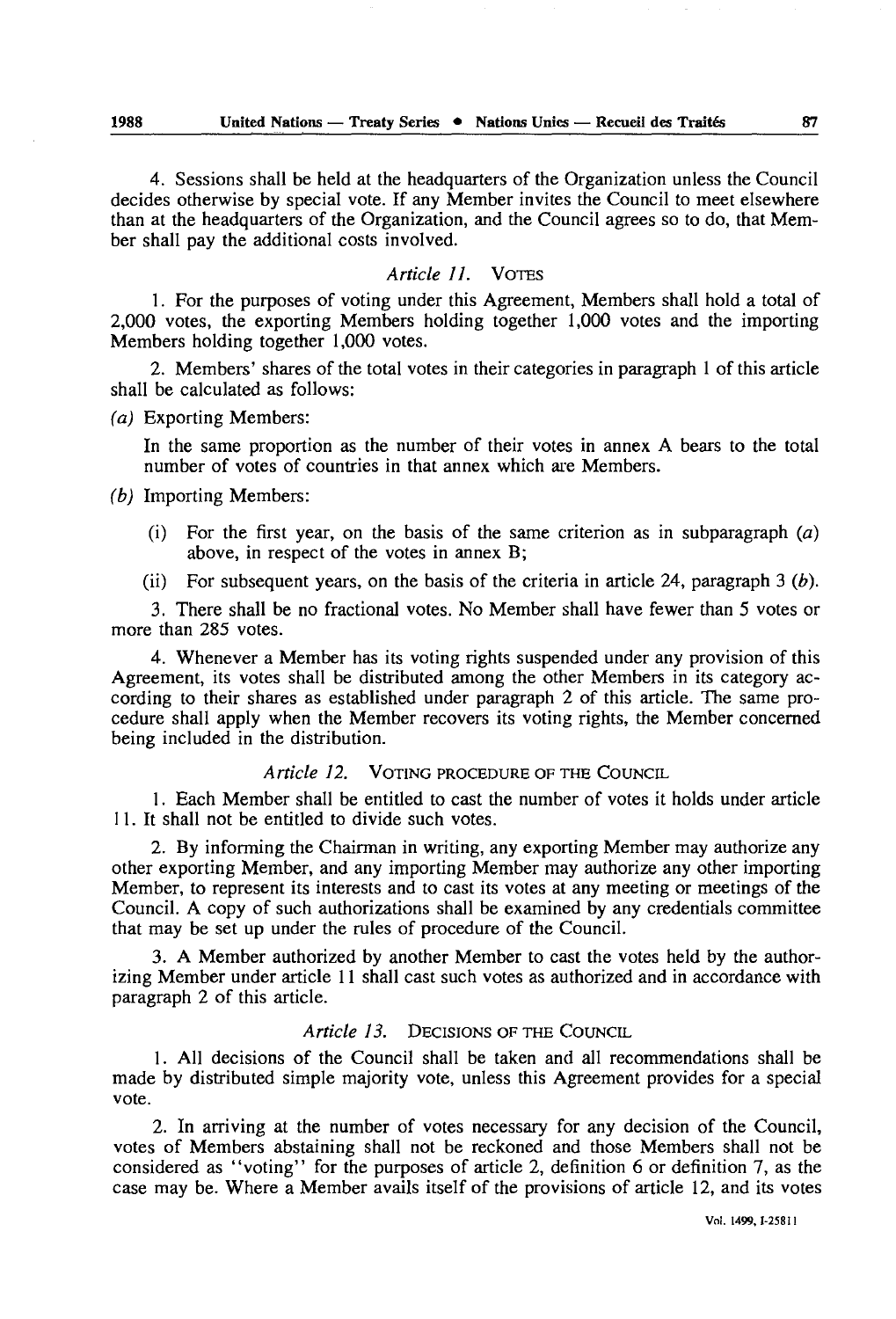are cast at a meeting of the Council, such Member shall, for the purposes of paragraph 1 of this article, be considered as present and voting.

3. All decisions of the Council under this Agreement shall be binding upon Members.

#### *Article 14.* CO-OPERATION WITH OTHER ORGANIZATIONS

1. The Council shall make whatever arrangements are appropriate for consultation or co-operation with the United Nations and its organs, in particular UNCTAD, and with the Food and Agriculture Organization and such other specialized agencies of the United Nations and intergovernmental organizations as may be appropriate.

2. The Council, bearing in mind the particular role of UNCTAD in international commodity trade, shall as appropriate keep UNCTAD informed of its activities and pro grammes of work.

3. The Council may also make whatever arrangements are appropriate for main taining effective contact with international organizations of sugar producers, traders and manufacturers.

### *Article 15.* ADMISSION OF OBSERVERS

1. The Council may invite any non-member State to attend any of its meetings as an observer.

2. The Council may also invite any of the organizations referred to in article 14, paragraph 1, to attend any of its meetings as an observer.

#### *Article 16.* QUORUM FOR THE COUNCIL

The quorum for any meeting of the Council shall be the presence of more than half of all exporting Members and more than half of all importing Members, the Members thus present holding at least two thirds of the total votes of all Members in their respective categories under article 11. If there is no quorum on the day appointed for the opening of any Council session, or if in the course of any Council session there is no quorum at three successive meetings, the Council shall be convened seven days later; at that time, and throughout the remainder of that session, the quorum shall be the presence of more than half of all exporting Members and more than half of all importing Members, the Members thus present representing more than half of the total votes of all Members in their respective categories under article 11. Representation in accordance with article 12, paragraph 2, shall be considered as presence.

#### CHAPTER v. EXECUTIVE COMMITTEE

#### *Article 17.* COMPOSITION OF THE EXECUTIVE COMMITTEE

1. The Executive Committee shall consist of 10 exporting Members and 10 im porting Members, who shall be elected for each year in accordance with article 18 and may be re-elected.

2. Each member of the Executive Committee shall appoint one representative and may appoint in addition one or more alternates and advisers.

3. The Executive Committee shall elect its Chairman for each year. He shall not have the right to vote and may be re-elected.

4. The Executive Committee shall meet at the headquarters of the Organization, unless it decides otherwise. If any Member invites the Executive Committee to meet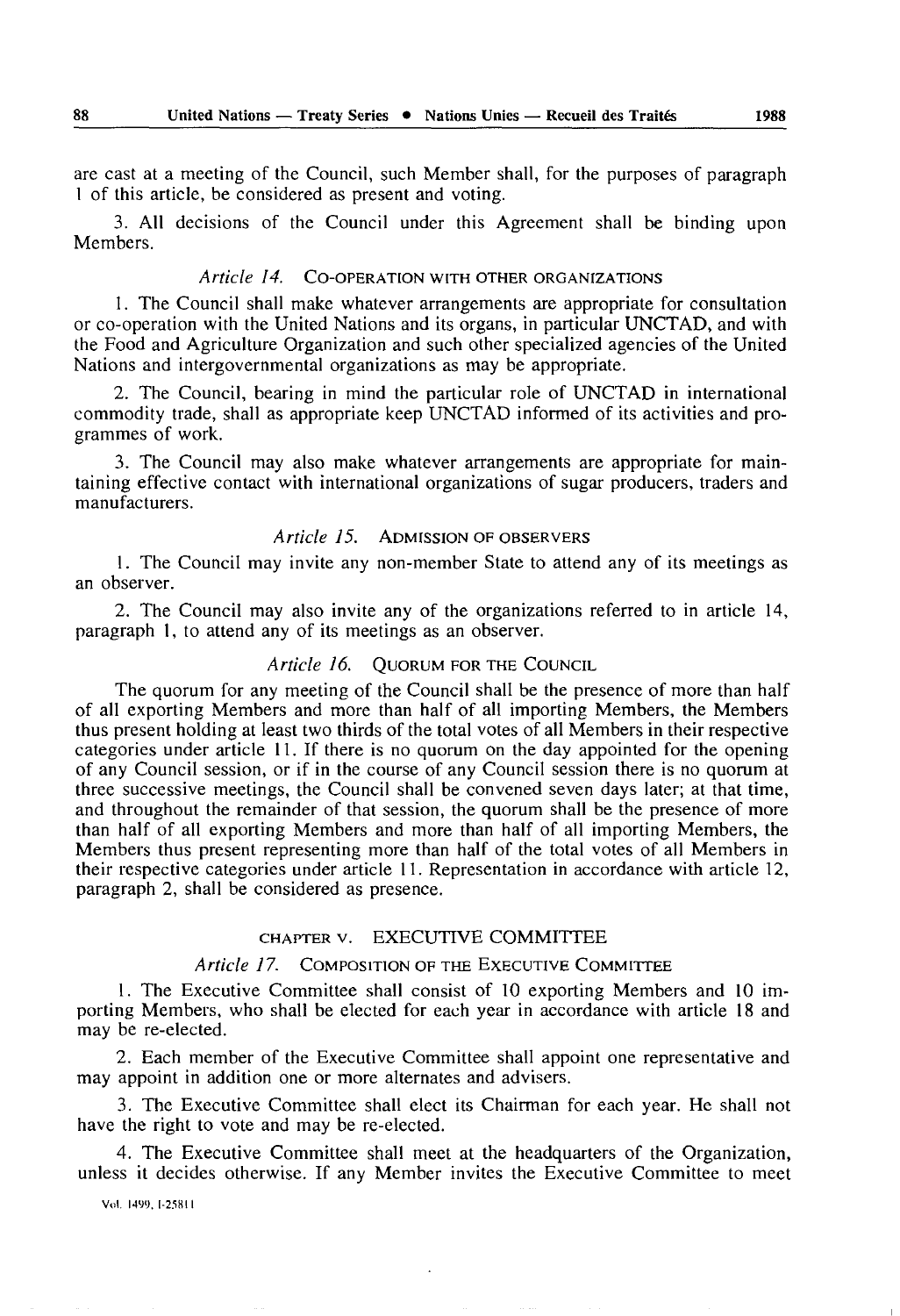elsewhere than at the headquarters of the Organization, and the Executive Committee agrees so to do, that Member shall pay the additional costs involved.

#### *Article 18.* ELECTION OF THE EXECUTIVE COMMITTEE

1. The exporting and importing members of the Executive Committee shall be elected in the Council by the exporting and importing Members of the Organization respectively. The election within each category shall be held in accordance with para graphs 2 to 7 inclusive of this article.

2. Each Member shall cast all the votes to which it is entitled under article 11 for a single candidate. A Member may cast for another candidate any votes which it exercises pursuant to article 12, paragraph 2.

3. The 10 candidates receiving the largest number of votes shall be elected; how ever, to be elected on the first ballot, a candidate must secure at least 60 votes.

4. If fewer than 10 candidates are elected on the first ballot, further ballots shall be held in which only Members which did not vote for any of the candidates elected shall have the right to vote. In each further ballot, the minimum number of votes required for election shall be successively diminished by 5 until the 10 candidates are elected.

5. Any Member which did not vote for any of the members elected may subse quently assign its votes to one of them, subject to paragraphs 6 and 7 of this article.

6. A member shall be deemed to have received the number of votes originally cast for it when it was elected and, in addition, the number of votes assigned to it, provided that the total number of votes shall not exceed 300 for any member elected.

7. If the votes deemed received by an elected member would otherwise exceed 300, Members which voted for or assigned their votes to such elected member shall arrange among themselves for one or more of them to withdraw their votes from that member and assign or reassign them to another elected member so that the votes received by each elected member shall not exceed the limit of 300.

8. If a member of the Executive Committee is suspended from the exercise of its voting rights under any of the relevant provisions of this Agreement, each Member which has voted for it or assigned its votes to it in accordance with this article may, during such time as that suspension is in force, assign its votes to any other member of the Committee in its category, subject to paragraph 6 of this article.

9. If a member of the Committee ceases to be a Member of the Organization, the Members which voted for or assigned votes to it and Members which have not voted for or assigned votes to another member of the Committee shall, during the next session of the Council, elect a Member to fill the vacancy on the Committee. Any Member which voted for or assigned its votes to the member which has ceased to be a Member of the Organization, and which does not vote for the Member elected to fill the vacancy on the Committee, may assign its votes to another member of the Committee, subject to para graph 6 of this article.

10. In special circumstances, and after consultation with the member of the Exec utive Committee for which it voted or to which it assigned its votes in accordance with the provisions of this article, a Member may withdraw its votes from that member for the remainder of the year. That Member may then assign these votes to another member of the Executive Committee in its category but may not withdraw these votes from that other member for the remainder of that year. The member of the Executive Committee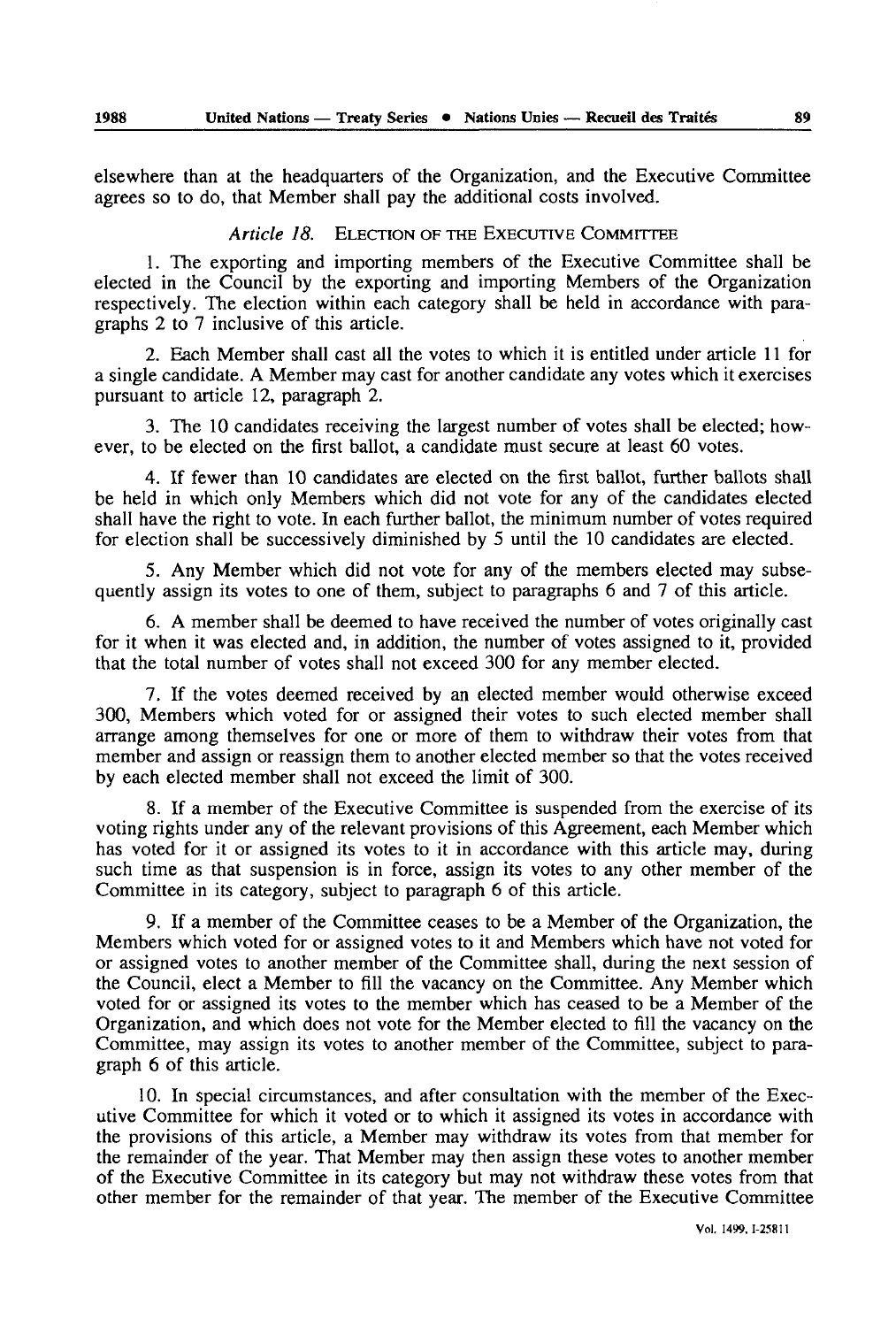from which the votes have been withdrawn shall retain its seat on the Executive Com mittee for the remainder of that year. Any action taken pursuant to the provisions of this paragraph shall become effective after the Chairman of the Executive Committee has been informed in writing thereof.

> *Article 19.* DELEGATION OF POWERS BY THE COUNCIL TO THE EXECUTIVE COMMITTEE

1. The Council may, by special vote, delegate to the Executive Committee the exercise of any or all of its powers, other than the following:

- *(a)* Location of the headquarters of the Organization under article 3, paragraph 2;
- *(b)* Appointment of the Executive Director and any senior official under article 22;
- *(c)* Adoption of the administrative budget and assessment of contributions under article 24;
- *(d)* Any request to the Secretary-General of UNCTAD to convene a negotiating confer ence under article 32, paragraph 2;
- *(e)* Decision on disputes under article 33;
- *(f)* Suspension of voting and other rights of a Member under article 34, paragraph 3;
- *(g)* Exclusion of a Member from the Organization under article 42;
- *(h)* Recommendation of an amendment under article 44;
- *(i)* Extension or termination of this Agreement under article 45.

2. The Council may at any time revoke the delegation of any power to the Executive Committee.

#### *Article 20.* VOTING PROCEDURE AND DECISIONS OF THE EXECUTIVE COMMITTEE

1. Each member of the Executive Committee shall be entitled to cast the number of votes received by it under article 18, and cannot divide these votes.

2. Any decision taken by the Executive Committee shall require the same majority as that decision would require if taken by the Council.

3. Any Member shall have the right of appeal to the Council, under such conditions as the Council may prescribe in its rules of procedure, against any decision of the Ex ecutive Committee.

#### *Article 21.* QUORUM FOR THE EXECUTIVE COMMITTEE

The quorum for any meeting of the Executive Committee shall be the presence of more than half of all exporting members of the Committee and more than half of all importing members of the Committee, the members thus present representing at least two thirds of the total votes of all members of the Committee in their respective categories.

#### CHAPTER vi. EXECUTIVE DIRECTOR AND STAFF

### *Article 22.* EXECUTIVE DIRECTOR AND STAFF

1. The Council, after having consulted the Executive Committee, shall appoint the Executive Director by special vote. The terms of appointment of the Executive Director shall be fixed by the Council.

2. The Executive Director shall be the chief administrative officer of the Organi-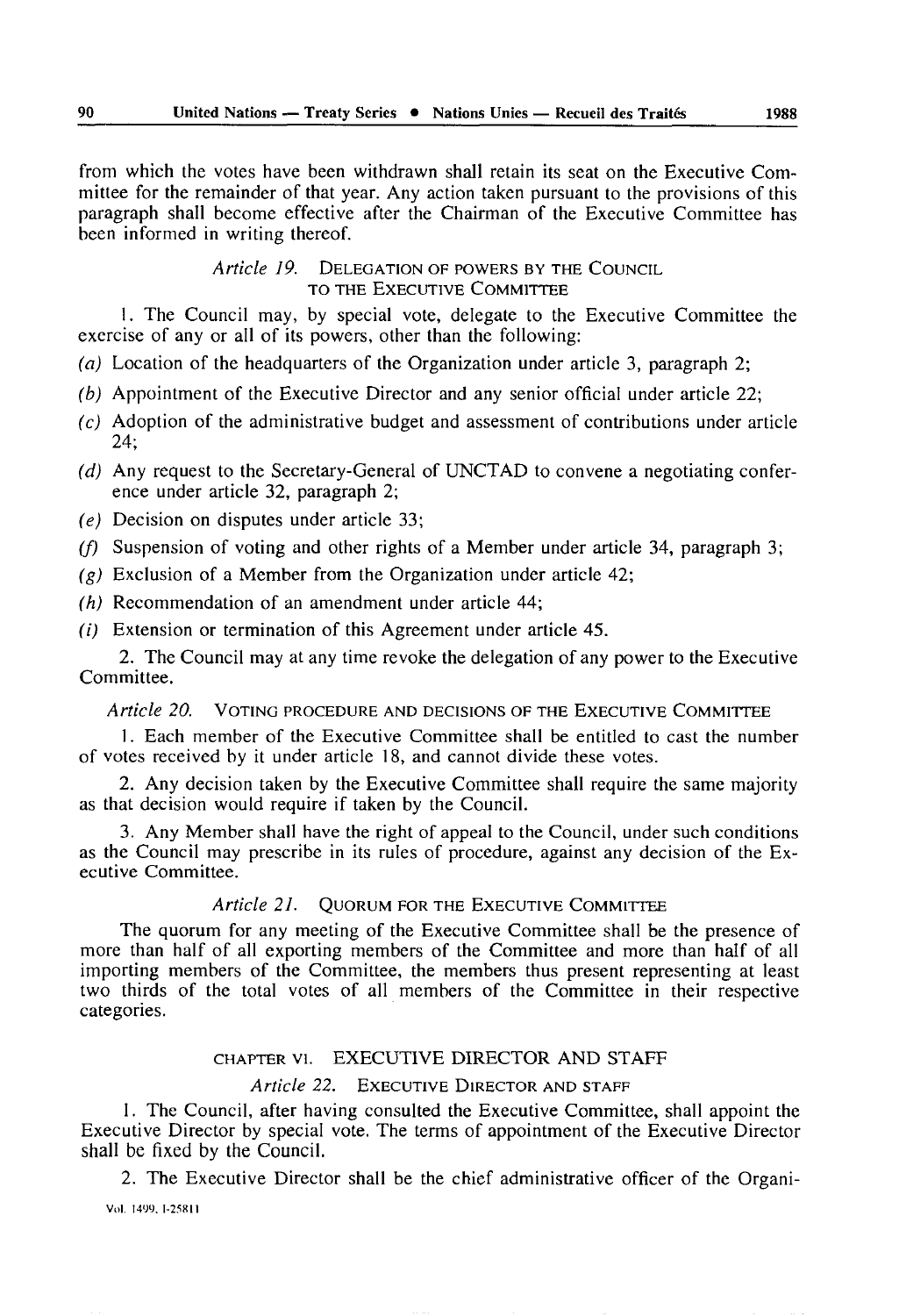zation and shall be responsible for the performance of the duties devolving upon him in the administration of this Agreement.

3. The Council, after consulting the Executive Director, shall by special vote ap point any senior official on such terms as it shall determine.

4. The Executive Director shall appoint other members of the staff in accordance with regulations and decisions of the Council.

5. The Council, in accordance with article 8, shall adopt rules and regulations em bodying the fundamental conditions of service and the basic rights, duties and obligations of all members of the Secretariat.

6. Neither the Executive Director nor any member of the staff shall have any fi nancial interest in the sugar industry or sugar trade.

7. Neither the Executive Director nor any member of the staff shall seek or receive instructions regarding their duties under this Agreement from any Member or from any authority external to the Organization. They shall refrain from any action which might reflect on their position as international officials responsible only to the Organization. Each Member shall respect the exclusively international character of the responsibilities of the Executive Director and staff and shall not seek to influence them in the discharge of their responsibilities.

#### CHAPTER *vu.* FINANCE

#### *Article 23.* EXPENSES

1. The expenses of delegations to the Council, the Executive Committee or any of the committees of the Council or of the Executive Committee shall be met by the Mem bers concerned.

2. The expenses necessary for the administration of this Agreement shall be met by annual contributions from Members, assessed in accordance with article 24. If, however, a Member requests special services, the Council may require that Member to pay for them.

3. Appropriate accounts shall be kept for the administration of this Agreement.

#### *Article 24.* ADOPTION OF THE ADMINISTRATIVE BUDGET, AND CONTRIBUTIONS OF MEMBERS

1. For the purposes of this article, Members shall hold 2,000 votes, distributed as provided in article 11, paragraph 1.

2. However, as an exceptional measure for the first three years of this Agreement, exporting Members shall hold 1,150 votes and importing Members 850 votes, based on the distribution specified in annexes C and D, respectively. This special distribution of votes between the two categories of Members shall also apply for any period of extension under article 45, paragraph 2, unless the Council decides otherwise by special vote.

3. At the time of entry into force of this Agreement, whenever there is a change of membership and at the time of adoption of the administrative budget, the Secretariat shall calculate the votes of individual Members as follows:

*(a)* Exporting Members:

(i) Each exporting Member shall hold the number of votes specified in annex C, which shall be adjusted as provided in subparagraph  $(c)$  below;

Vol. 1499. I-258I1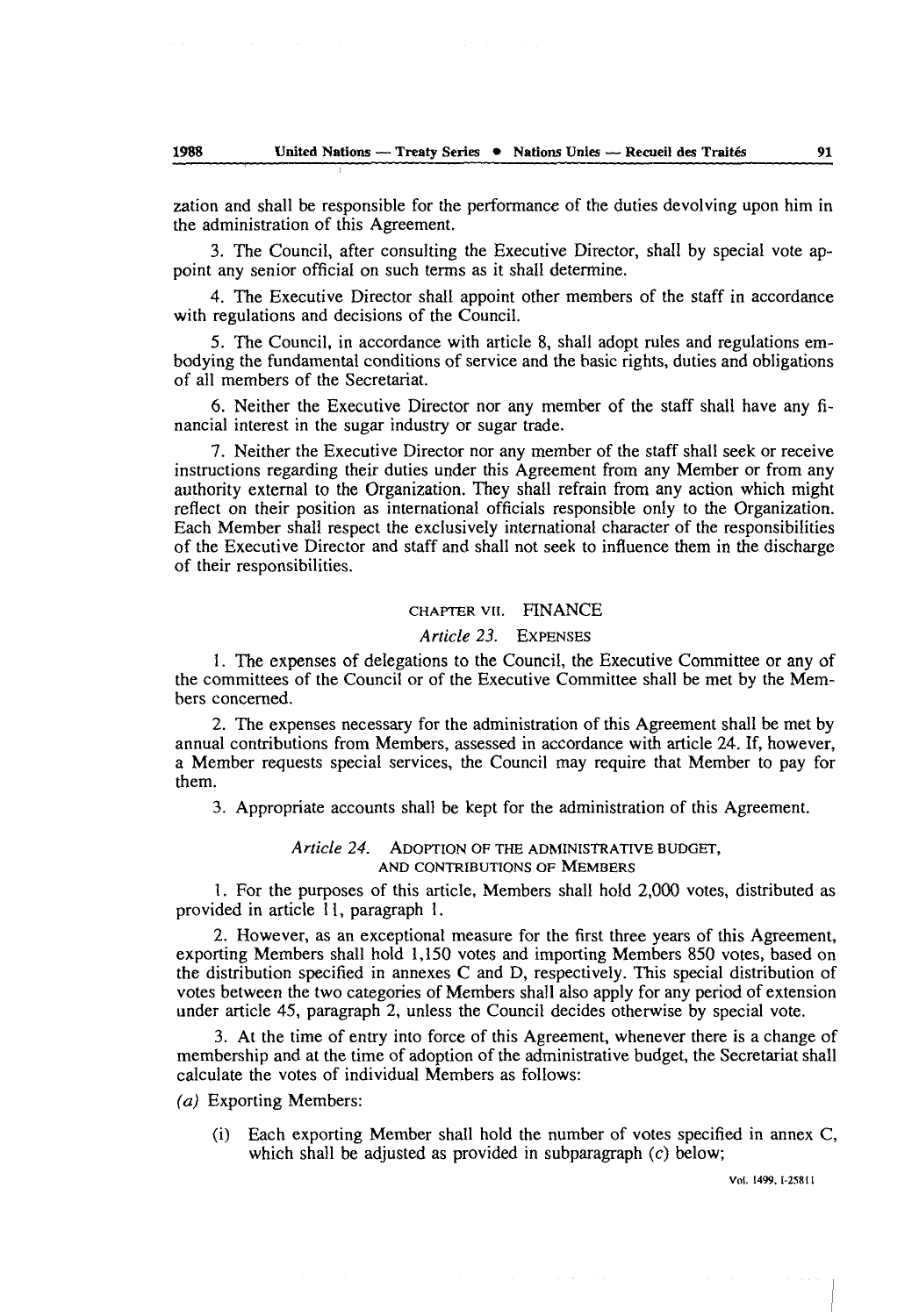#### **92\_\_\_\_\_\_United Nations — Treaty Series • Nations Unies — Recueil des Traités 1988**

- (ii) No exporting Member shall hold more than 260 votes or fewer than 6 votes;
- (iii) The votes of exporting Members with 6 votes in annex C shall not be subject to any adjustment under this article;
- (iv) Votes involved in any change of membership in the category of exporting Mem bers shall also be apportioned as provided in subparagraph (c) below;
- *(b)* Importing Members:
	- (i) For the first year of this Agreement, each importing Member shall hold the number of votes specified in annex D, which shall be adjusted as provided in subparagraph (c) below;
	- (ii) In subsequent years, the total votes held by importing Members shall be dis tributed among them on the basis of the average of their net imports of sugar for the preceding four years for which figures are available, disregarding the year of their lowest net imports and weighted as follows: -Free market: 67 per cent; World market: 33 per cent;
	- (iii) The number of votes held by any importing Member may not be increased by more than 5 per cent from one year to the next as a result of distributions under subparagraph (ii) above;
	- (iv) No importing Member shall hold more than 240 votes or fewer than 6 votes;
- *(c)* Votes in annexes C and D which are not taken up at the time of the entry into force of this Agreement shall be apportioned among individual Members in the relevant category or categories in the proportion that the number of their votes in the relevant annex bears to the total number of votes of countries in that annex which are Mem bers;
- *(clj* There shall be no fractional votes.

4. The provisions of article 25, paragraph 2, and article 34, paragraph 3 (a), relating to the suspension of voting rights for non-fulfilment of obligations, shall not apply to this article.

5. During the second half of each year, the Council shall adopt the administrative budget of the Organization for the following year and shall determine the per vote con tribution of Members required to meet that budget.

6. The contribution of each Member to the administrative budget shall be calculated by multiplying the per vote contribution by the number of votes held by it under this article, as follows:

- *(a)* For those which are Members at the time of the final adoption of the administrative budget, the number of votes which they then hold, and
- *(b)* For those which become Members after the adoption of the administrative budget, the number of votes which they receive at the time of taking up membership, adjusted in proportion to the remainder of the period covered by the budget or budgets; assessments made upon other Members shall not be altered.

7. If this Agreement enters into force more than eight months before the begin ning of its first full year, the Council shall at its first session adopt an administrative budget covering the period up to the commencement of the first full year. Otherwise,

Vol. I4W. I-25XII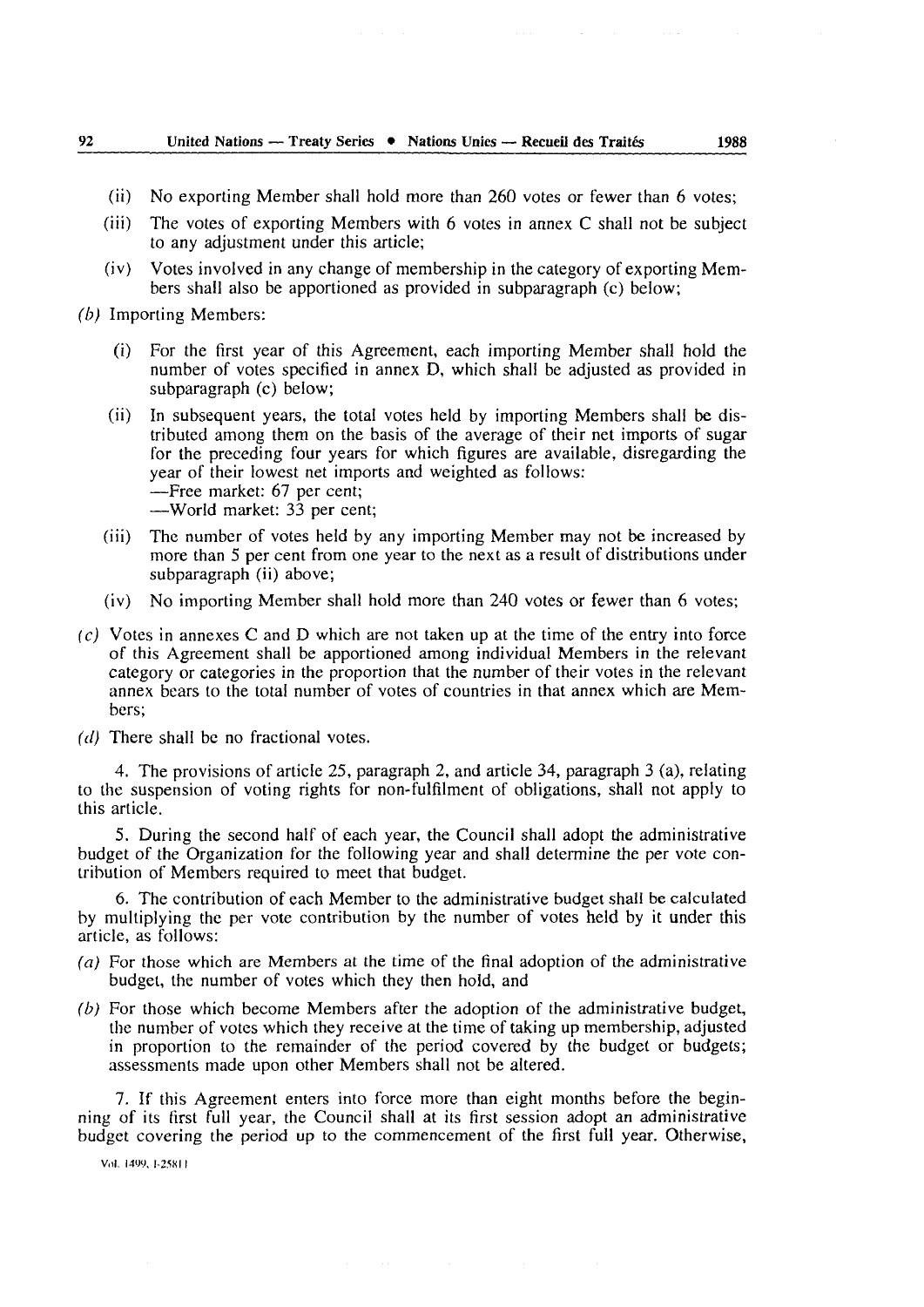the first administrative budget shall cover both the initial period and the first full year.

8. The Council may, by special vote, take such measures as it might deem ap propriate in order to mitigate the effects on Members' contributions resulting from a possibly limited membership at the time of the adoption of the administrative budget for the first year of this Agreement or from any major decrease of membership thereafter.

#### *Article* 25. PAYMENT OF CONTRIBUTIONS

1. Members shall pay their contributions to the administrative budget for each year in accordance with their respective constitutional procedures. Contributions to the ad ministrative budget for each year shall be payable in freely convertible currencies and shall become due on the first day of that year; contributions of Members in respect of the year in which they join the Organization shall be due on the date on which they become Members.

2. If, at the end of four months following the date on which its contribution is due in accordance with paragraph 1 of this article, a Member has not paid its full contribution to the administrative budget, the Executive Director shall request the Member to make payment as quickly as possible. If, at the expiration of two months after the request of the Executive Director, the Member has still not paid its contribution, its voting rights in the Council and in the Executive Committee shall be suspended until such time as it has made full payment of the contribution.

3. A Member whose voting rights have been suspended under paragraph 2 of this article shall not be deprived of any of its other rights or relieved of any of its obligations under this Agreement, unless the Council so decides by special vote. It shall remain liable to pay its contribution and to meet any other of its financial obligations under this Agreement.

#### *Article 26.* AUDIT AND PUBLICATION OF ACCOUNTS

As soon as possible after the close of each year, the financial statements of the Organization for that year, certified by an independent auditor, shall be presented to the Council for approval and publication.

#### CHAPTER VIII. GENERAL UNDERTAKINGS OF MEMBERS

#### *Article 27.* UNDERTAKINGS BY MEMBERS

Members undertake to adopt such measures as are necessary to enable them to fulfil their obligations under this Agreement and fully to co-operate with one another in se curing the attainment of the objectives of this Agreement.

#### *Article 28.* LABOUR STANDARDS

Members shall ensure that fair labour standards are maintained in their respective sugar industries and, as far as possible, shall endeavour to improve the standard of living of agricultural and industrial workers in the various branches of sugar production and of growers of sugar cane and sugar beet.

#### *Article 29.* FINANCIAL LIABILITY OF MEMBERS

Each Member's financial liability to the Organization and to other Members is lim ited to the extent of its obligations concerning contributions to the administrative budgets adopted by the Council under this Agreement.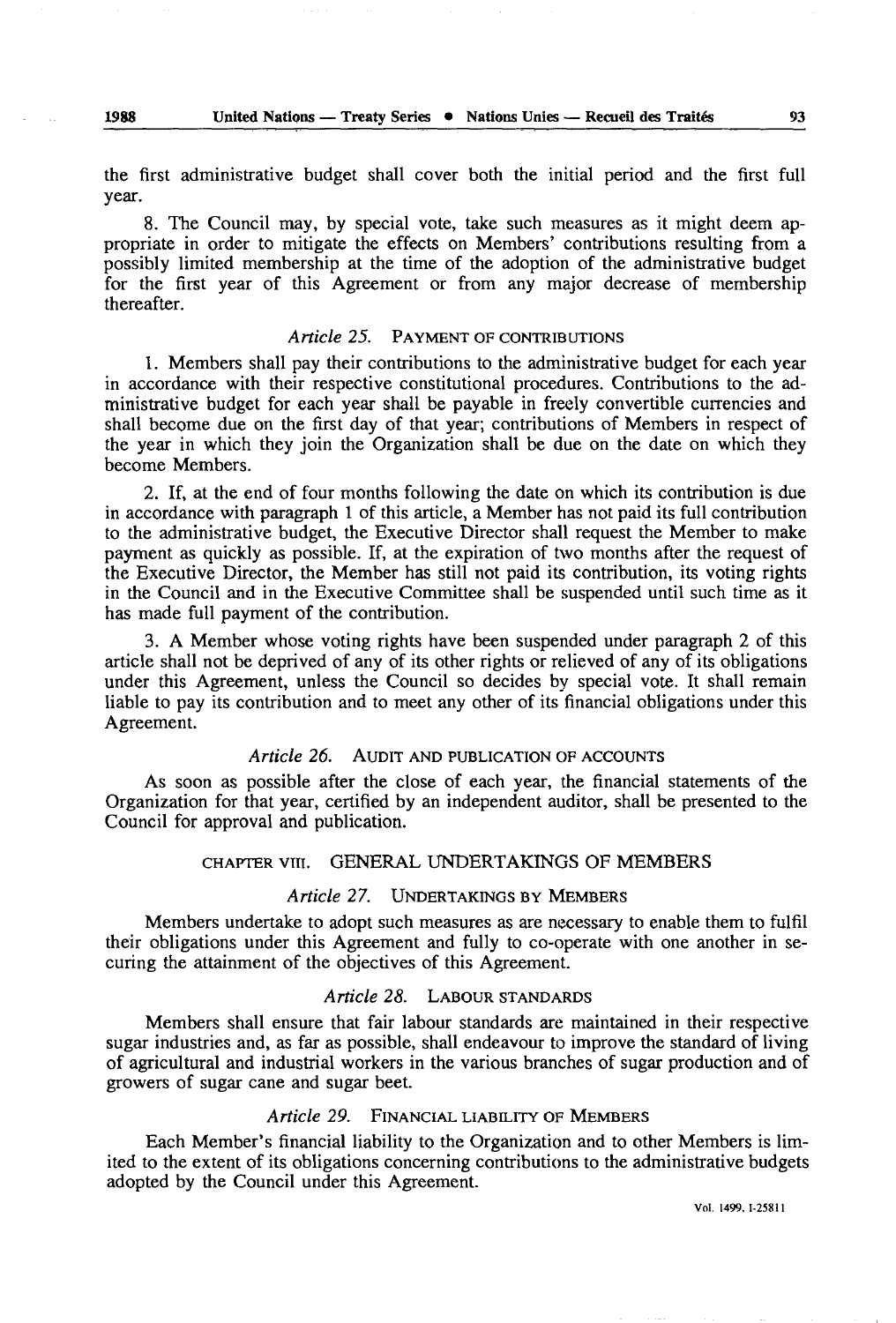#### CHAPTER ix. INFORMATION AND STUDIES

### *Article 30.* INFORMATION AND STUDIES

1. The Organization shall act as a centre for the collection and publication of statistical information and studies on world production, prices, exports and imports, con sumption and stocks of sugar (including both raw and refined sugar as appropriate) and other sweeteners, as well as taxes on sugar and other sweeteners.

2. Members undertake to supply within the time which may be prescribed in the rules of procedure all available statistics and information as may be identified in those rules as necessary to enable the Organization to discharge its functions under this Agree ment. Should this become necessary, the Organization shall use such relevant information as may be available to it from other sources. No information shall be published by the Organization which might serve to identify the operations of persons or companies pro ducing, processing or marketing sugar.

#### *Article 31,* MARKET EVALUATION, CONSUMPTION AND STATISTICS

1. The Council shall establish a Committee on Sugar Market Evaluation, Con sumption and Statistics, composed of both exporting and importing Members, under the Chairmanship of the Executive Director.

2. The Committee shall keep under continuous review matters relating to the world economy of sugar and other sweeteners and shall apprise Members of the outcome of its deliberations, for which purpose it shall hold meetings, normally every 90 days. In its review, the Committee shall take account of all relevant information gathered by the Organization pursuant to article 30.

3. The Committee shall study, *inter alia,* the following:

- *(a)* Market behaviour and factors which affect it, with special reference to participation of developing countries in world trade;
- *(b)* The effects of the use of any form of substitutes for sugar, including both natural and artificial sweeteners, on world trade in, and consumption of, sugar;
- *(c)* The relative tax treatment of sugar and other sweeteners or raw materials for the production of the latter;
- *(d)* The effects on the consumption of sugar in different countries of (i) taxation and restrictive measures; (ii) economic conditions and, in particular, balance-of-payments difficulties, and (iii) climatic and other conditions;
- *(e)* Means of promoting consumption, particularly in countries where per capita con sumption is low;
- *(f)* Ways and means of co-operating with agencies concerned with the expansion of consumption of sugar and related foodstuffs;
- *(g)* Research into new uses of sugar, its by-products and the plants from which it is derived;

and shall submit reports to the Council.

#### CHAPTER x. PREPARATIONS FOR A NEW AGREEMENT

#### *Article 32.* PREPARATIONS FOR A NEW AGREEMENT

1. The Council may study the bases and framework of a new international sugar agreement with economic provisions and report to the Members and make such recom mendations as it deems appropriate.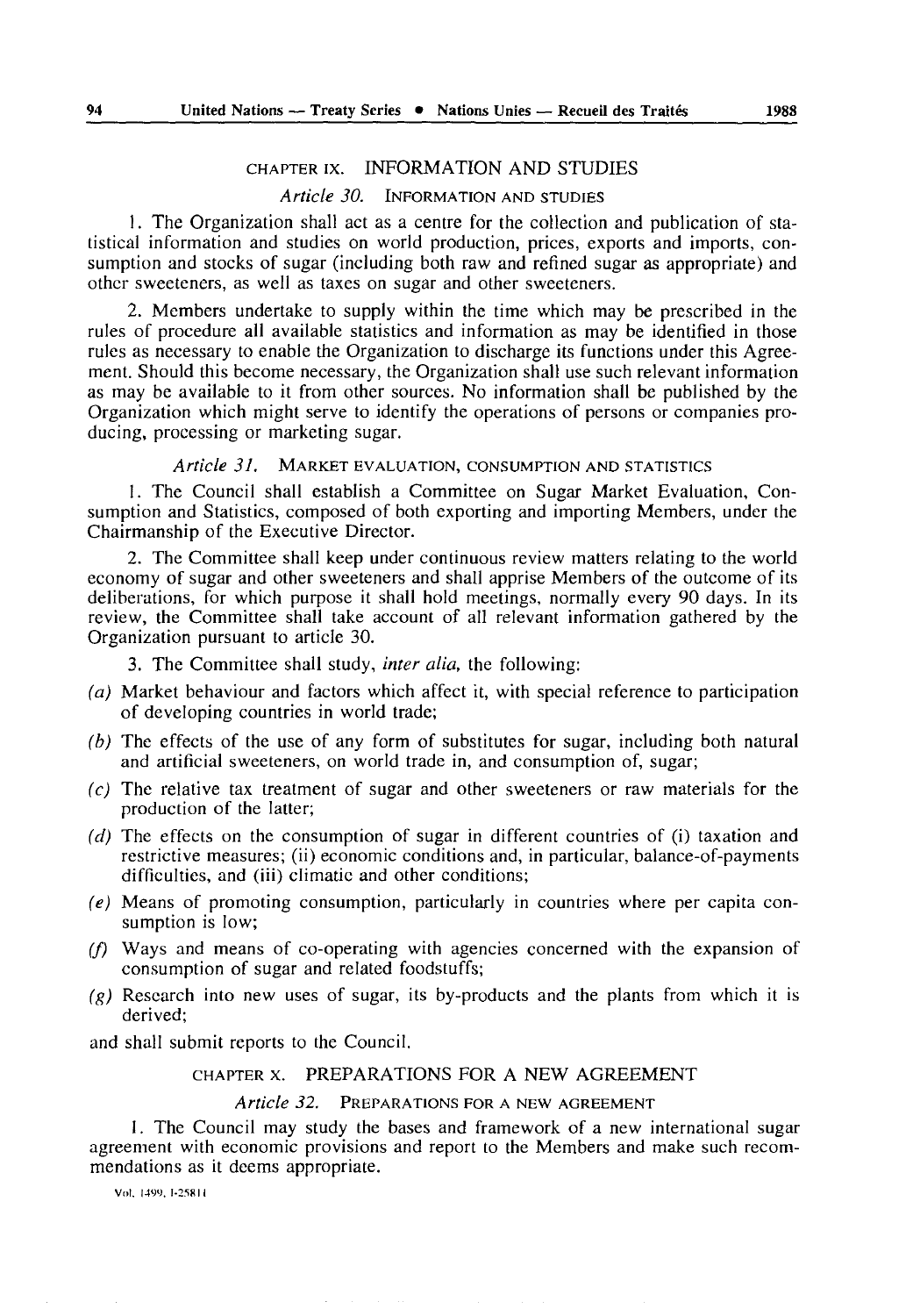2. The Council may, as soon as it considers appropriate, request the Secretary-General of UNCTAD to convene a negotiating conference.

### CHAPTER xi. DISPUTES AND COMPLAINTS

### *Article 33.* DISPUTES

1. Any dispute concerning the interpretation or application of this Agreement which is not settled among the Members involved shall, at the request of any Member party to the dispute, be referred to the Council for decision.

2. In any case where a dispute has been referred to the Council under paragraph 1 of this article, a majority of Members holding not less than one third of the total votes under article 11 may require the Council, after discussion, to seek the opinion of an advisory panel constituted under paragraph 3 of this article on the issue in dispute before giving its decision.

3. (a) Unless the Council decides otherwise by special vote, the panel shall consist of five persons as follows:

- (i) Two persons, one having wide experience in matters of the kind in dispute and the other having legal standing and experience, nominated by the exporting Members;
- (ii) Two such persons nominated by the importing Members, and
- (iii) A Chairman selected unanimously by the four persons nominated under (i) and (ii) above or, if they fail to agree, by the Chairman of the Council.

*(b)* Nationals of Members and of non-Members shall be eligible to serve on the advisory panel.

*(c)* Persons appointed to the advisory panel shall act in their personal capacities and without instructions from any Government. *\*

*(d)* The expenses of the advisory panel shall be paid by the Organization.

4. The opinion of the advisory panel and the reasons therefor shall be submitted to the Council, which, after considering all the relevant information, shall decide the dispute by special vote.

> *Article 34.* ACTION BY THE COUNCIL ON COMPLAINTS AND ON NON-FULFILMENT OF OBLIGATIONS BY MEMBERS

1. Any complaint that a Member has failed to fulfil its obligations under this Agree ment shall, at the request of the Member making the complaint, be referred to the Council, which, subject to prior consultation with the Members concerned, shall take a decision on the matter.

2. Any decision by the Council that a Member is in breach of its obligations under this Agreement shall specify the nature of the breach.

3. Whenever the Council, whether as the result of a complaint or otherwise, finds that a Member has committed a breach of this Agreement, it may, without prejudice to such other measures as are specifically provided for in other articles of this Agreement, by special vote:

*(a)* Suspend that Member's voting rights in the Council and in the Executive Committee; and, if it deems it necessary,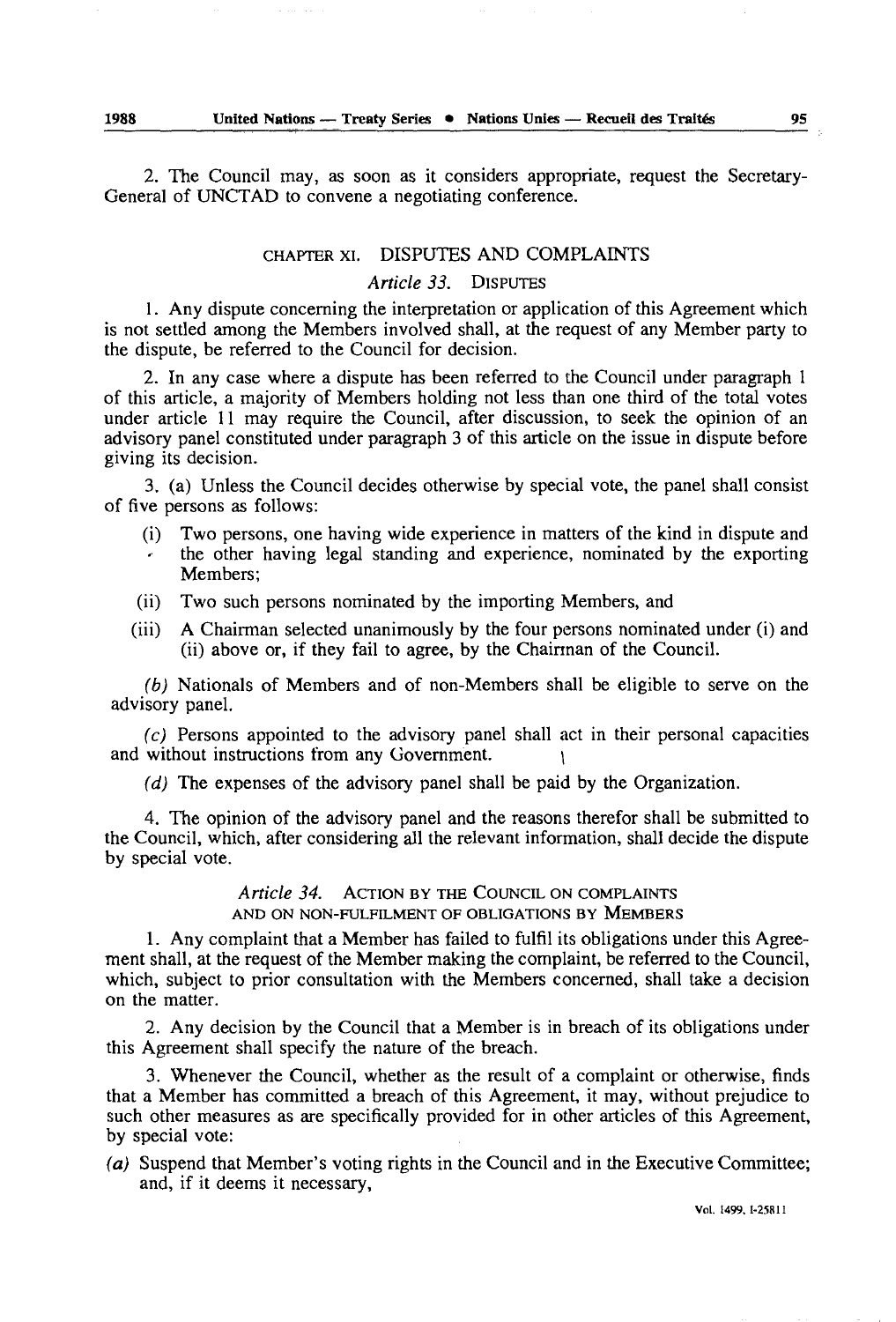- *(b)* Suspend further rights of such Member, including that of being eligible for or of holding office in the Council or in any of its committees, until it has fulfilled its obligations; or, if such breach significantly impairs the operation of this Agreement,
- *(c)* Take action under article 42.

#### CHAPTER xii. FINAL PROVISIONS

### *Article 35.* DEPOSITARY

The Secretary-General of the United Nations is hereby designated as the depositary of this Agreement.

#### *Article 36.* SIGNATURE

This Agreement shall be open for signature at United Nations Headquarters from 1 November until 31 December 1987 by any Government invited to the United Nations Sugar Conference, 1987.

### *Article 37.* RATIFICATION, ACCEPTANCE AND APPROVAL

1. This Agreement shall be subject to ratification, acceptance or approval by the signatory Governments in accordance with their respective constitutional procedures.

2. Instruments of ratification, acceptance or approval shall be deposited with the depositary not later than 31 December 1987. The Council may, however, grant extensions of time to signatory Governments which are unable to deposit their instruments by that date.

#### *Article 38.* NOTIFICATION OF PROVISIONAL APPLICATION

1. A signatory Government which intends to ratify, accept or approve this Agree ment, or a Government for which the Council has established conditions for accession but which has not yet been able to deposit its instrument, may, at any time, notify the depositary that it will apply this Agreement provisionally either when it enters into force in accordance with article 39 or, if it is already in force, at a specified date.

2. A Government which has notified under paragraph 1 of this article that it will apply this Agreement either when it enters into force or, if it is already in force, at a specified date shall, from that time, be a provisional Member until it deposits its instru ment or ratification, acceptance, approval or accession and thus becomes a Member.

#### *Article 39.* ENTRY INTO FORCE

1. This Agreement shall enter into force definitively on 1 January 1988, or on any date thereafter, if by that date instruments of ratification, acceptance, approval or acces sion have been deposited on behalf of Governments holding 50 per cent of the votes of the exporting countries and 50 per cent of the votes of the importing countries in accor dance with the distribution established in annex A and annex B to this Agreement, respectively.

2. If, on 1 January 1988, this Agreement has not entered into force in accordance with paragraph 1 of this article, it shall enter into force provisionally if by that date instruments of ratification, acceptance or approval or notifications of provisional appli cation have been deposited on behalf of Governments satisfying the percentage require ments of paragraph 1 of this article.

3. If, on 1 January 1988, the required percentages for entry into force of this Agree ment in accordance with paragraph 1 or paragraph 2 of this article are not met, the

Vol. I4W, I-25KI I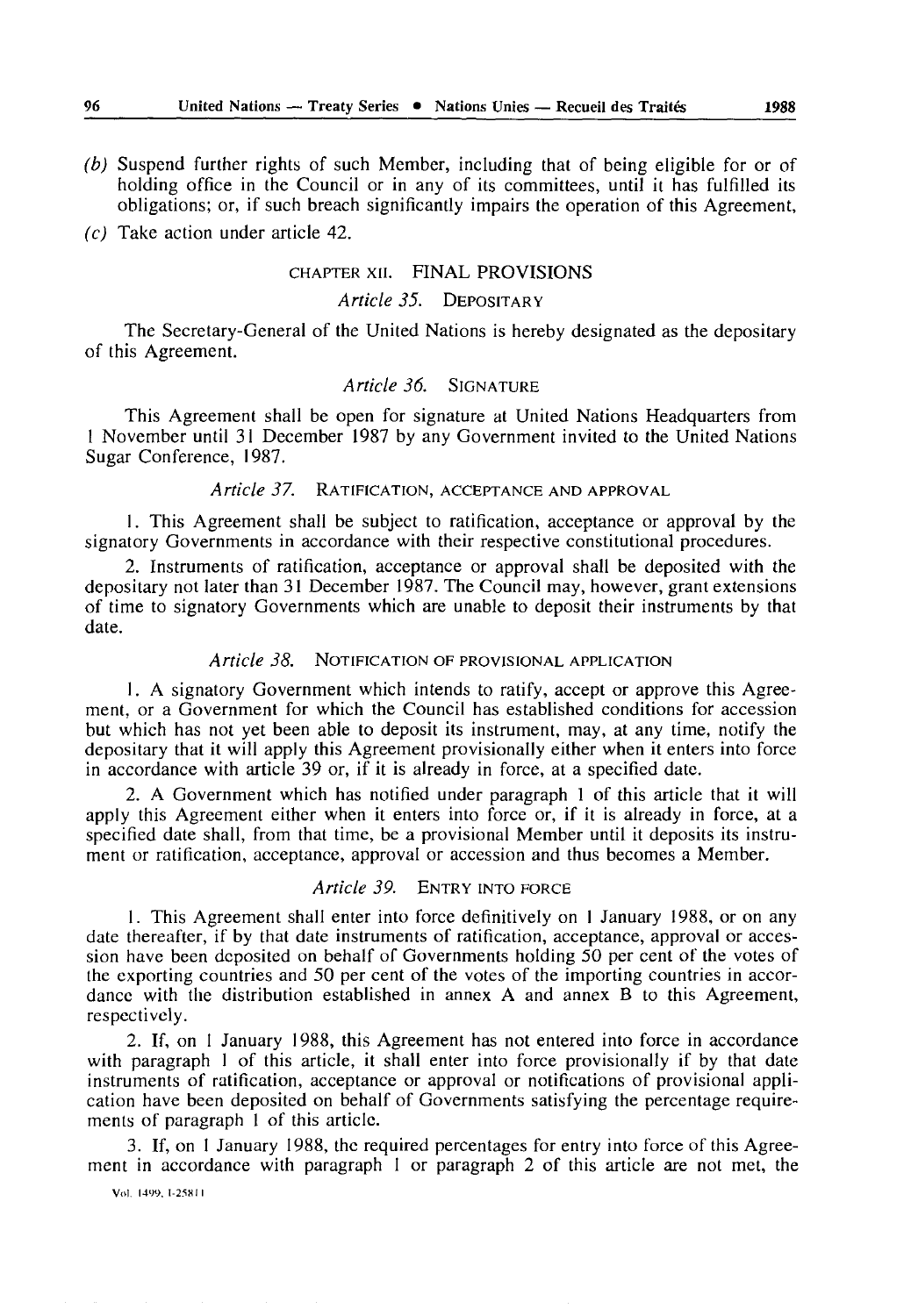Secretary-General of the United Nations shall invite the Governments on whose behalf instruments of ratification, acceptance or approval or notifications of provisional appli cation have been deposited to decide whether this Agreement shall enter into force de finitively or provisionally among themselves, in whole or in part, on such date as they may determine. If this Agreement has entered into force provisionally in accordance with this paragraph, it shall subsequently enter into force definitively upon fulfilment of the conditions set out in paragraph 1 of this article without the necessity of a further decision.

4. For a Government on whose behalf an instrument of ratification, acceptance, approval or accession or a notification of provisional application is deposited after the entry into force of this Agreement in accordance with paragraphs 1, 2 or 3 of this article, the instrument or notification shall take effect on the date of deposit and, with regard to notification of provisional application, in accordance with the provisions of article 38, paragraph 1.

### *Article 40.* ACCESSION

This Agreement shall be open to accession by the Governments of all States upon conditions established by the Council. Upon accession, the State concerned shall be deemed to be listed in the relevant annexes to this Agreement, together with its votes as laid down in the conditions of accession. Accession shall be effected by the deposit of an instrument of accession with the depositary. Instruments of accession shall state that the Government accepts all the conditions established by the Council.

#### *Article 4L* WITHDRAWAL

1. Any Member may withdraw from this Agreement at any time after the entry into force of this Agreement by giving written notice of withdrawal to the depositary. The Member shall simultaneously inform the Council of the action it has taken.

2. Withdrawal under this article shall be effective 30 days after the receipt of the notice by the depositary.

#### *Article 42.* EXCLUSION

If the Council finds that any Member is in breach of its obligations under this Agreement and decides further that such breach significantly impairs the operation of this Agreement, it may, by special vote, exclude such Member from the Organization. The Council shall immediately notify the depositary of any such decision. Ninety days after the date of the Council's decision that Member shall cease to be a Member of the Organization.

### *Article 43.* SETTLEMENT OF ACCOUNTS

1. The Council shall determine any settlement of accounts which it finds equitable with a Member which has withdrawn from this Agreement or which has been excluded from the Organization, or has otherwise ceased to be a Party to this Agreement. The Organization shall retain any amounts already paid by such Member. Such Member shall be bound to pay any amounts due from it to the Organization.

2. Upon termination of this Agreement, any Member referred to in paragraph 1 of this article shall not be entitled to any share of the proceeds of the liquidation or the other assets of the Organization; nor shall it be burdened with any part of the deficit, if any, of the Organization.

Vol. 1499. 1-258II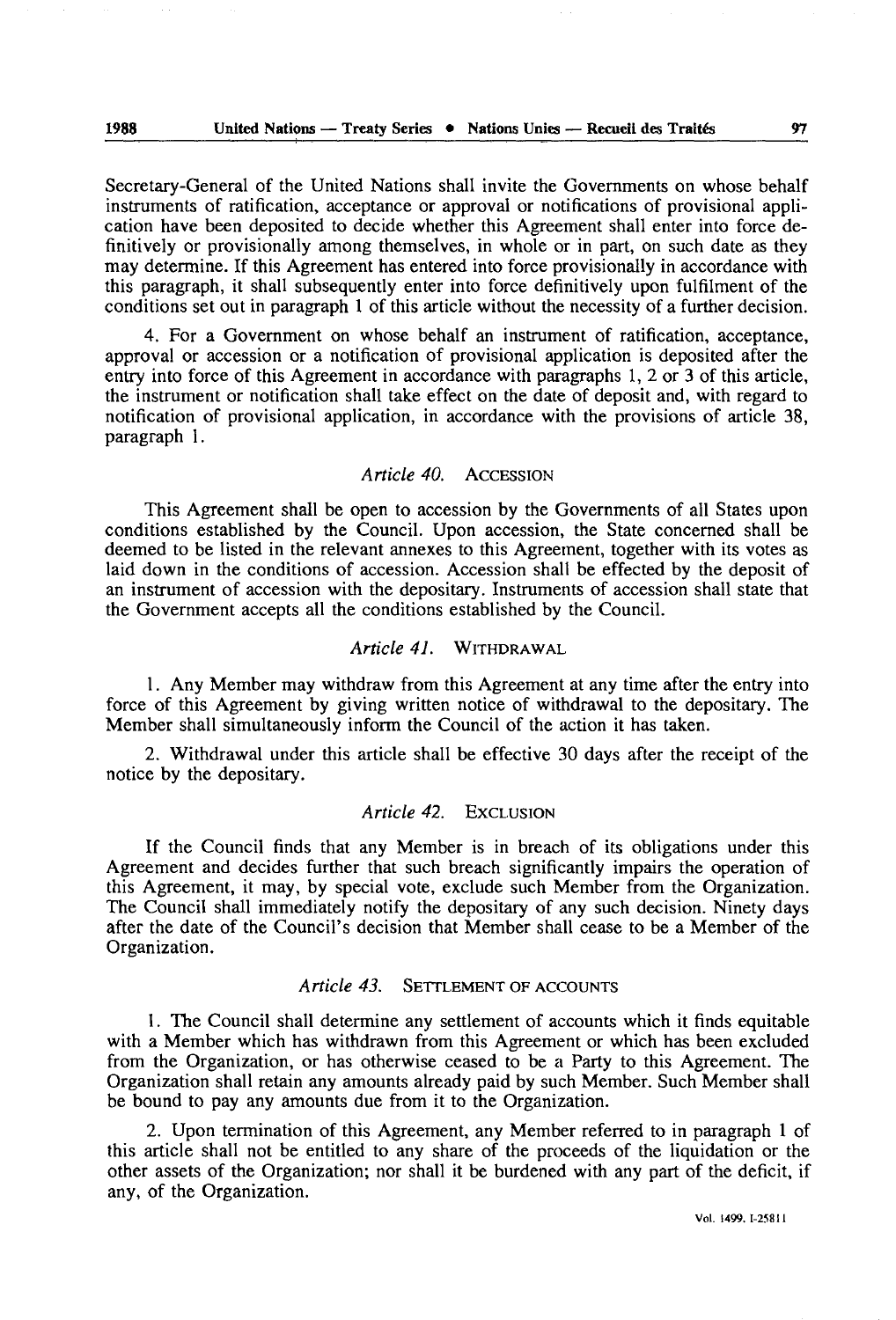#### *Article 44.* AMENDMENT

1. The Council may, be special vote, recommend to the Members an amendment of this Agreement. The Council may fix a time after which each Member shall notify the depositary of its acceptance of the amendment. The amendment shall become effec tive 100 days after the depositary has received notifications of acceptance from Members holding at least 850 of the total votes of exporting Members under article 11 and rep resenting at least three quarters of all exporting Members and from Members holding at least 800 of the total votes of importing Members under article 11 and representing at least three quarters of all importing Members, or on such later date as the Council may have determined by special vote. The Council may fix a time within which each Member shall notify the depositary of its acceptance of the amendment and, if the amendment has not become effective by such time, it shall be considered withdrawn. The Council shall provide the depositary with the information necessary to determine whether the notifications of acceptance received are sufficient to make the amendment effective.

2. Any Member on behalf of which notification of acceptance of an amendment has not been made by the date on which such amendment becomes effective shall, as of that date, cease to be a Party to this Agreement, unless such Member has satisfied the Council that acceptance could not be secured in time owing to difficulties in completing its constitutional procedures and the Council decides to extend for such Member the period fixed for acceptance. Such Member shall not be bound by the amendment before it has notified its acceptance thereof.

#### *Article 45.* DURATION, EXTENSION AND TERMINATION

1. This Agreement shall remain in force until 31 December 1990, unless extended under paragraph 2 of this article or terminated earlier under paragraph 3 of this article.

2. The Council may, by special vote, extend this Agreement further on a year-toyear basis, for a maximum period of two years. Any Member which does not accept any such extension of this Agreement shall so inform the Council before the beginning of the period of extension and shall cease to be a Party to this Agreement from the beginning of that period.

3. The Council may at any time decide, by special vote, to terminate this Agreement with effect from such date and subject to such conditions as it may determine.

4. Upon termination of this Agreement, the Organization shall continue in being for such time as may be required to carry out its liquidation and shall have such powers and exercise such functions as may be necessary for that purpose.

*5.* The Council shall notify the depositary of any action taken under paragraph 2 or paragraph 3 of this article.

#### *Article 46.* TRANSITIONAL MEASURES

1. Where in accordance with the International Sugar Agreement, 1984, the conse quences of anything done, to be done or omitted to be done would, for the purposes of the operation of that Agreement, have taken effect in a subsequent year, those conse quences shall have the same effect under this Agreement as if the provisions of the 1984 Agreement had continued in effect for those purposes.

2. The administrative budget of the Organization for 1988 shall be provisionally approved by the Council under the International Sugar Agreement, 1984, at its last regular session in 1987, subject to final approval by the Council under this Agreement at its first session in 1988.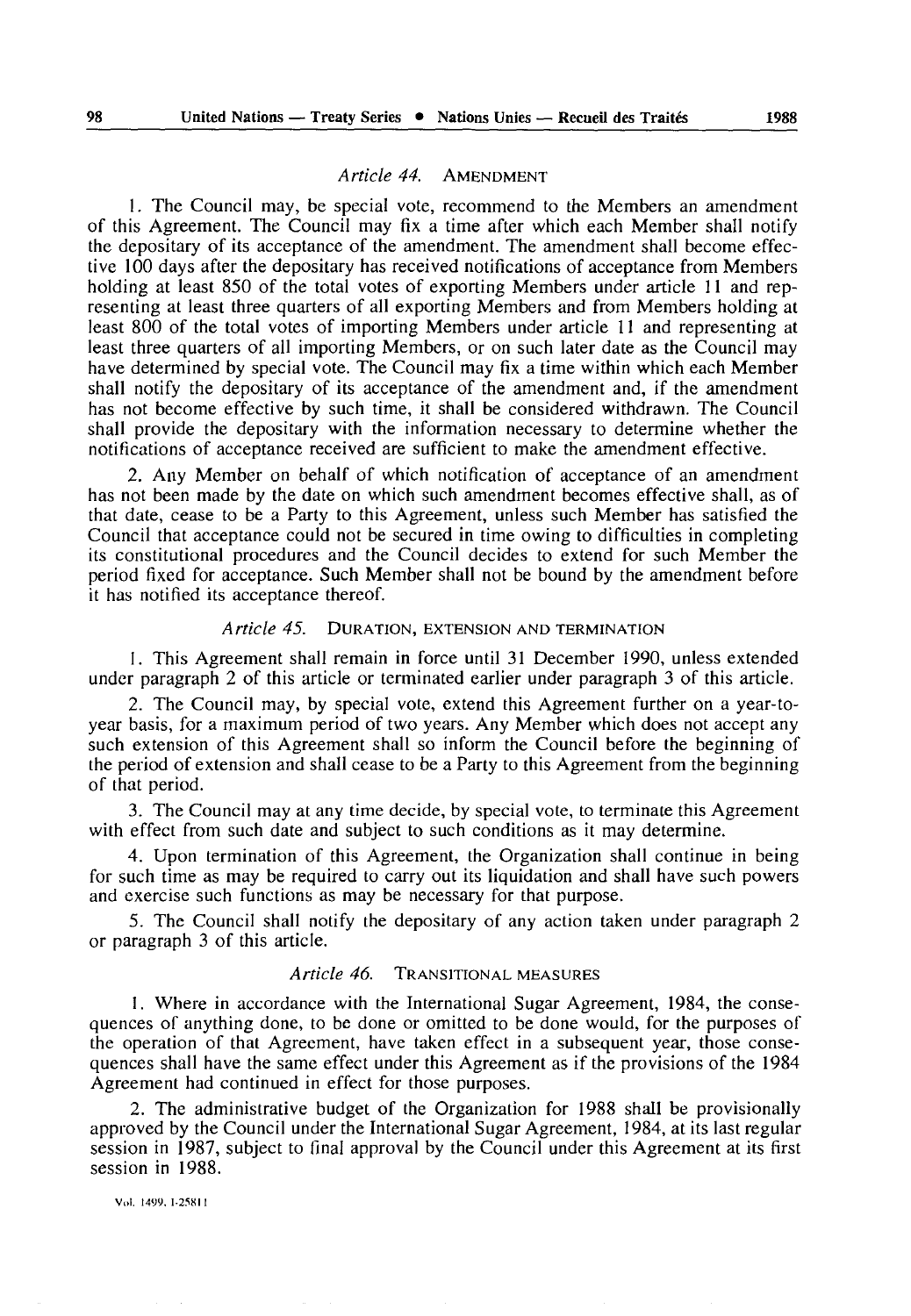IN WITNESS WHEREOF the undersigned, being duly authorized thereto, have affixed their signatures under this Agreement on the dates indicated.

DONE at London, this eleventh day of September, one thousand nine hundred and eighty-seven. The texts of this Agreement in the Arabic, Chinese, English, French, Rus sian and Spanish languages shall be equally authentic. The authentic Arabic and Chinese texts of this Agreement shall be established by the depositary and submitted for adoption to all signatories and Governments which have acceded to this Agreement.

*[For the signatures, see p. 172 of this volume.]*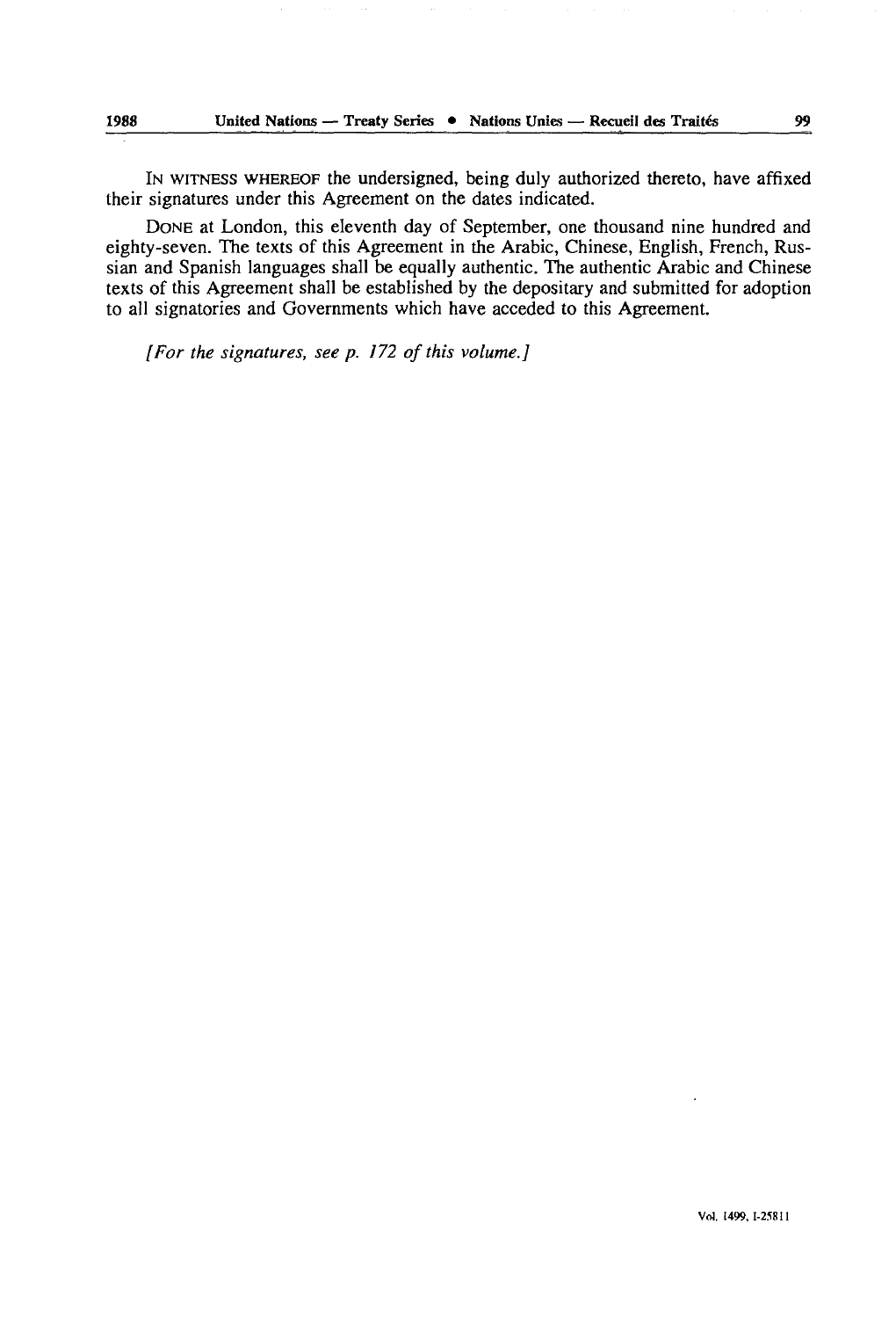#### ANNEX A

### LIST OF EXPORTING COUNTRIES AND ALLOCATION OF VOTES FOR THE PURPOSES OF ARTICLE 11 AND ARTICLE 39

| Argentina<br>Australia<br>Barbados<br>Belize<br>Bolivia<br>Colombia<br>Congo<br>Costa Rica<br>Côte d'Ivoire<br>Dominican Republic<br>$Ecuador \ldots \ldots \ldots \ldots \ldots \ldots \ldots \ldots$<br>European Economic Community $\dots$<br>Fiii<br>Guatemala<br>Guyana | 23<br>84<br>6<br>5<br>5<br>5<br>123<br>5<br>16<br>5<br>5<br>5<br>126<br>35<br>5<br>209<br>10<br>10<br>5<br>5 | $M$ adagascar<br>Malawi<br>Nicaragua<br>Pakistan<br>Panama<br>Papua New Guinea<br>Paraguay<br>Philippines<br>St. Kitts and Nevis<br>South Africa<br>Swaziland<br>Thailand<br>Trinidad and Tobago<br>Uruguay | 57<br>42<br>32<br>10<br>50 |
|------------------------------------------------------------------------------------------------------------------------------------------------------------------------------------------------------------------------------------------------------------------------------|--------------------------------------------------------------------------------------------------------------|-------------------------------------------------------------------------------------------------------------------------------------------------------------------------------------------------------------|----------------------------|
| Honduras                                                                                                                                                                                                                                                                     |                                                                                                              | TOTAL 1,000                                                                                                                                                                                                 |                            |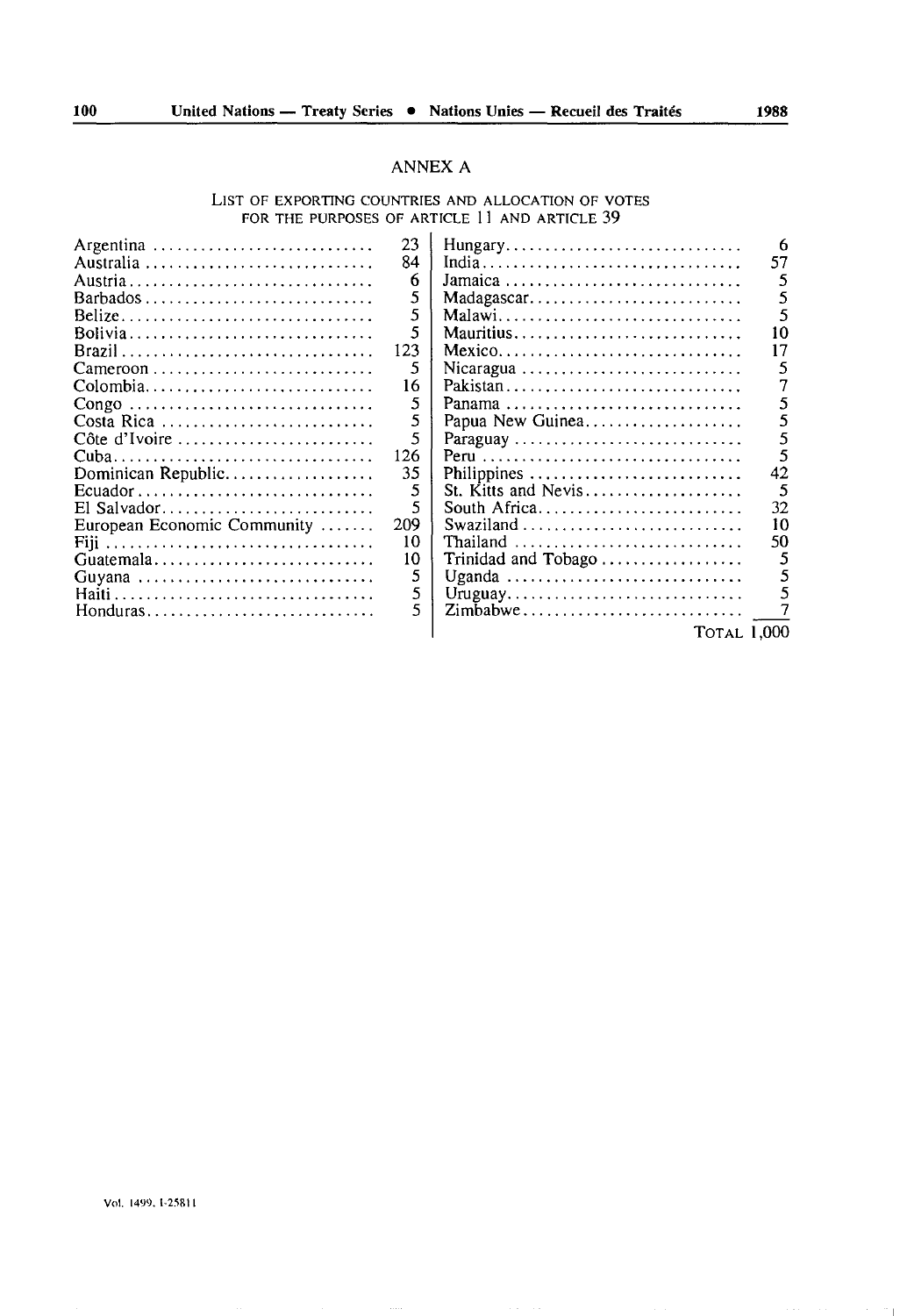#### ANNEX B

#### LIST OF IMPORTING COUNTRIES AND ALLOCATION OF VOTES FOR THE PURPOSES OF ARTICLE 11 AND ARTICLE 39

|  | TOTAL 1.000 |  |
|--|-------------|--|

 $\overline{\phantom{a}}$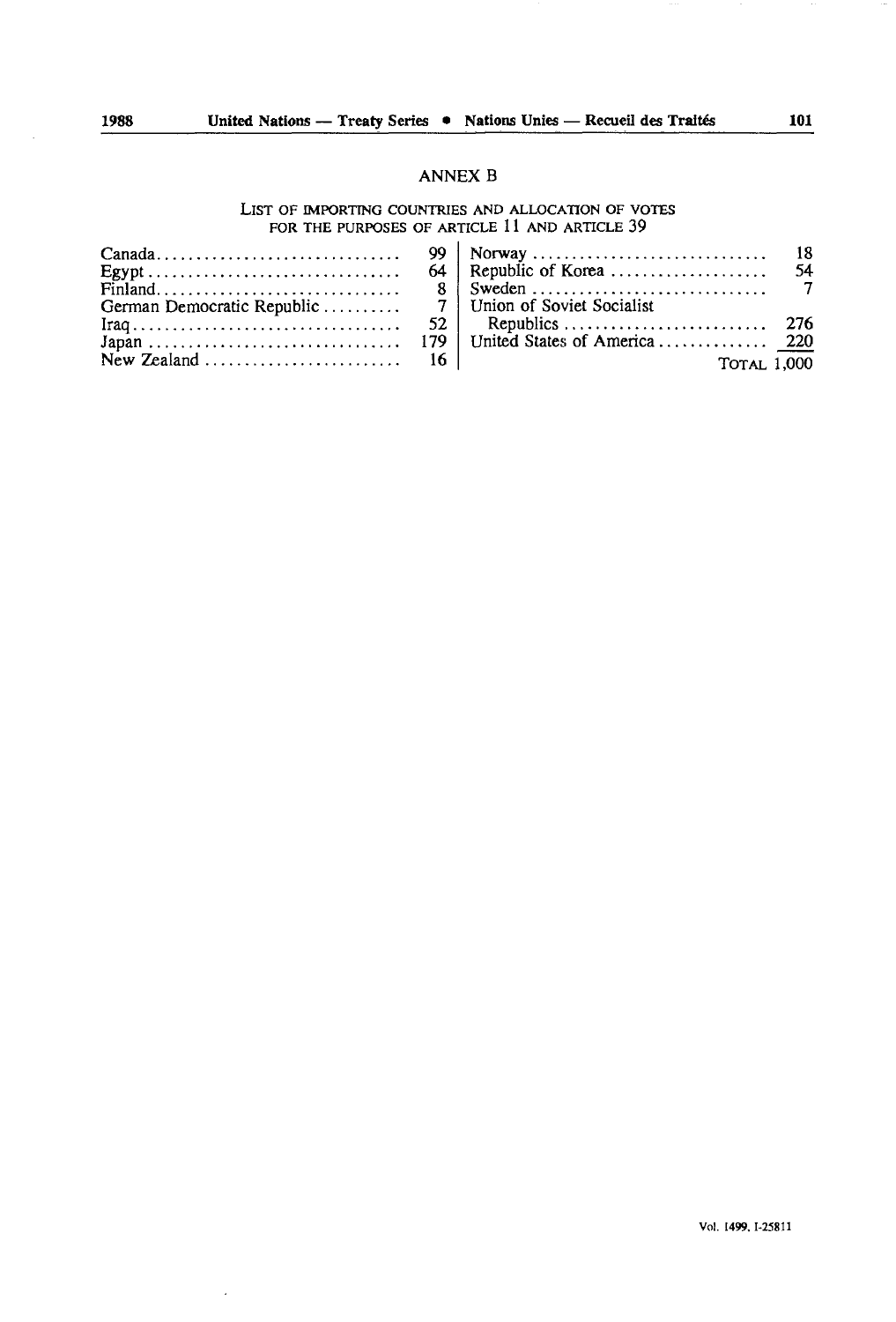### ANNEX C

#### SPECIAL DISTRIBUTION OF VOTES OF EXPORTING COUNTRIES UNDER ARTICLE 24, PARAGRAPH 2

| Argentina                                                                | 26  | Hungary                                                                 |    |
|--------------------------------------------------------------------------|-----|-------------------------------------------------------------------------|----|
|                                                                          | 96  |                                                                         | 64 |
|                                                                          |     |                                                                         |    |
|                                                                          |     |                                                                         |    |
|                                                                          | 6   | $Madagascar. \ldots \ldots \ldots \ldots \ldots \ldots \ldots \ldots$   |    |
| Belize                                                                   | 6   | Malawi                                                                  |    |
| Bolivia                                                                  | 6   | Mauritius                                                               |    |
|                                                                          | 140 | $Mexico \ldots \ldots \ldots \ldots \ldots \ldots \ldots \ldots \ldots$ | 20 |
|                                                                          | 6   |                                                                         |    |
| Colombia                                                                 | 18  | Pakistan                                                                |    |
| Congo                                                                    | 6   | Panama                                                                  |    |
| Costa Rica                                                               | 6   | Papua New Guinea                                                        |    |
| Côte d'Ivoire                                                            | 6   | Paraguay                                                                |    |
|                                                                          | 144 |                                                                         |    |
| Dominican Republic                                                       | 40  | Philippines                                                             | 48 |
| $Ecuador \ldots \ldots \ldots \ldots \ldots \ldots \ldots \ldots \ldots$ | 6   | St. Kitts and Nevis                                                     |    |
| El Salvador                                                              | 6   | South Africa                                                            | 37 |
| European Economic Community                                              | 238 |                                                                         |    |
|                                                                          | 12  | Thailand                                                                | 58 |
| Guatemala                                                                | 12  |                                                                         |    |
| Guvana                                                                   | 6   | Uganda                                                                  |    |
|                                                                          | 6   | Uruguay                                                                 | 6  |
| Honduras                                                                 | 6   | Zimbabwe                                                                |    |
|                                                                          |     | '1'0tal 1,150                                                           |    |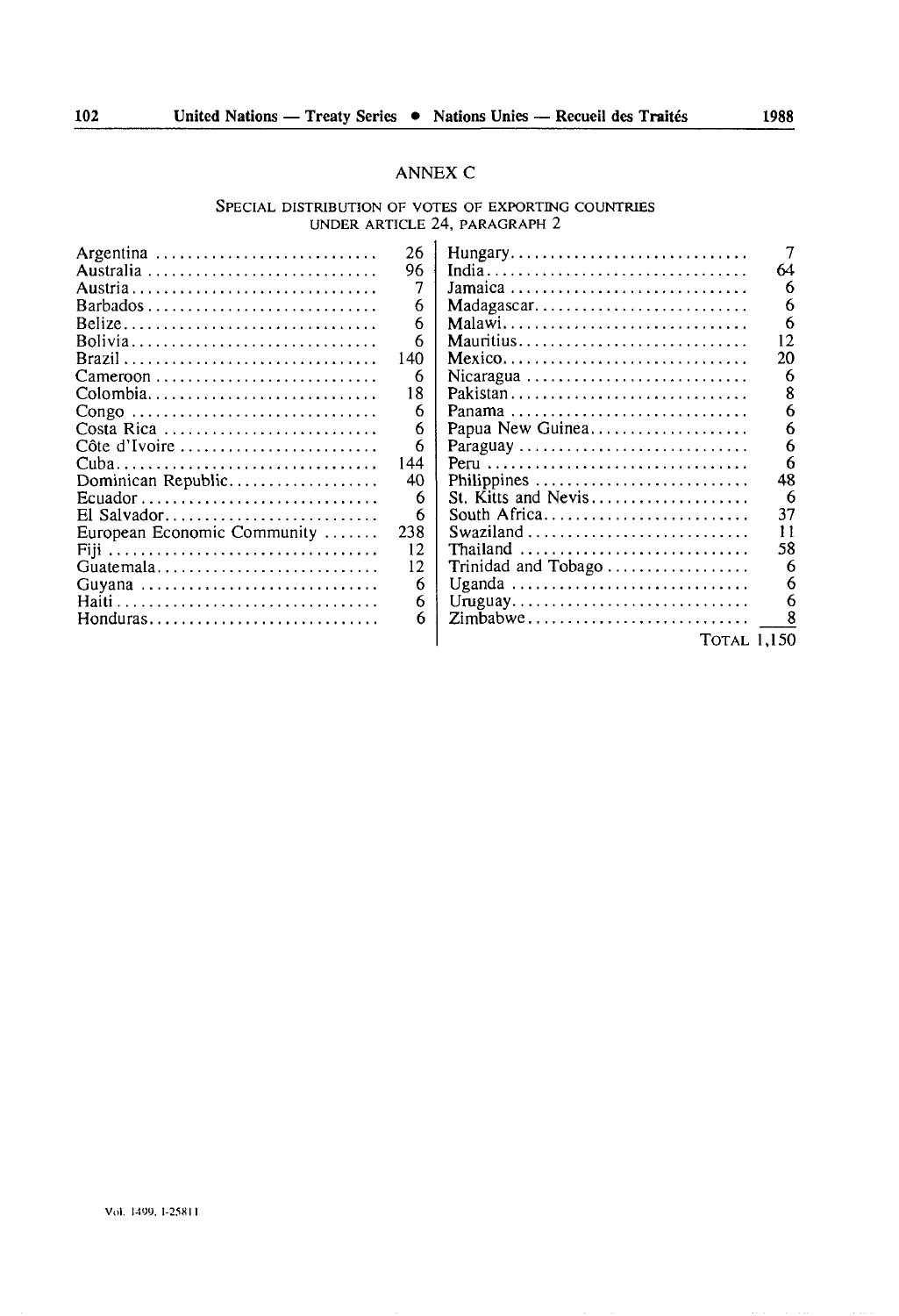### ANNEX D

#### SPECIAL DISTRIBUTION OF VOTES OF IMPORTING COUNTRIES UNDER ARTICLE 24, PARAGRAPH 2

|  | TOTAL 850 |  |
|--|-----------|--|

Vol. 1499.1-25811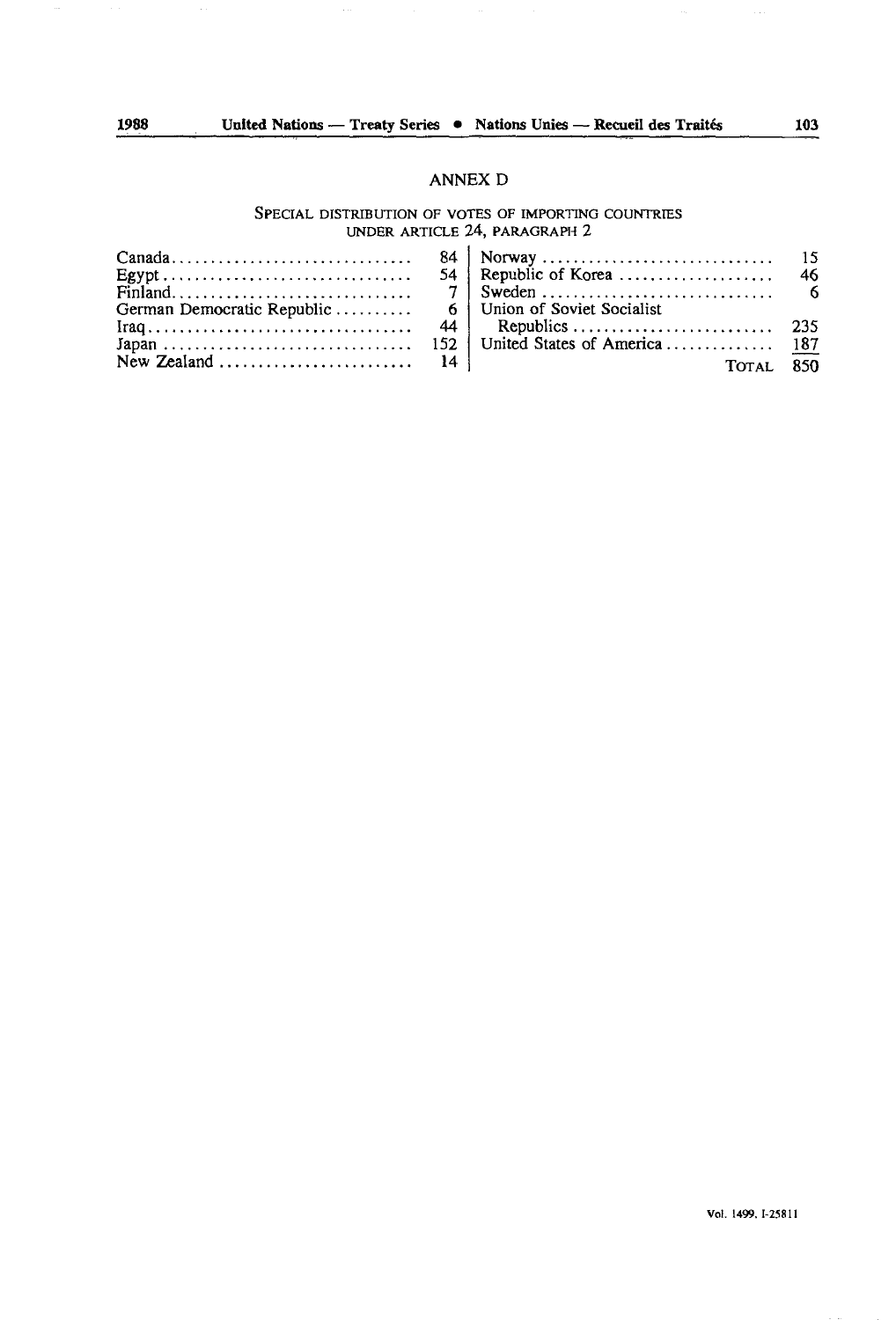باسم أفغانستان و

## 代表阿富汗.

In the name of Afghanistan: Au nom de l'Afghanistan: От имени Афганистана: En nombre del Afganistán:

باسيع ألبانيسسا و

代表阿尔巴尼亚, In the name of Albania: Au nom de l'Albanie: От имени Албании: En nombre de Albania:

باسيم الجزافيسرو

代表阿尔及利亚:

In the name of Algeria: Au nom de l'Algérie: От имени Алжира: En nombre de Argelia:

باسع أنغـــــولا : 代表安哥拉:

In the name of Angola: Au nom de l'Angola: От имени Анголы: En nombre de Angola:

Vol. 1499. 1-258 11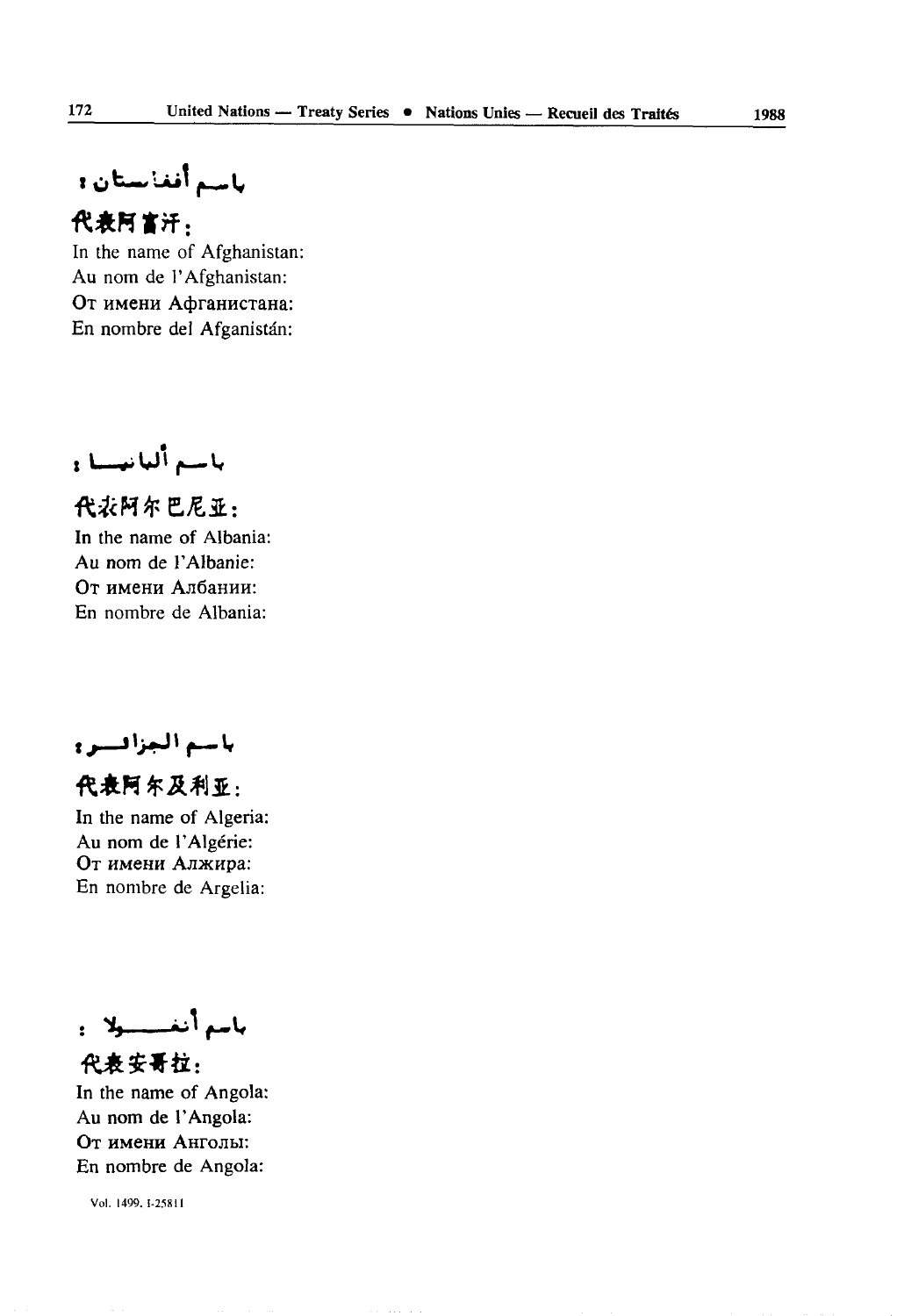### باسم انتيضنوا وبرسسودان

### 代表安提瓜和巴布达:

In the name of Antigua and Barbuda: Au nom d'Antigua-et-Barbuda: От имени Антигуа и Барбуды: En nombre de Antigua y Barbuda:

باسم الأرجنتسين :

### 代表阿根廷:

In the name of Argentina: Au nom de l'Argentine: От имени Аргентины: En nombre de la Argentina:

> [MARCELO EMILIO DELPECH] 12.15.87

باسم استراليسسا :

代表澳大利亚: In the name of Australia: Au nom de l'Australie: От имени Австралии: En nombre de Australia:

### بأسم النمسسا :

代表専地利: In the name of Austria: Au nom de l'Autriche: OT HMCHH ABCTPHH: En nombre de Austria:

> [KARL FISCHER] 29th of December 1987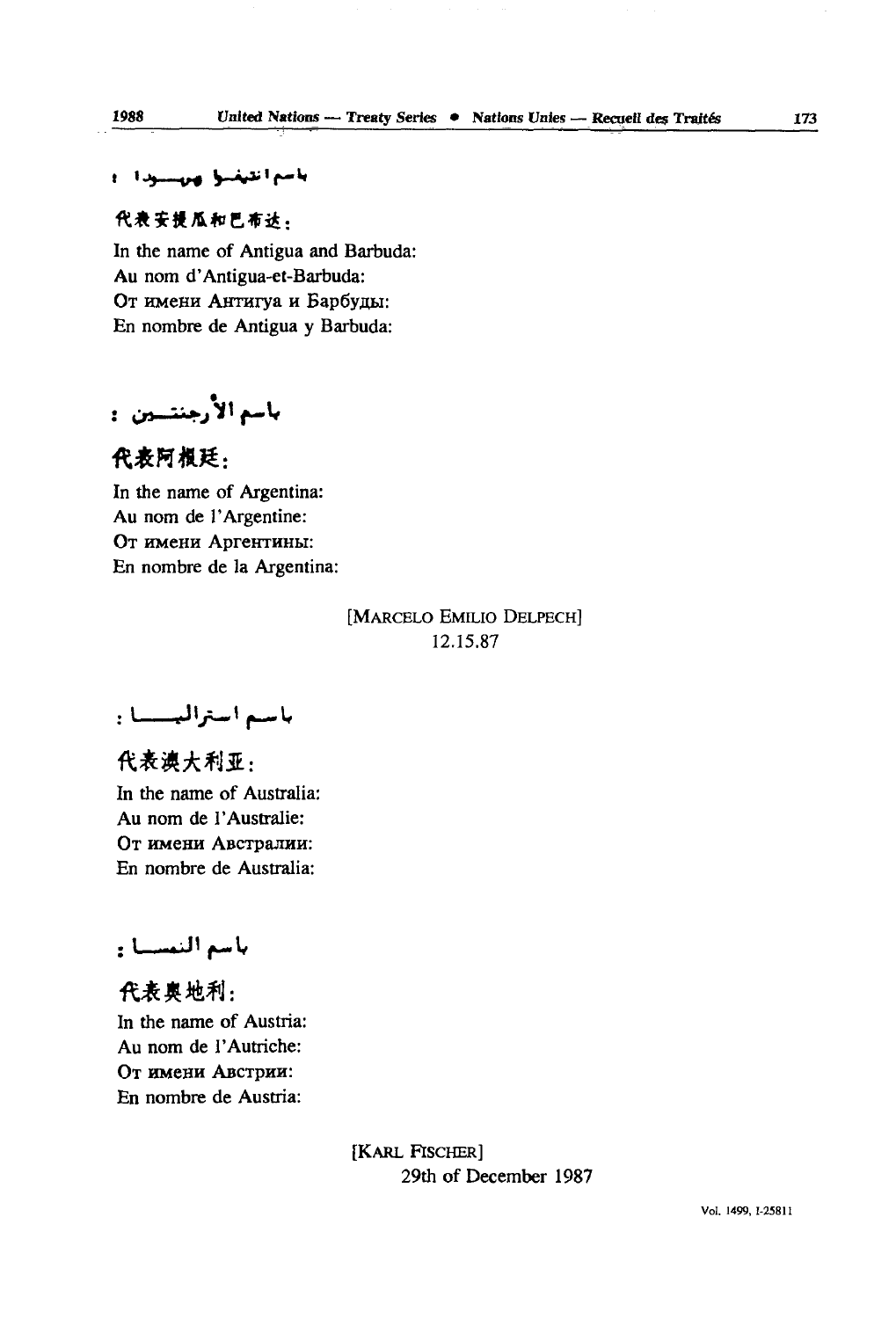باسم البيابليا :

### 代表巴哈马:

In the name of the Bahamas: Au nom des Bahamas: OT HMCHH BaraMCKHX OCTPOBOB: En nombre de las Bahamas:

باسم البحريـن ۽

代表巴林: In the name of Bahrain:

Au nom de Bahreïn: От имени Бахрейна: En nombre de Bahrein:

باسم بنغلاديش:

代表孟加拉国:

In the name of Bangladesh: Au nom du Bangladesh: От имени Бангладеш: En nombre de Bangladesh:

باسم بربستاد وس:

代表巴巴多斯: In the name of Barbados: Au nom de la Barbade: От имени Барбадоса: En nombre de Barbados:

Vol. I499. I-258H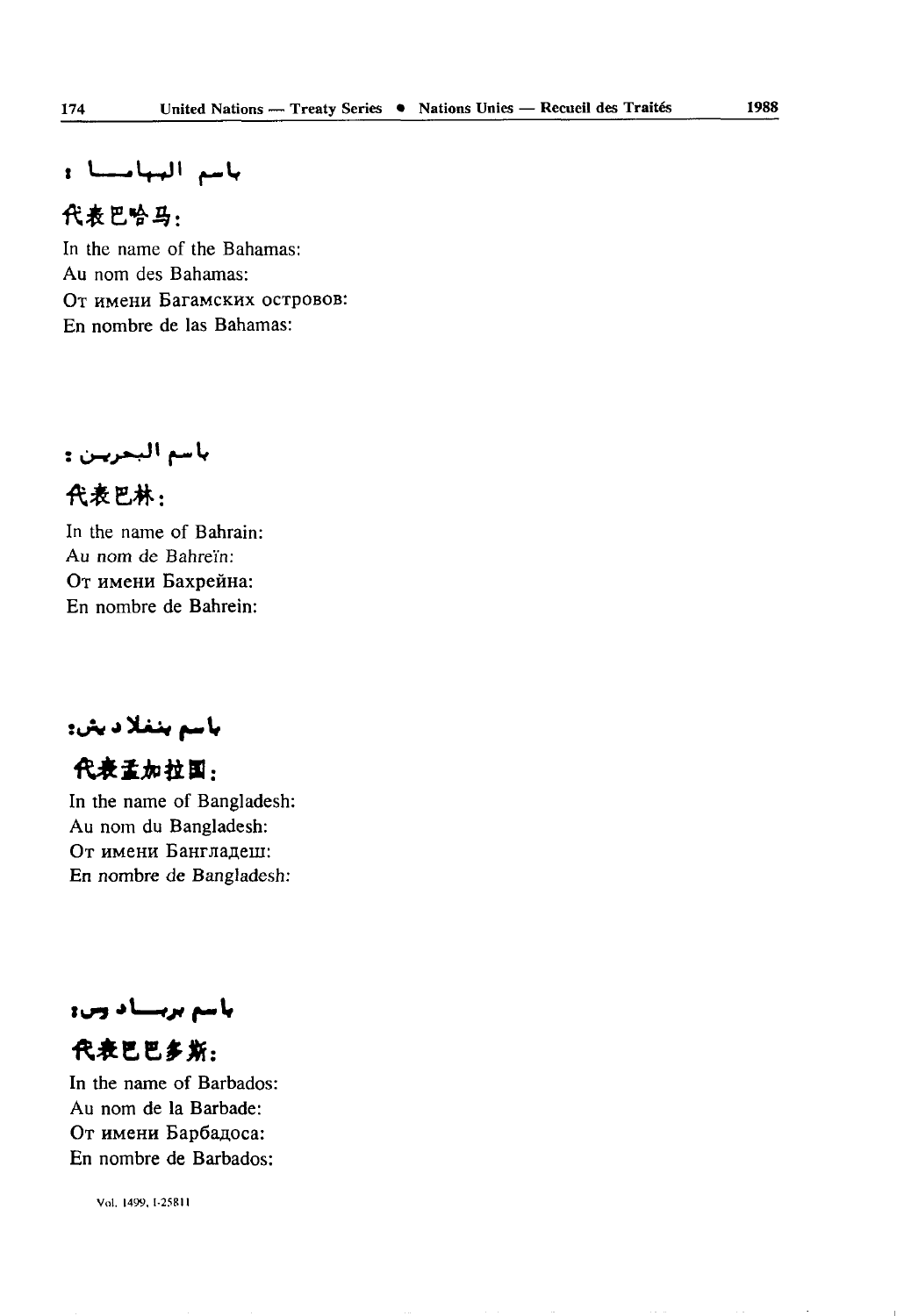باسم بلجيكا و

### 代表比利时:

In the name of Belgium: Au nom de la Belgique: От имени Бельгии: En nombre de Bélgica:

باستربيلتين ه

代表伯利士 In the name of Belize: Au nom du Belize: От имени Белиза: En nombre de Belice:

> [KENNETH E. TlLLET] 23 Dec. 1987

باسم بسسدن و

代表员宁: In the name of Benin: Au nom du Bénin: От имени Бенина: En nombre de Benin:

**باسم بو**نسان و

代表不开: In the name of Bhutan: Au nom du Bhoutan: OT HMCHH Byrana: En nombre de Bhutan: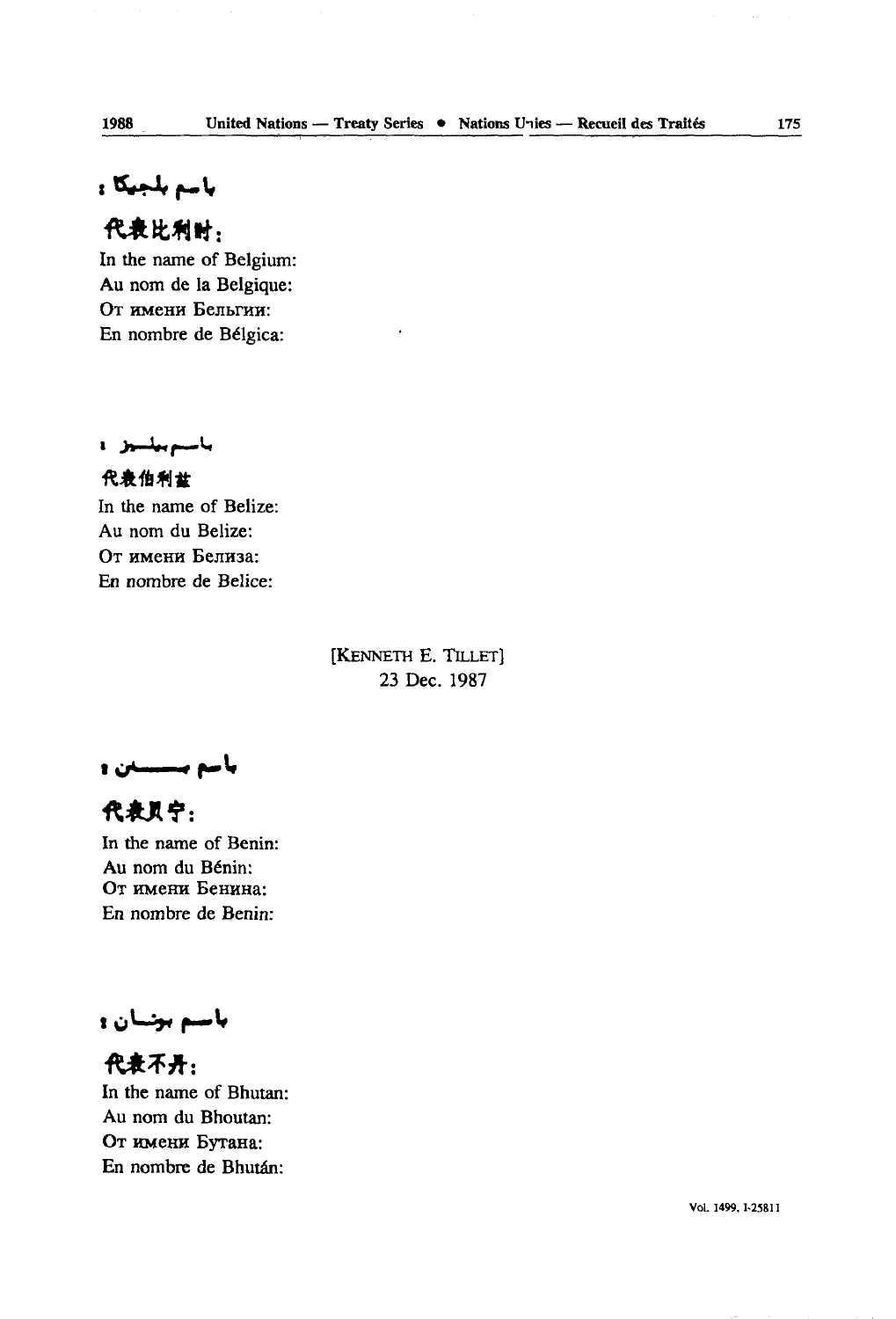### باسم بوليقيا و

### 代表独利维亚:

In the name of Bolivia: Au nom de la Bolivie: От имени Боливии: En nombre de Bolivia:

باسم بونسوانيا و

代表博茨瓦纳: In the name of Botswana: Au nom du Botswana: OT HMCHH BoTcsaHBi: En nombre de Botswana:

باسم البرازيسل :

代表巴西:

In the name of Brazil: Au nom du Brésil: От имени Бразилии: En nombre del Brasil:

باستم بروسي دار السنستندلام؛

### 代表文某国:

In the name of Brunei Darussalam: Au nom de Brunei Darussalam: От имени Брунея Даруссалама: En nombre de Brunei Darussalam:

 $\Delta$  , and  $\Delta$  , and  $\Delta$  , and  $\Delta$  , and  $\Delta$  , and  $\Delta$  , and  $\Delta$  , and  $\Delta$  , and  $\Delta$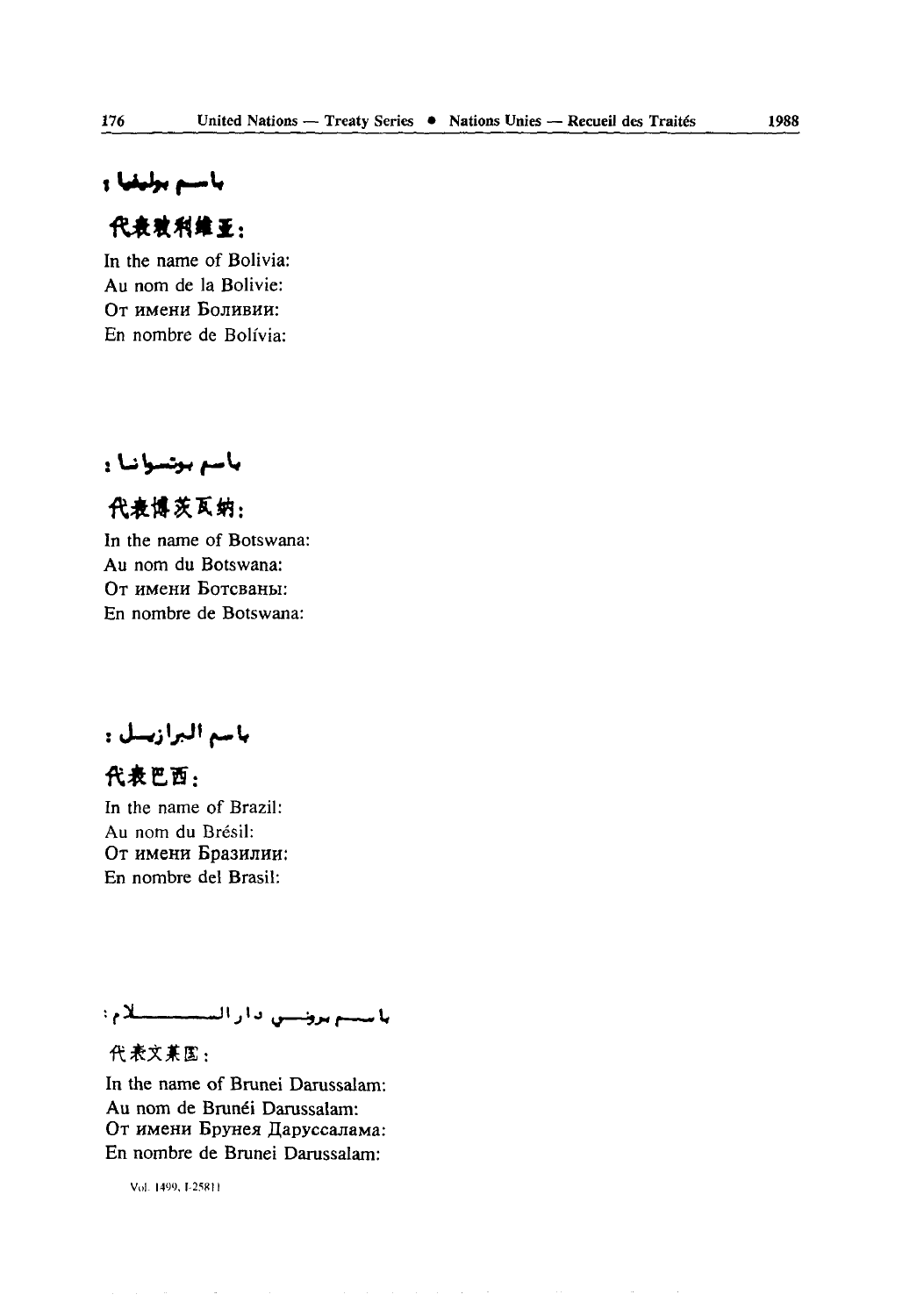### ولى لىغان بى ل

### 代表保加利亚.

In the name of Bulgaria: Au nom de la Bulgarie: От имени Болгарии: En nombre de Bulgaria:

ياسسم بورثينا فانستسبوني

### 你为有尔基纳计套,

In the name of Burkina Faso: Au nom du Burkina Faso: От имени Буркина Фасо: En nombre de Burkina Faso:

باسم بورسا و

代表缅甸:

In the name of Burma: Au nom de la Birmanie: OT HMCHH EHPMM: En nombre de Birmania:

باسم بورنندي ۽

代表布隆迪: In the name of Burundi: Au nom du Burundi: От имени Бурунди: En nombre de Burundi: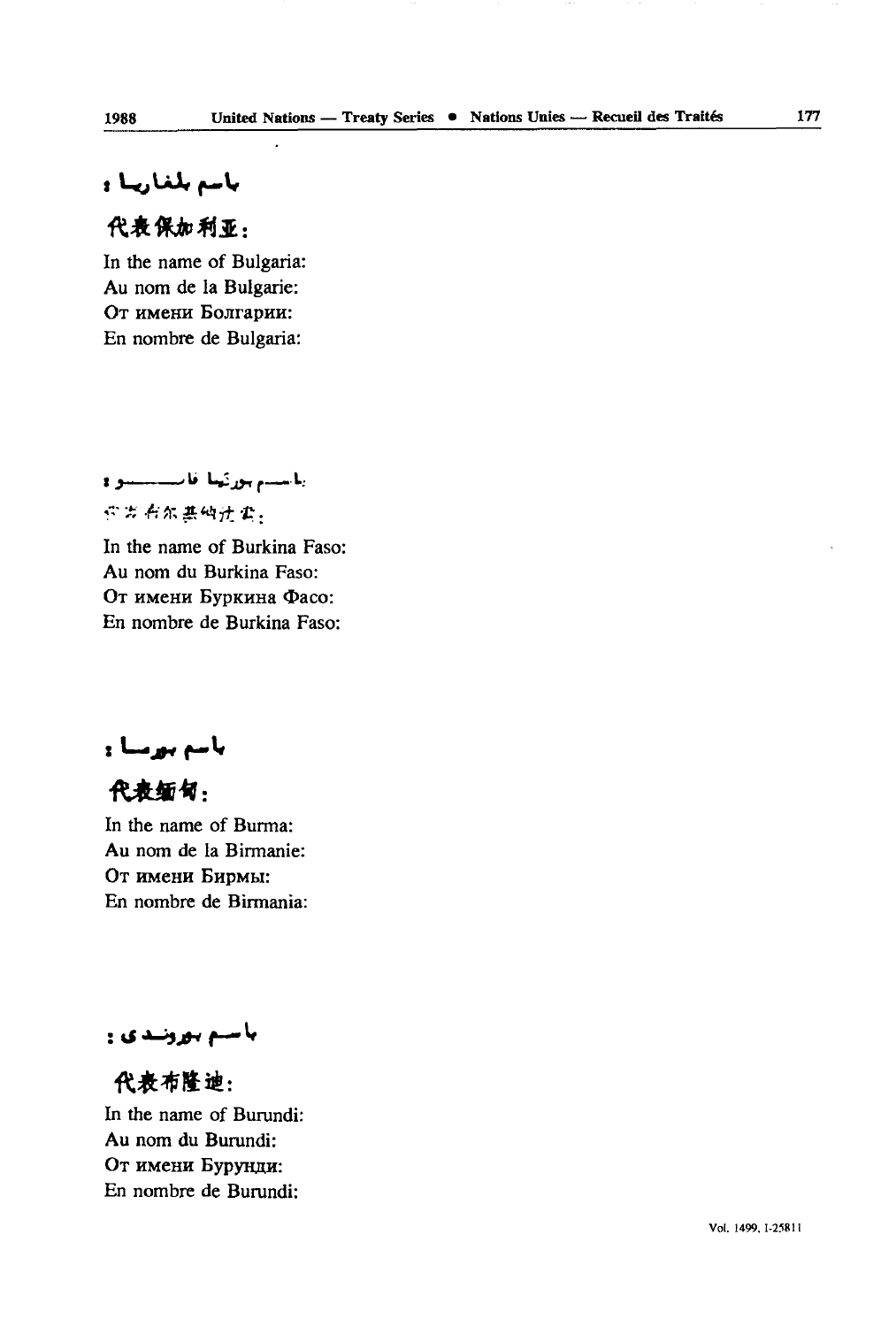### باسم جمهورية ببيلورسيا الاشتراكية السوفياتية،

### 代表白俄罗斯苏维埃社会主义共和国:

In the name of the Byelorussian Soviet Socialist Republic: Au nom de la République socialiste soviétique de Biélorussie: От имени Белорусской Советской Социалистической Республики: En nombre de la Repiîblica Socialista Soviética de Bielorrusia:

باسم الكاميرون :

### 或者路代表:

In the name of Cameroon: Au nom du Cameroun: OT HMCHH KaMepyna: En nombre del Camerûn:

باسم كنيدا :

代表加全大,

In the name of Canada: Au nom du Canada: От имени Канады: En nombre del Canada:

باسم الرأس الأعضر و

代表佛得角: In the name of Cape Verde: Au nom du Cap-Vert: От имени Островов Зеленого Мыса: En nombre de Cabo Verde:

Viil. 14'W, 1-25811

 $\overline{\phantom{a}}$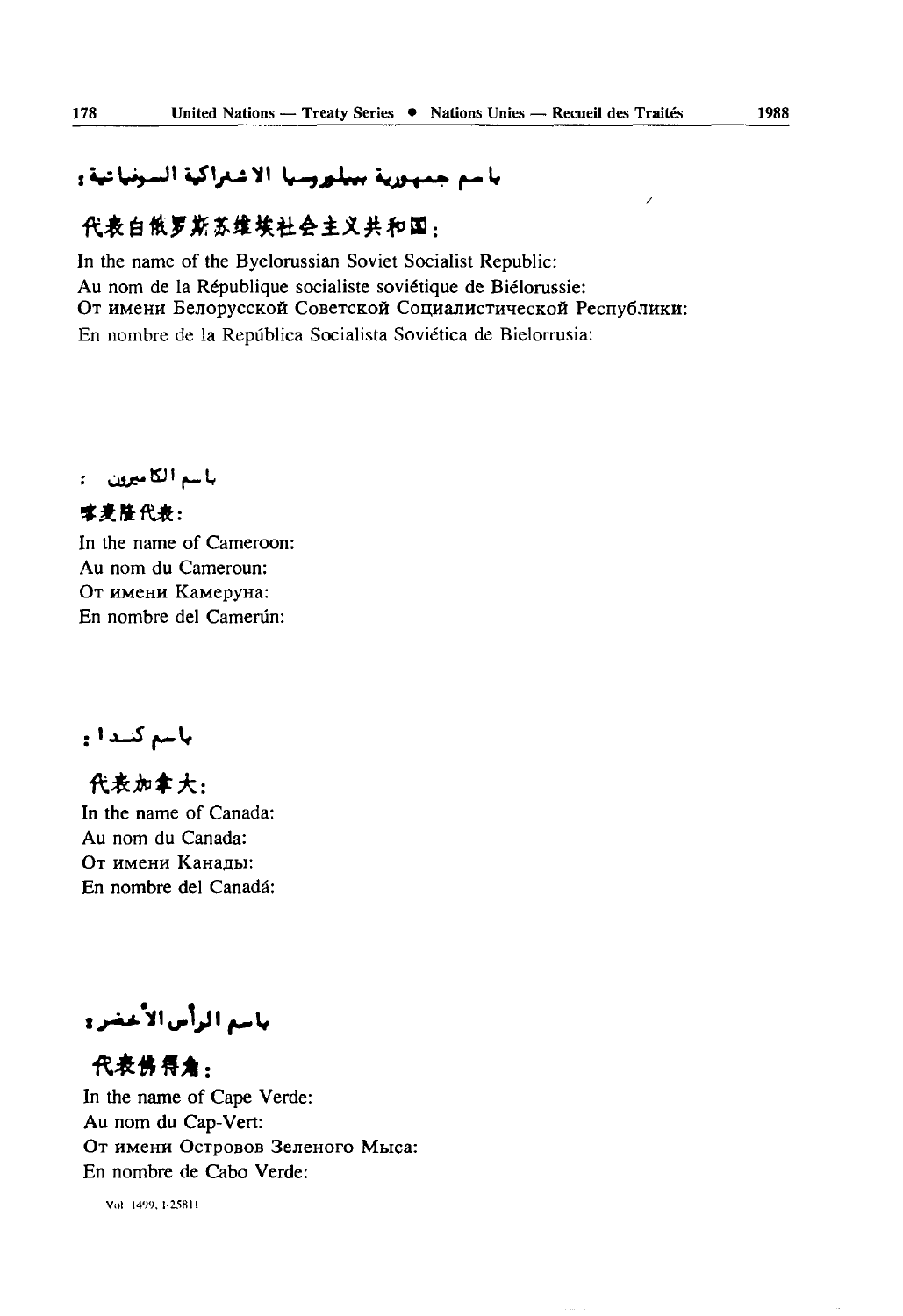# باسم جمهورية أفريقيا المسطينين

代表中非共和国,

In the name of the Central African Republic: Au nom de la République centrafricaine: От имени Центральноафриканской Республики: En nombre de la Repiîblica Centroafricana:

باسع نشياد و

代表乍得:

In the name of Chad: Au nom du Tchad: От имени Чала: En nombre del Chad:

ياسم شيلسي و

代表智利: In the name of Chile:

Au nom du Chili: От имени Чили: En nombre de Chile:

باسم الصين و

代表中国. In the name of China: Au nom de la Chine: От имени Китая: En nombre de China: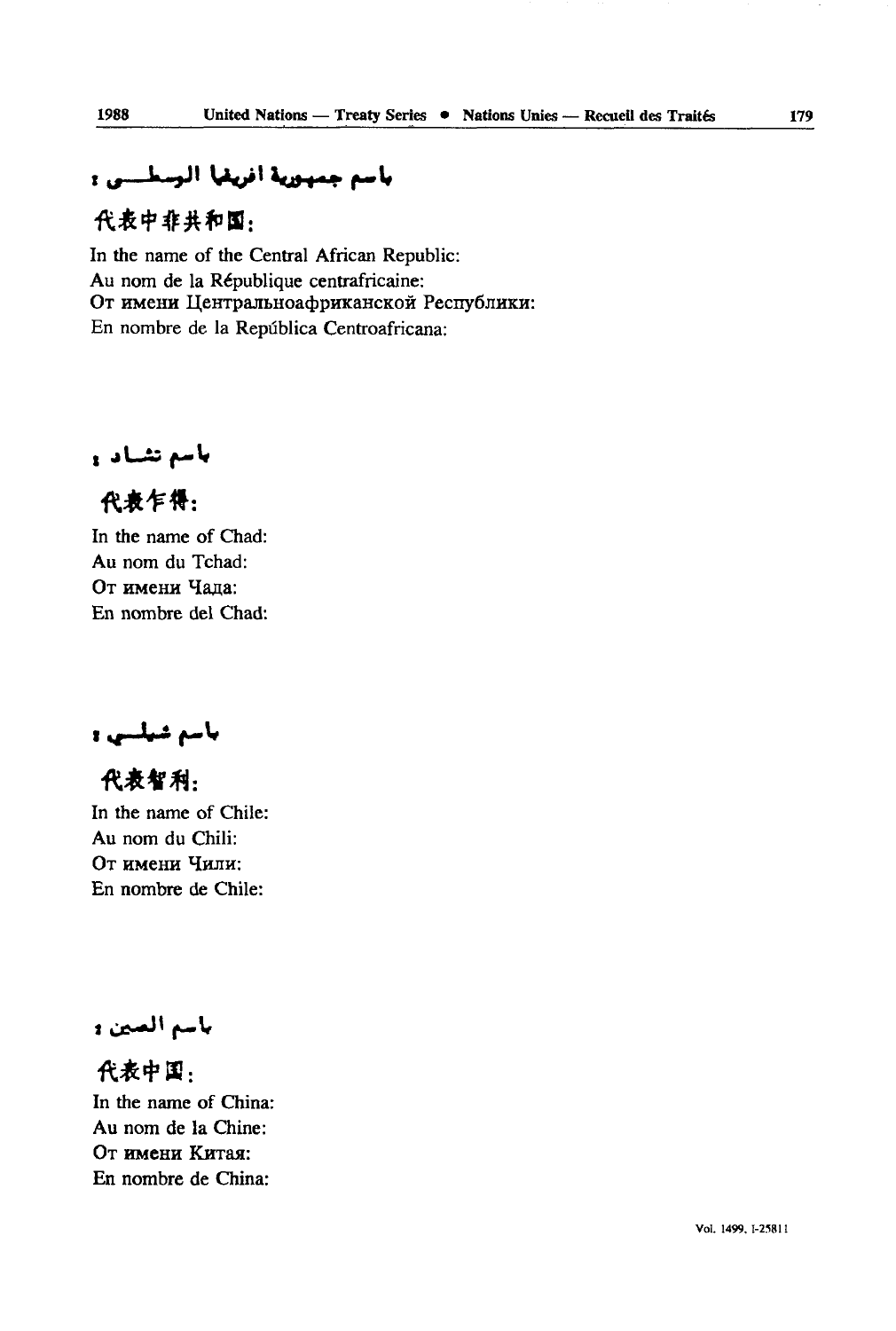باسع كوليسيسا و

代表科伦比亚: In the name of Colombia: Au nom de la Colombie: OT HM6HH KOJIVMÔHH: En nombre de Colombia:

### [ENRIQUE PENALOSA COMARGO] 30-XI-87

باسم كومسيور و

代表科摩罗: In the name of the Comoros: Au nom des Comores: OT HMCHH KOMOpCKHX OCTpOBOB: En nombre de las Comoras:

باسع الكويغيسيو و

代表E.累: In the name of the Congo: Au nom du Congo: OT HMCHH KOHFO: En nombre del Congo:

> [MARTIN ADOUKI] le 29 décembre 1987

باسم كوسناريكسا :

代表哥斯达黎加:

In the name of Costa Rica: Au nom du Costa Rica: OT HMCHH Kocra-PHKH: En nombre de Costa Rica:

> [CARLOS JOSÉ GUTIERREZ] 2 de noviembre 1987'

<sup>&</sup>quot;2 November 1987—2 novembre 1987.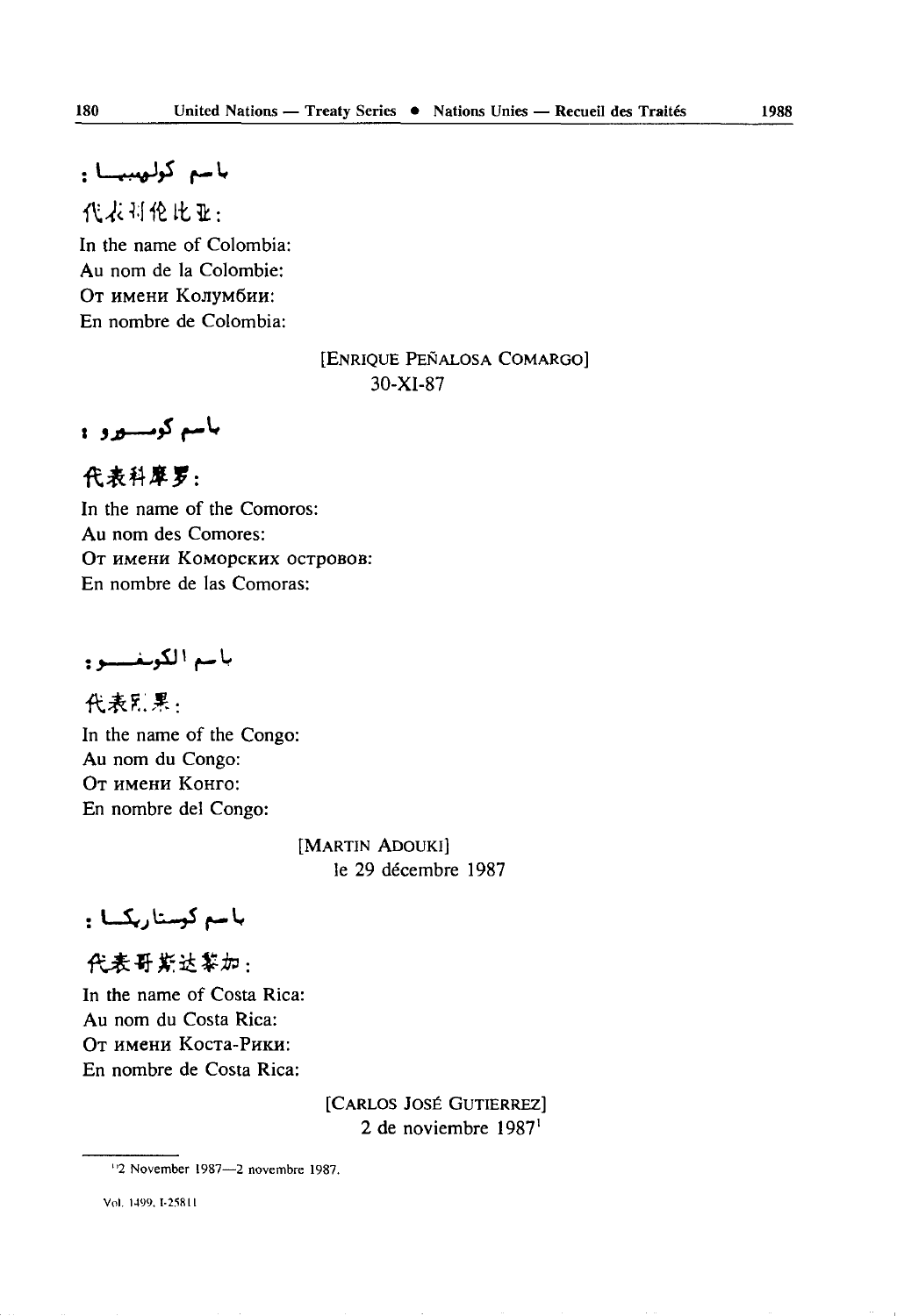باسم گوت تا بغوار م

### 科特迪瓦代表

In the name of Côte d'Ivoire: Au nom de la Côte d'Ivoire: От имени Кот п'Ивур: En nombre de Côte d'Ivoire:

باسم كوينسا:

代表古巴:

In the name of Cuba: Au nom de Cuba: От имени Кубы: En nombre de Cuba:

> [OSCAR ORAMAS OLIVA]' 25/11/87

باسم قىسسىيرس ۋ

代表塞浦路期: In the name of Cyprus: Au nom de Chypre: От имени Кипра: En nombre de Chipre:

ماسم تشيكوسلوفاكهيسسا و

代表诸克斯洛伐克:

In the name of Czechoslovakia: Au nom de la Tchécoslovaquie: От имени Чехословакии: En nombre de Checoslovaquia:

<sup>&#</sup>x27;See p. 216 of this volume for the text of the declaration made upon signature-Voir p. 216 du present volume pour le texte de la déclaration faite lors de la signature.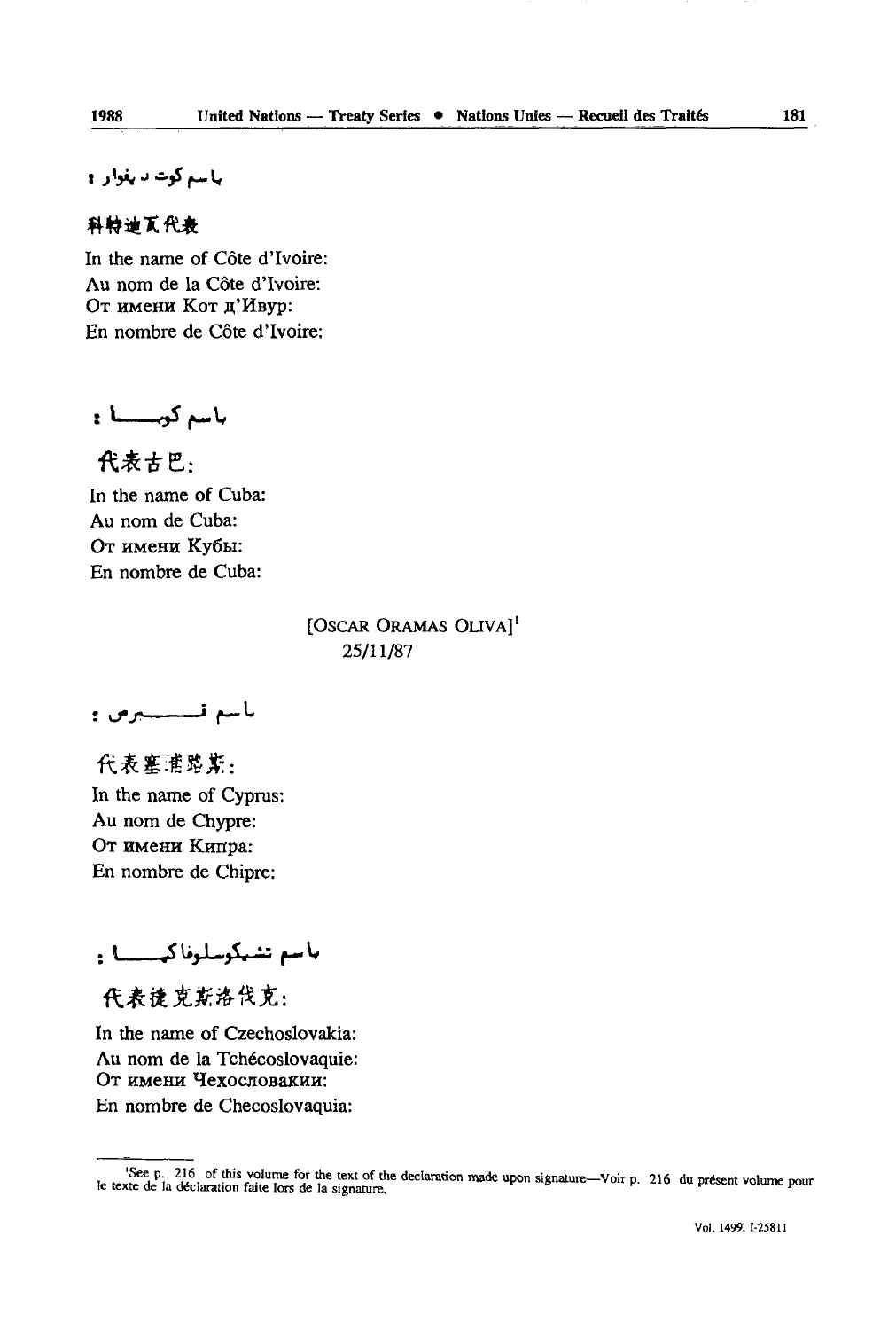### باسع كموتشيا الديمقراطيبة و

### 代表民主東埔寨:

In the name of Democratic Kampuchea: Au nom du Kampuchea démocratique: От имени Демократической Кампучии: En nombre de Kampuchea Democrâtica:

## باسم جمهورية كوربا الشعبية الديعتراطيسية و

### 代表朝鲜民主主义人民共和国:

In the name of the Democratic People's Republic of Korea: Au nom de la République populaire démocratique de Corée: От имени Корейской Народно-Демократической Республики: En nombre de la Repiiblica Popular Democrâtica de Corea:

باسم اليمن الديمقراطيسة و

# 代表民主业门,

In the name of Democratic Yemen: Au nom du Yemen démocratique: От имени Пемократического Йемена: En nombre del Yemen Democrâtico:

باسع الدانعة وله و

代表丹事. In the name of Denmark: Au nom du Danemark: От имени Дании: En nombre de Dinamarca: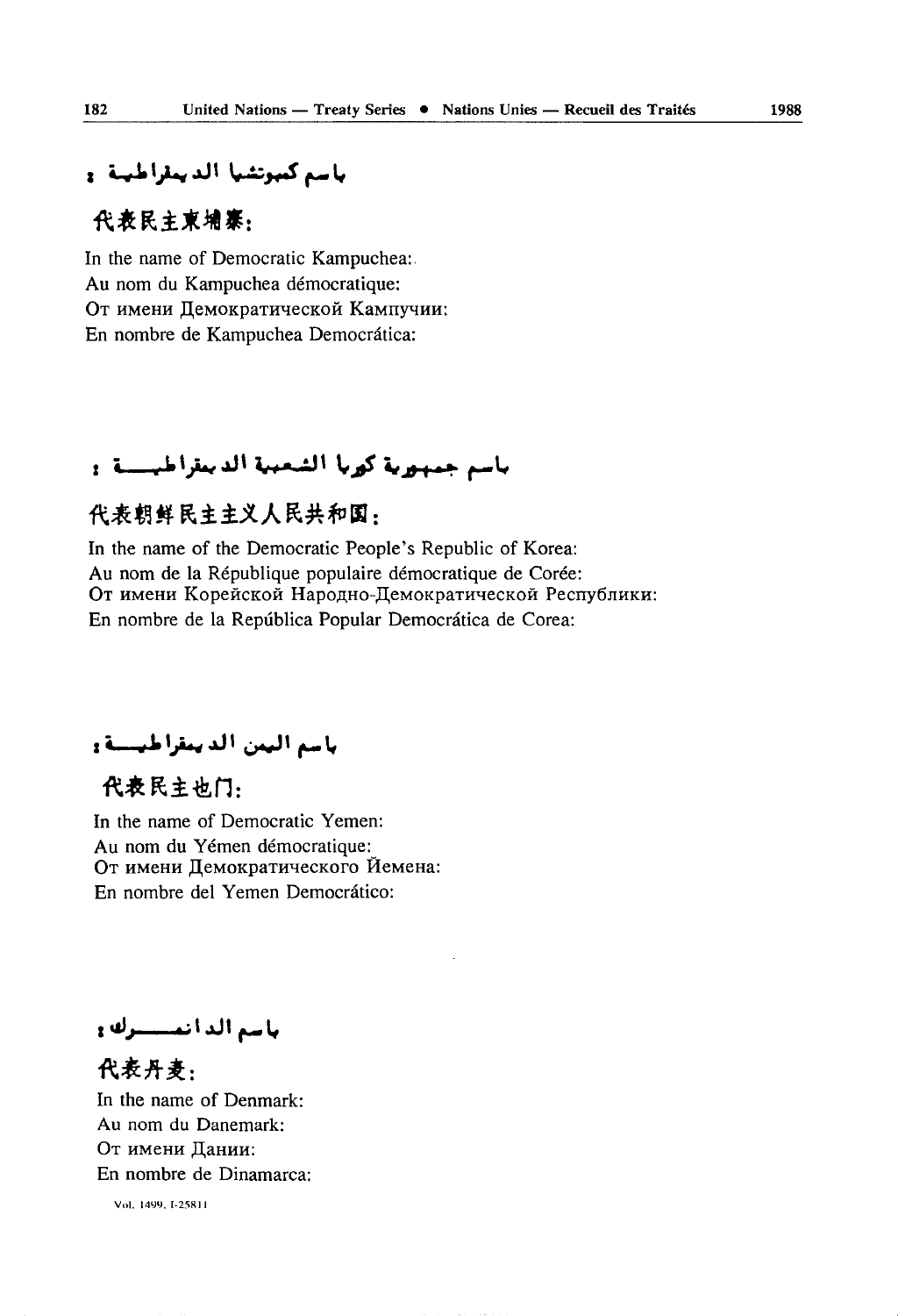### ياسم جيبوتـــــــي 1

### 代表吉布提:

In the name of Djibouti: Au nom de Djibouti: От имени Джибути: En nombre de Djibouti:

### باسم د وبينيكـــــا و

### 代表多米尼加:

In the name of Dominica: Au nom de la Dominique: От имени Доминики: En nombre de Dominica:

### باسم الجمهورية الد ومينيكينة :

代表多米尼加共和国. In the name of the Dominican Republic: Au nom de la République dominicaine: От имени Доминиканской Республики: En nombre de la Repûblica Dominicana:

> [ANA ESTHER DE LA MAZA] Die. 30/87'

باسم اکستسواد ور:

代表厄瓜多尔: In the name of Ecuador Au nom de l'Equateur: От имени Эквадора: En nombre del Ecuador:

> [CARLOS TOBAR ZALDUMBIDE]<sup>2</sup> Dec. 31, 1987

<sup>&</sup>lt;sup>1</sup>30 December 1987—30 décembre 1987.<br><sup>2</sup>See p. 216 of this volume for the text of the declaration made upon signature—Voir p. 216 du présent volume pour<br>le texte de la déclaration faite lors de la signature.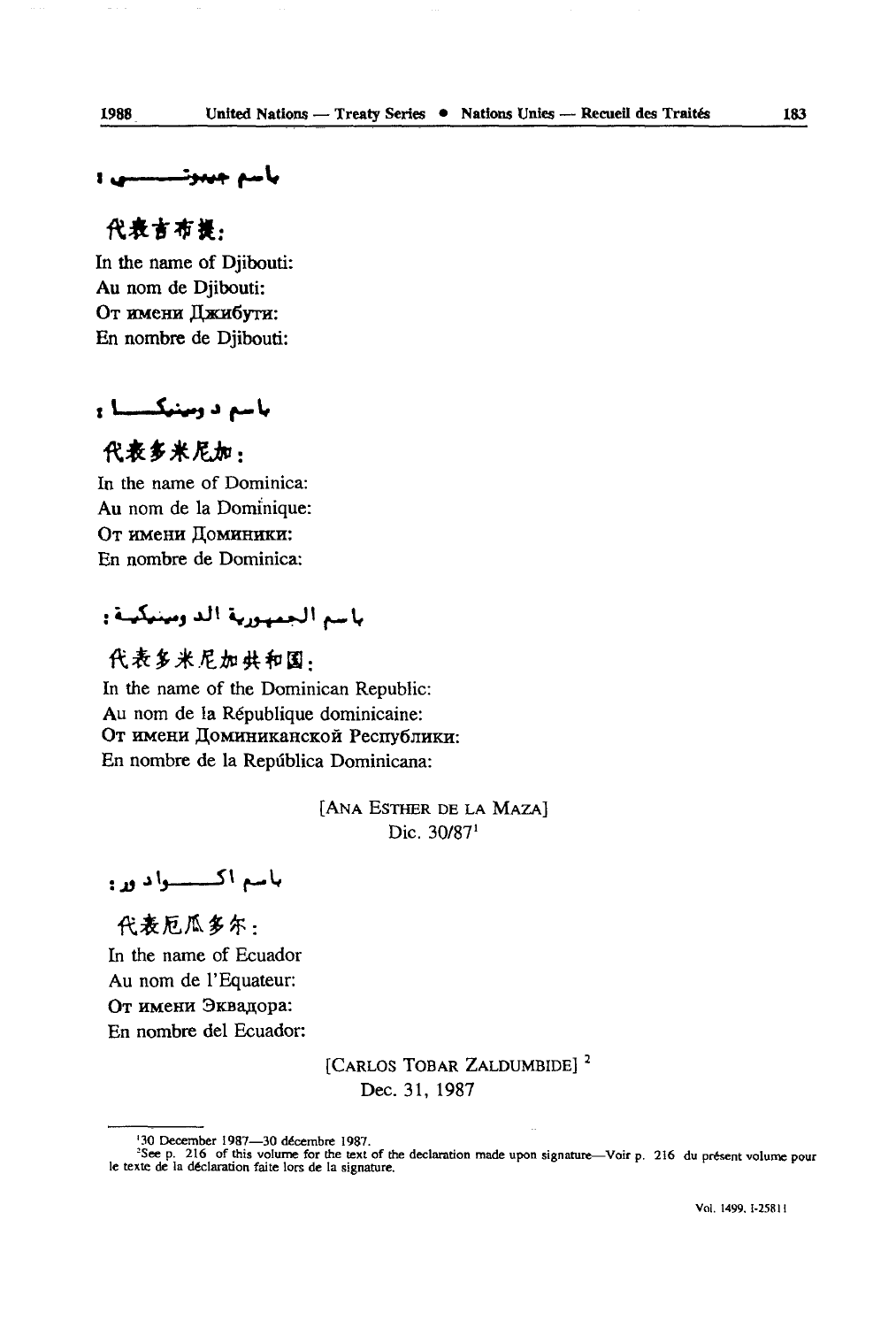### باستم تعسيستنزو

### 代表培及:

In the name of Egypt: Au nom de l'Egypte: От имени Египта: En nombre de Egipto:

باسم السلف المسادور

# 代表萨尔瓦乡:

In the name of El Salvador: Au nom d'El Salvador: От имени Сальвадора: En nombre de El Salvador:

باسم فينيا الاستوافيسسسة و

# 代表赤道几内亚:

In the name of Equatorial Guinea: Au nom de la Guinée équatoriale: От имени Экваториальной Гвинеи: En nombre de Guinea Ecuatorial:

باسم انبهبستا و

# 代表埃塞俄比亚:

In the name of Ethiopia: Au nom de l'Ethiopie: От имени Эфиопии: En nombre de Etiopia: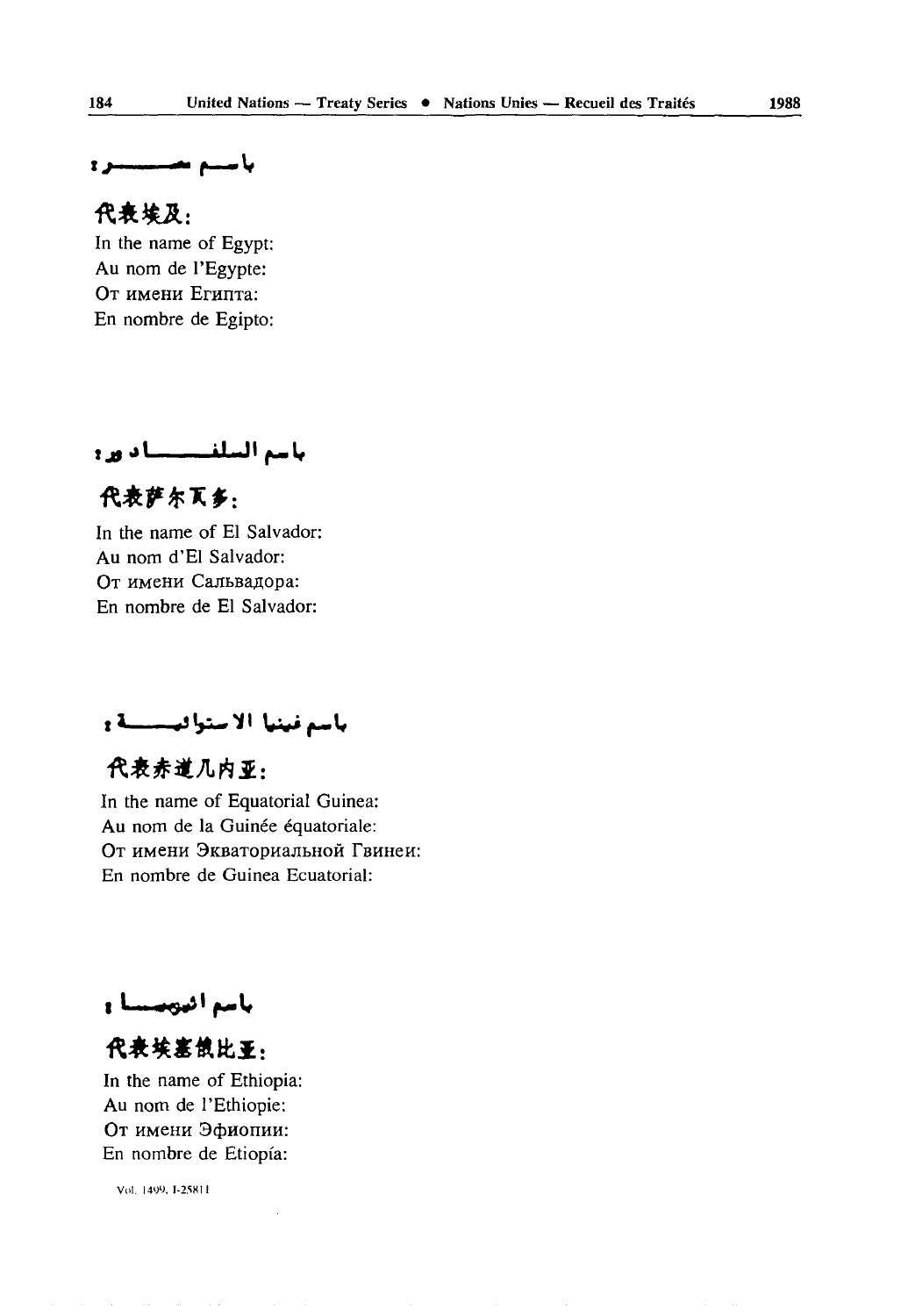باسم فیجسسی و

代表要济:

In the name of Fiji: Au nom de Fidji: От имени Фиджи: En nombre de Fiji:

> [WINSTON THOMPSON] 25th November 1987

**باسم فنلنــــــــدا :** 

代表芬兰:

In the name of Finland: Au nom de la Finlande: От имени Финляндии: En nombre de Finlandia:

> [KEIJO KORHONEN] Dec. 21, 1987

باسم فرنســــــــــا <mark>:</mark>

代表法国: In the name of France: Au nom de la France: От имени Франции: En nombre de Francia:

باسم فابــــــــــون و

代表加基:

In the name of Gabon: Au nom du Gabon: От имени Габона: En nombre del Gabon: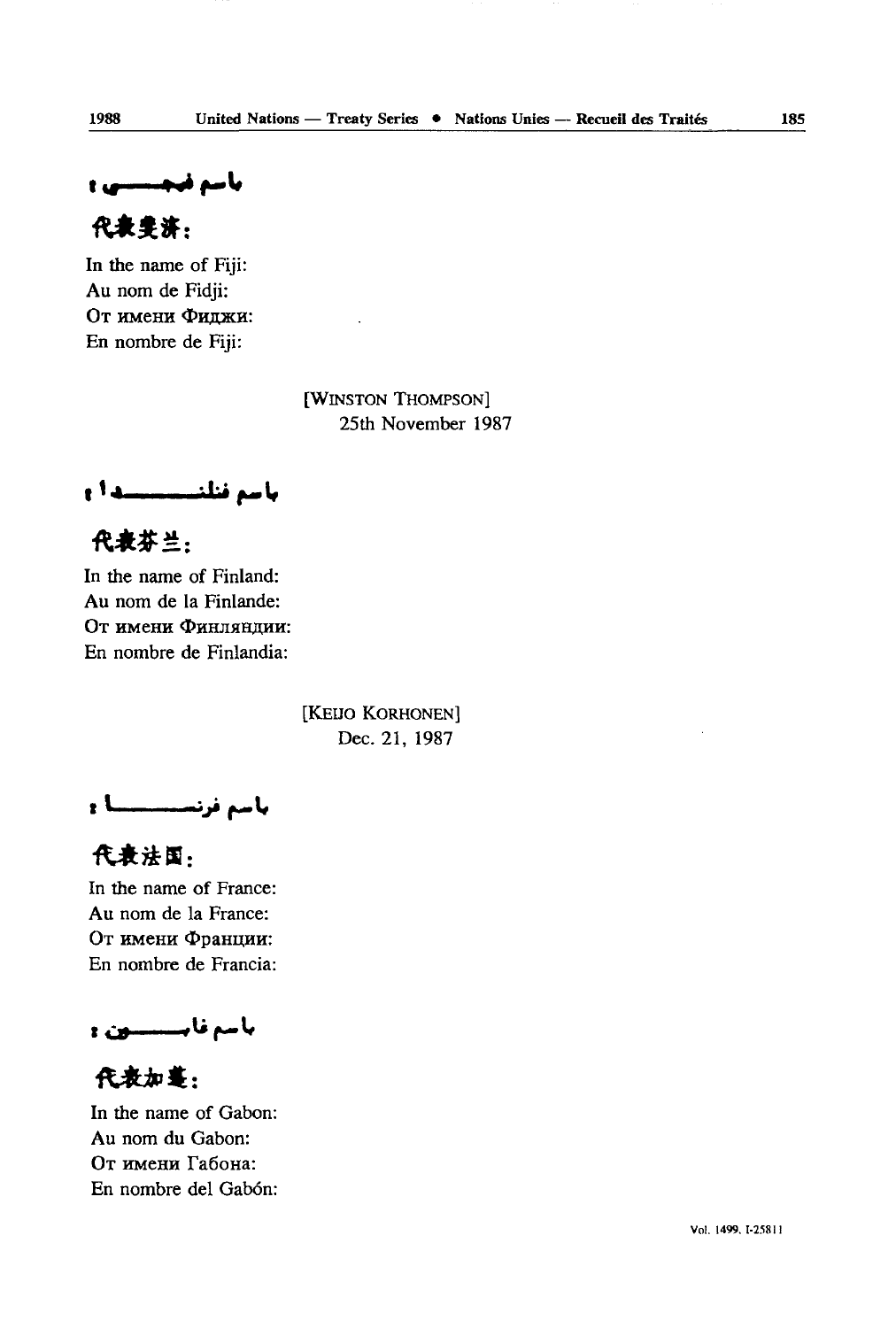باسد فاستنسسنا .

### 代表冈比亚:

In the name of Gambia: Au nom de la Gambie: Oт имени Гамбии<sup>.</sup> En nombre de Gambia:

# باسم المسهوبة الديعقراطيةالألبانهية و

### 代表德意志民主共和国:

In the name of the German Democratic Republic: Au nom de la République démocratique allemande: От имени Германской Демократической Республики: En nombre de la Repûblica Democrâtica Alemana:

> [DIETMAR HUCKE]<sup>1</sup> 29.12.87

### باسم جمهورية البانيا الانجاديسية و

代表焦意志联邦共和国,

In the name of the Federal Republic of Germany: Au nom de la République fédérale d'Allemagne: От имени Федеративной Республики Германии: En nombre de la Repûblica Federal de Alemania:

باستسبع فانسسيا و

代表加纳: In the name of Ghana: Au nom du Ghana: OT HMCHH FaHbi: En nombre de Ghana:

<sup>&#</sup>x27;Seep. 217 of this volume for the text of the declaration made upon signature—Voir p. 217 du présent volume pour le texte de la déclaration faite lors de la signature.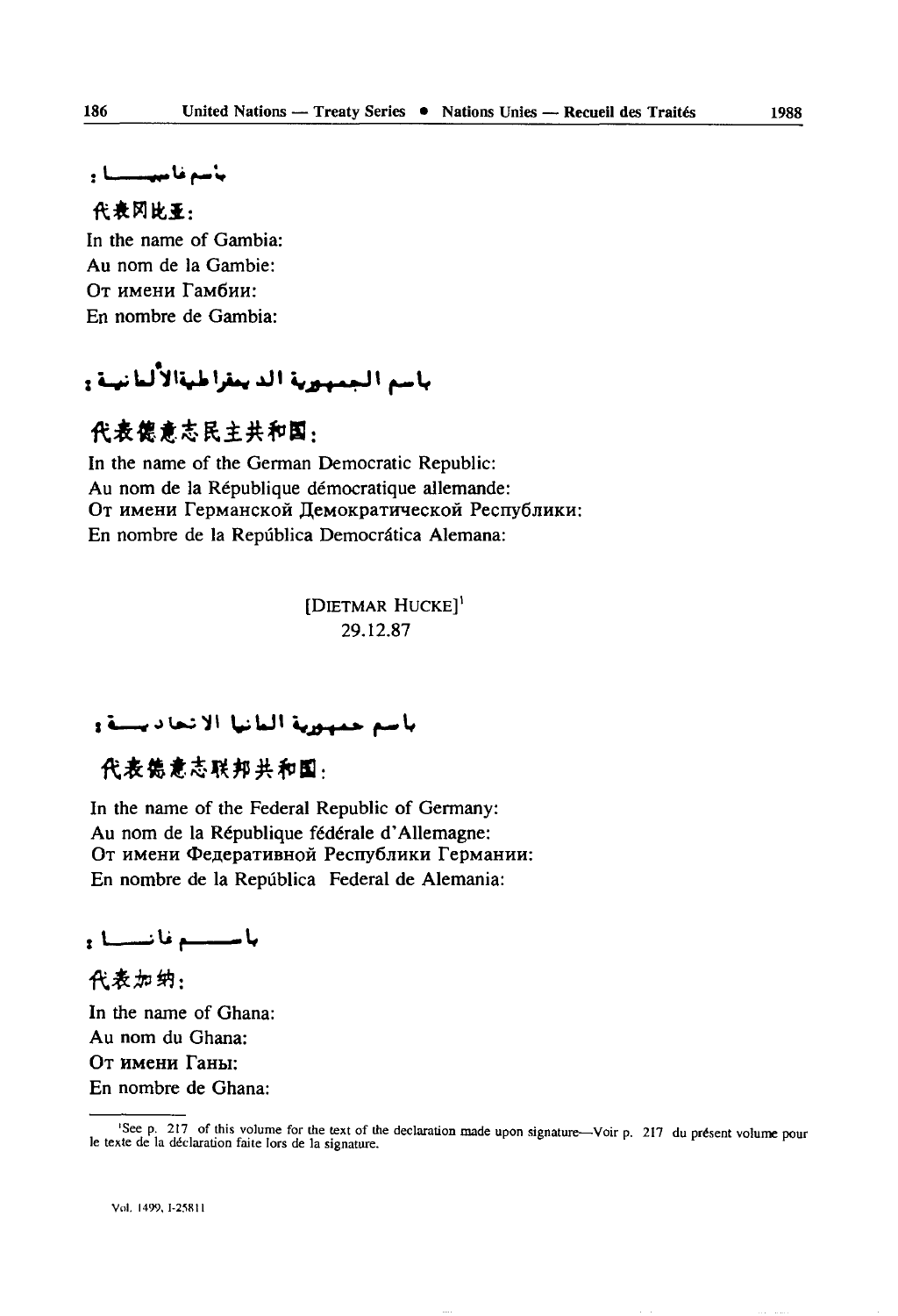باسم اليونسسان و

代表希腊:

In the name of Greece: Au nom de la Grèce: От имени Греции: En nombre de Grecia:

بأسم غرينييييسسسا دا:

代表格林纳达·

In the name of Grenada: Au nom de la Grenade: От имени Гренады: En nombre de Granada:

باسع فواتيم مستطلات

代表危地马拉: In the name of Guatemala: Au nom du Guatemala: От имени Гватемалы: En nombre de Guatemala:

> [RENÉ MONTES CÓBAR] 11 Die. 87'

باسع غينيـــــــا :

代表几内亚. In the name of Guinea: Au nom de la Guinée: **OT** HMCHH FBHHeH: En nombre de Guinea:

<sup>&#</sup>x27;11 December 1987—11 décembre 1987.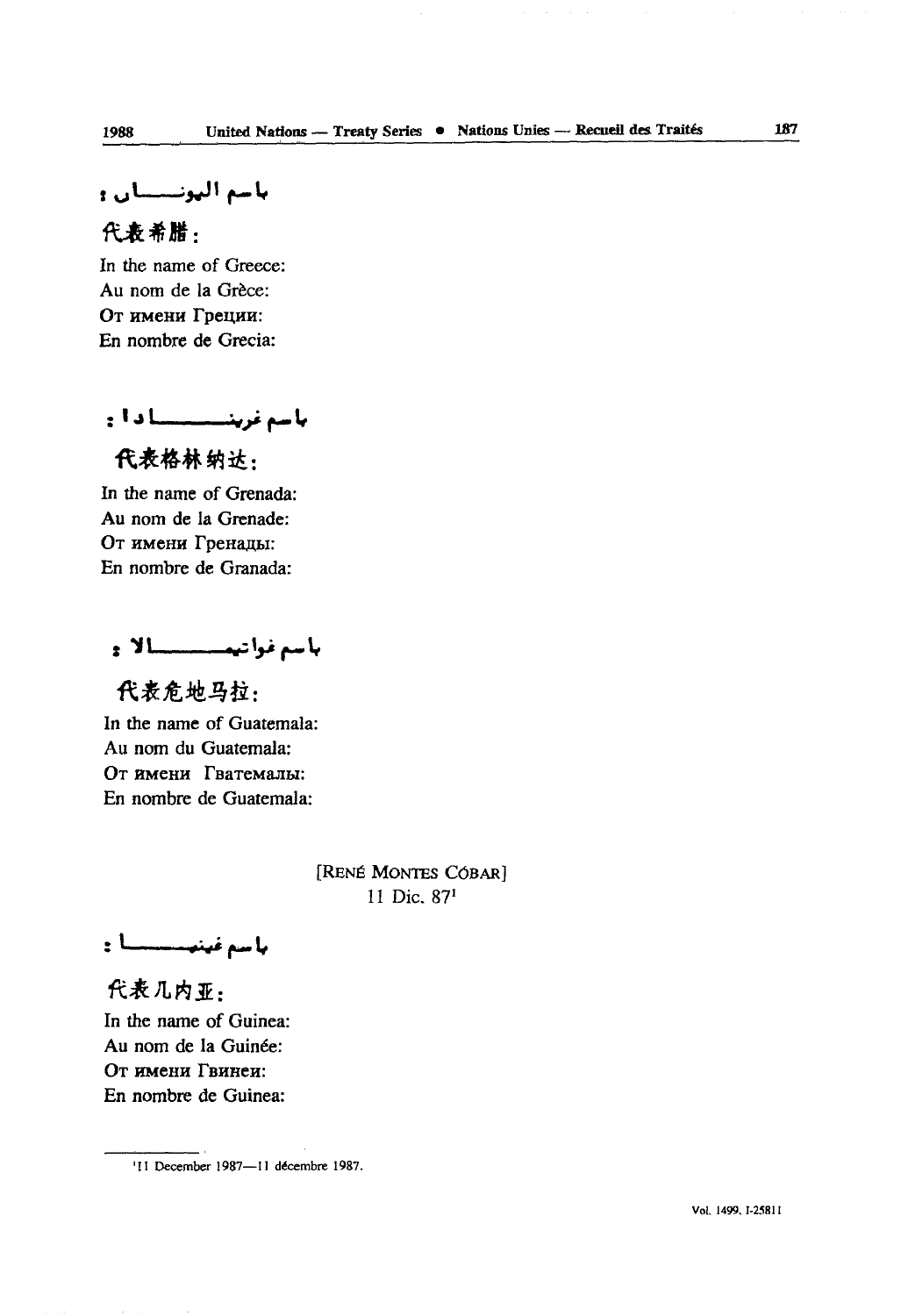## باسم فينيا - بيستاو د

代表几内亚比绍: In the name of Guinea-Bissau: Au nom de la Guinée-Bissau: От имени Гвинеи-Бисау: En nombre de Guinea-Bissau:

باسم نيانــــا :

代表主亚那.

In the name of Guyana: Au nom de la Guyane: OT HMCHH TBHaHbi: En nombre de Guyana:

> [SAMUEL R. INSANALLY] December 15, 1987

باسم هايسستي :

代表海州, In the name of Haiti: Au nom d'Haïti: OT HMCHH FauTH: En nombre de Haiti':

باسم الكرسي الرسولي :

代表教廷. In the name of the Holy See: Au nom du Saint-Siège: От имени Святейшего престола: En nombre de la Santa Sede:

Vol. I4W. 1-25SII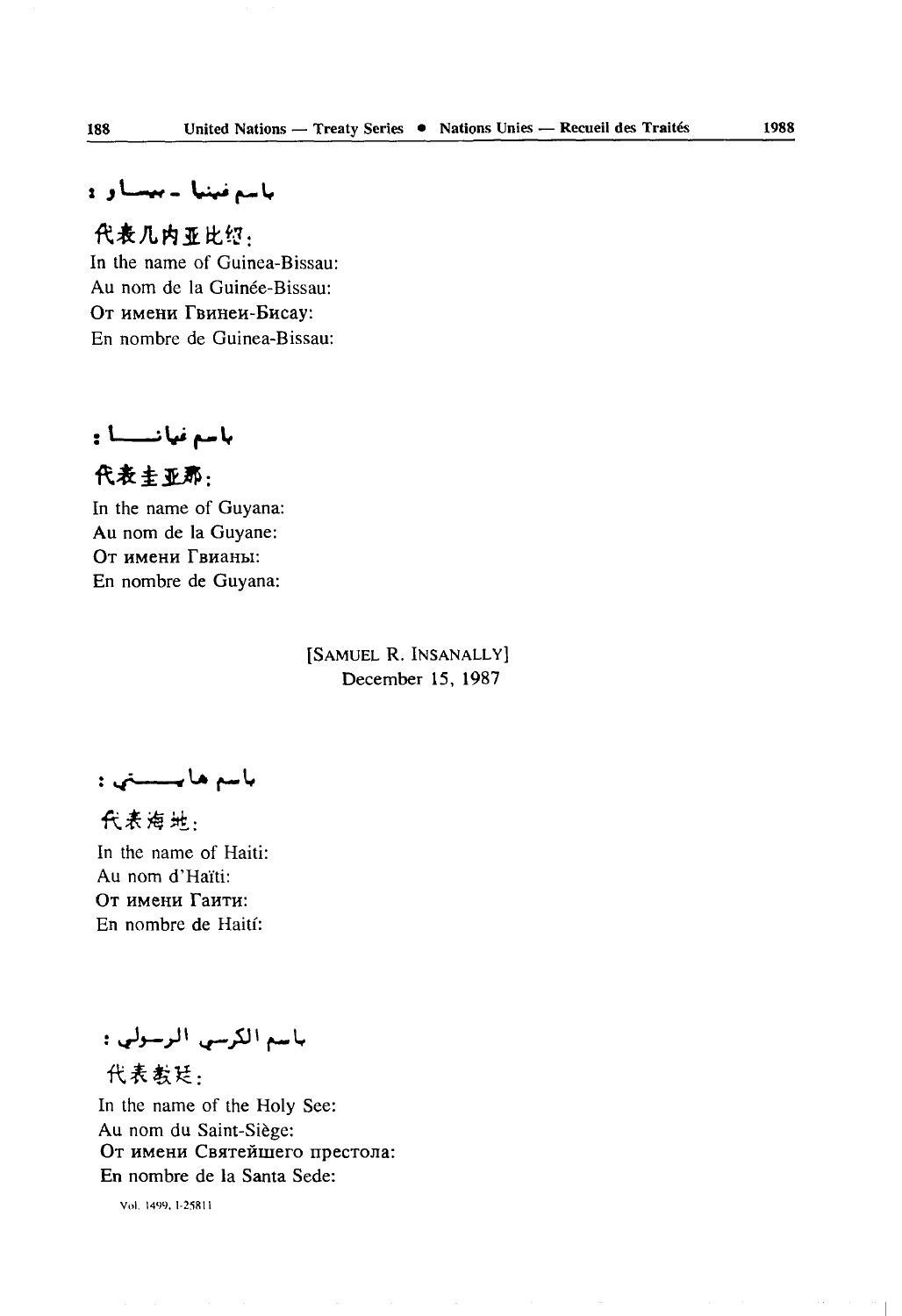ياسم هنسسد وراس:

代表洪都拉斯, In the name of Honduras: Au nom du Honduras: От имени Гондураса: En nombre de Honduras:

باسم هنغاريسيا :

代表匈牙利:

In the name of Hungary: Au nom de la Hongrie: От имени Венгрии: En nombre de Hungria:

> [MiKLôs ENDREFFY] 30/12/87

باسع ايسلنسسندان

代表冰岛:

In the name of Iceland: Au nom de l'Islande: От имени Исландии: En nombre de Islandia:

باسم الهنسسية :

代表印度.

In the name of India: Au nom de l'Inde: От имени Индии: En nombre de la India: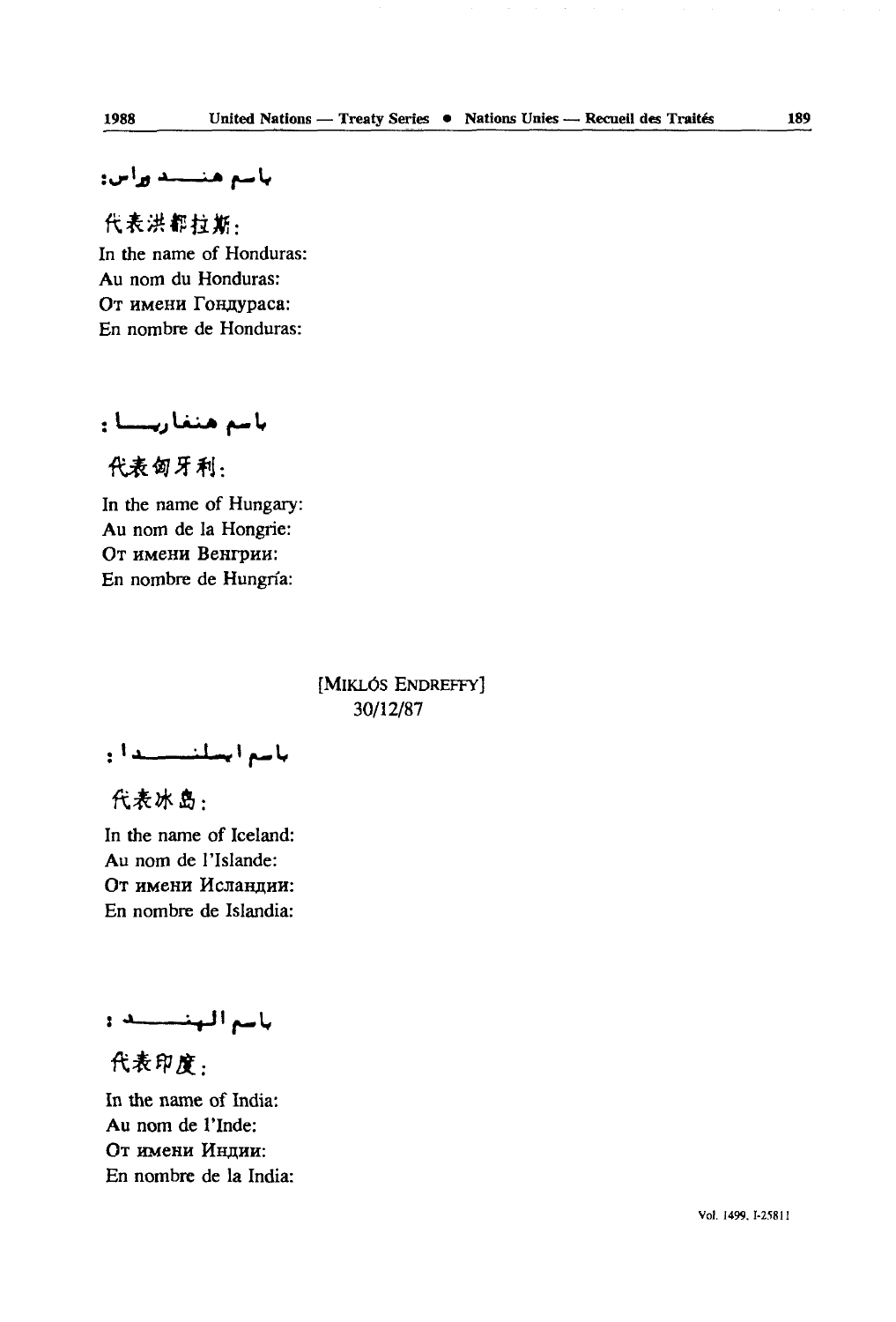### باسع أند وتبسيستنا :

### 代表印度尼西亚:

In the name of Indonesia: Au nom de l'Indonésie: От имени Индонезии: En nombre de Indonesia:

باسم المسسراق:

代表伊拉克: In the name of Iraq: Au nom de l'Iraq: От имени Ирака: En nombre del Iraq:

باسع ابرلنيسسيدان

代表爱尔兰:

In the name of Ireland: Au nom de l'Irlande: От имени Ирландии: En nombre de Irlanda:

### باللم عميلورية ايران الأسلاميستنقع

### 代表伊朗伊斯兰共和国:

In the name of the Islamic Republic of Iran: Au nom de la République islamique d'Iran: От имени Исламской Республики Иран: En nombre de la República Islámica del Irán:

Vol. I4W, 1-258 II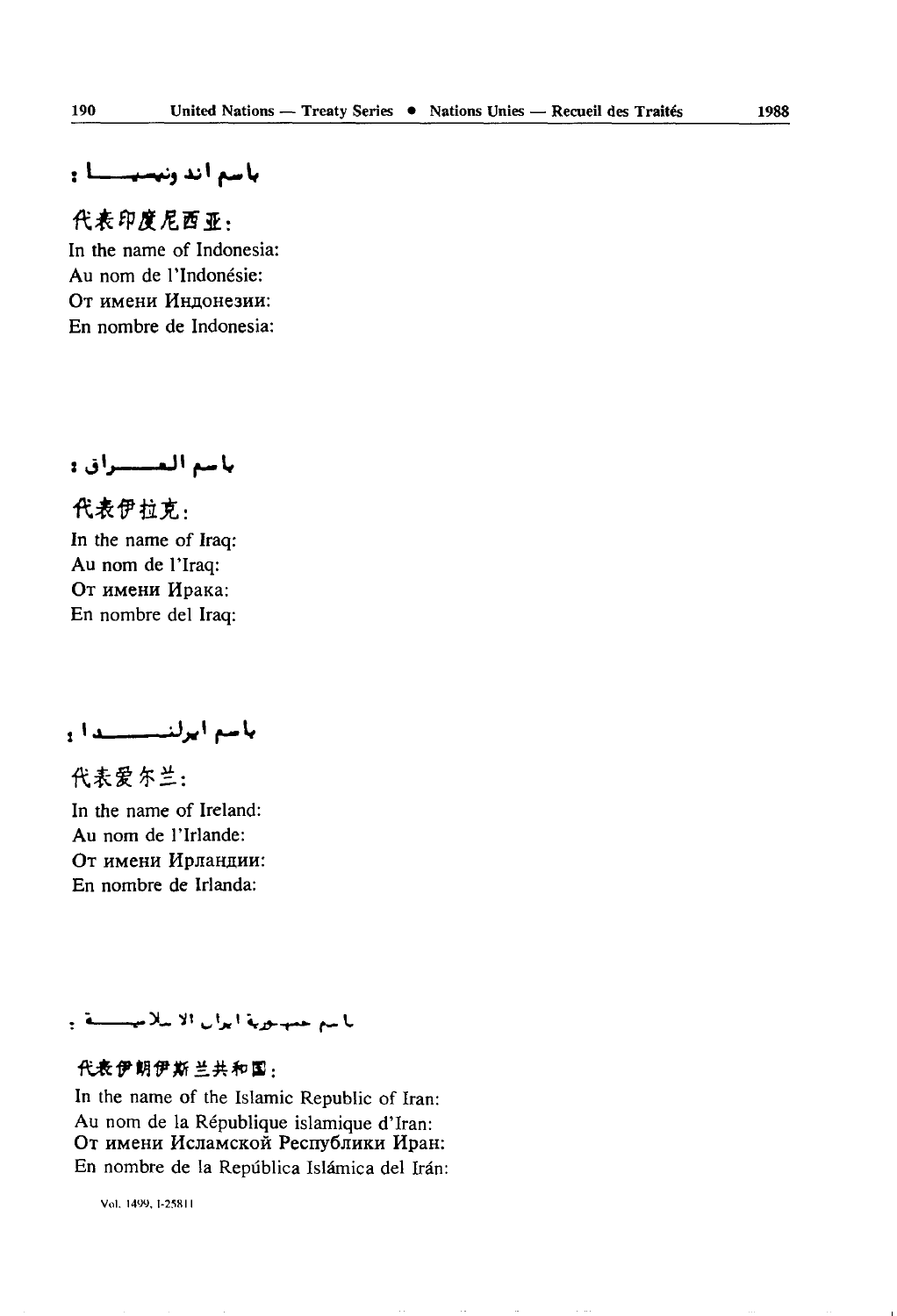## باسم أسرائيل :

### 代表以色列,

In the name of Israel: Au nom d'Israël: От имени Израиля: En nombre de Israël:

باسم أيطالبسسا: 代表意大利.

In the name of Italy: Au nom de l'Italie: От имени Италии: En nombre de Italia:

باسم جاما یکسسسا :

代表牙买加.

In the name of Jamaica: Au nom de la Jamaïque: От имени Ямайки: En nombre de Jamaica:

باسع البابسسيان:

代表日本: In the name of Japan: Au nom du Japon: От имени Японии: En nombre del Japon:

> [KIYOAKI KIKUCHI] 18 December, 1987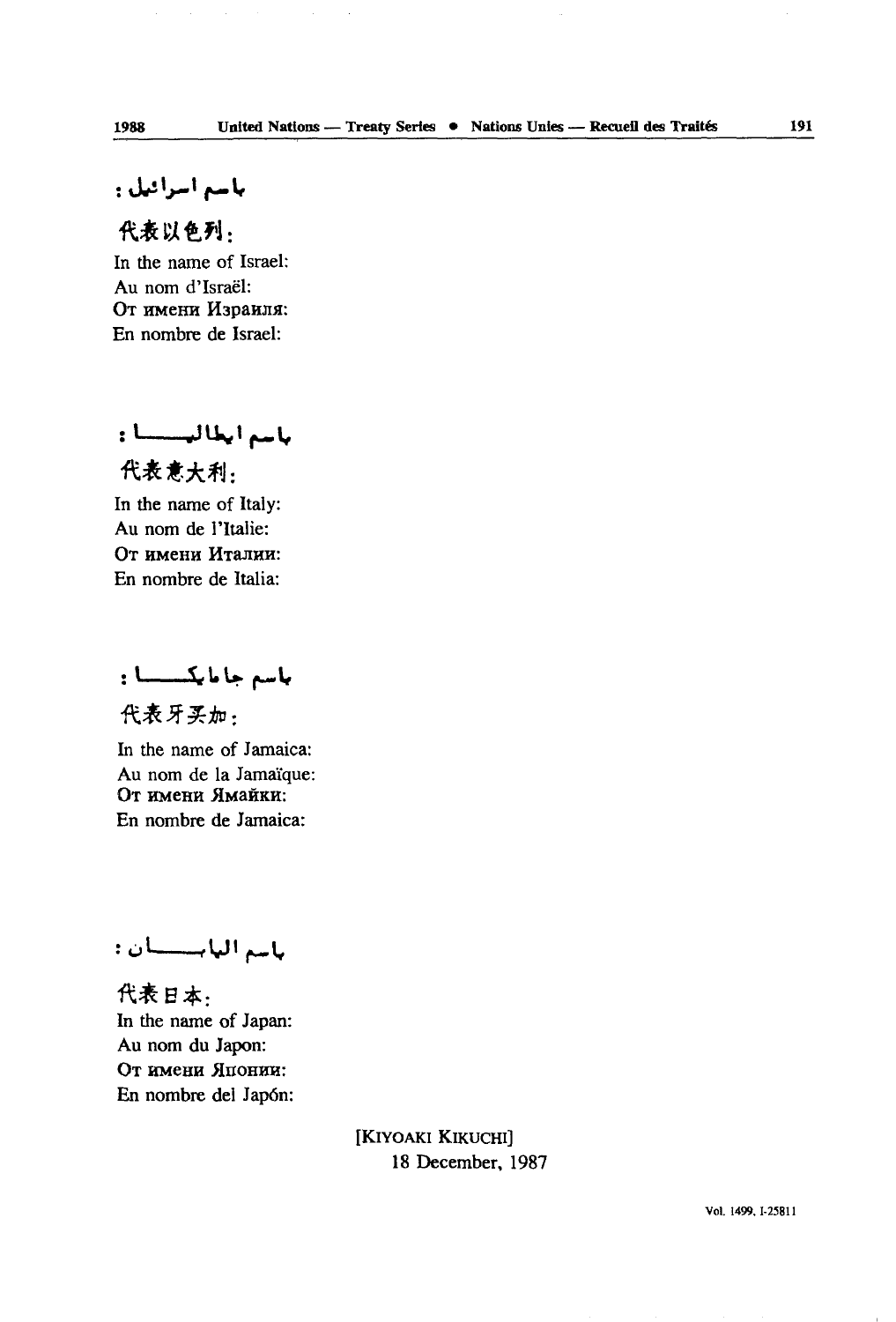باسم الأردن :

代表约旦:

In the name of Jordan: Au nom de la Jordanie: От имени Иордании: En nombre de Jordania:

باسم كينبـــــا :

代表肯尼亚: In the name of Kenya: Au nom du Kenya: От имени Кении: En nombre de Kenya:

باسم كيربيا تـــــي :

代表基里巴斯: In the name of Kiribati: Au nom de Kiribati: От имени Кирибати: En nombre de Kiribati:

باسم الكهيسست و

代表科威特:

In the name of Kuwait: Au nom du Koweït: От имени Кувейта: En nombre de Kuwait:

Vol 149'), I-25K1I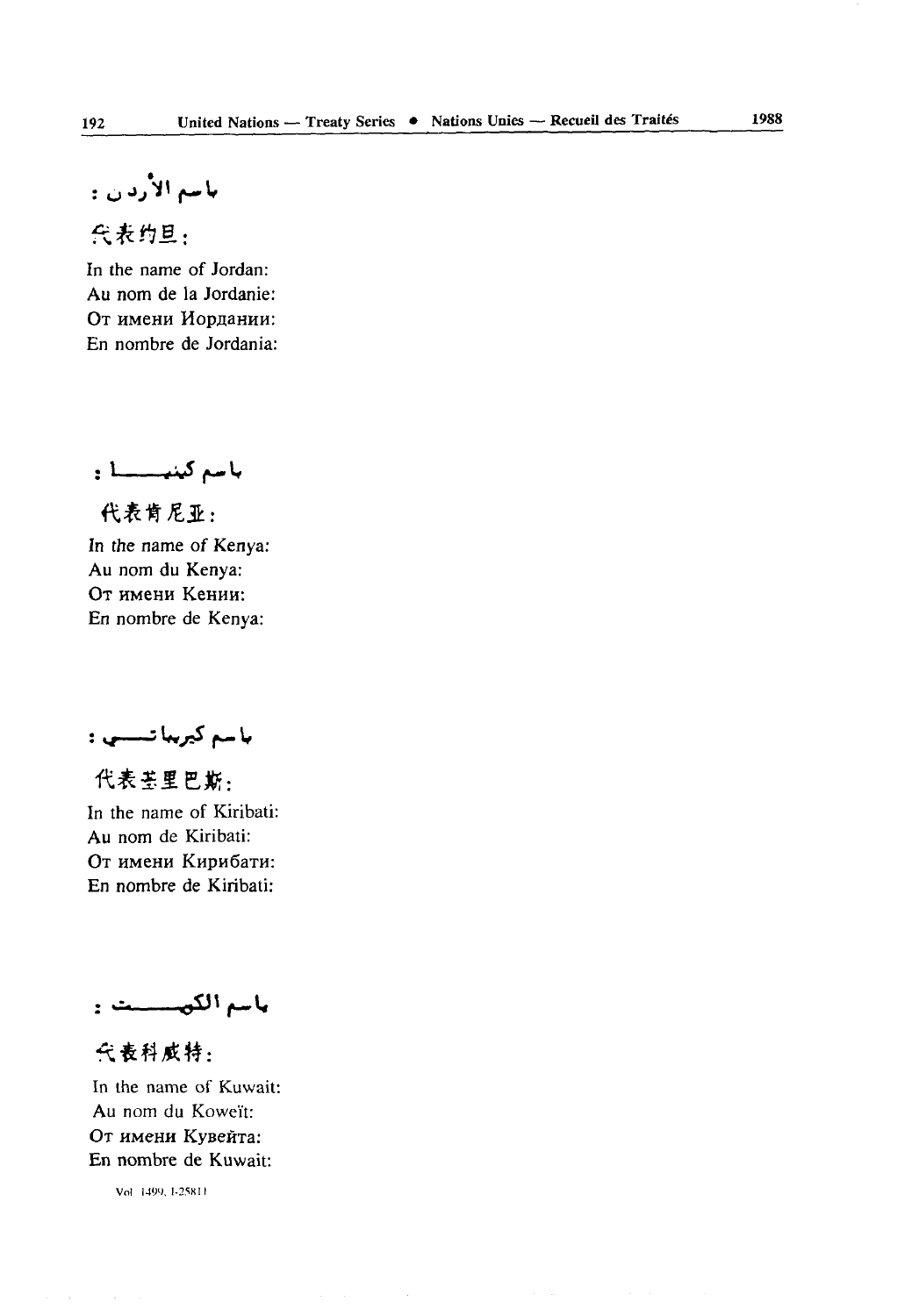### باسم جمهورية لا و الديمقراطية الشمبيــــــة و

代表老挝人民民主共和国:

In the name of the Lao People's Democratic Republic: Au nom de la République démocratique populaire lao: От имени Лаосской Народно-Демократической Республики: En nombre de la Repûblica Democràtica Popular Lao:

باسع لينسسسيان :

代表黎巴嫩. In the name of Lebanon: Au nom du Liban: OT HMCHH Jlnsana: En nombre del Lfbano:

باسم ليسوتسسوو

代表某素并:

In the name of Lesotho: Au nom du Lesotho: OT HMCHH JlecoTO: En nombre de Lesotho:

باسم ليبريســـا:

代表利比里亚.

In the name of Liberia: Au nom du Libéria: От имени Либерии: En nombre de Libéria: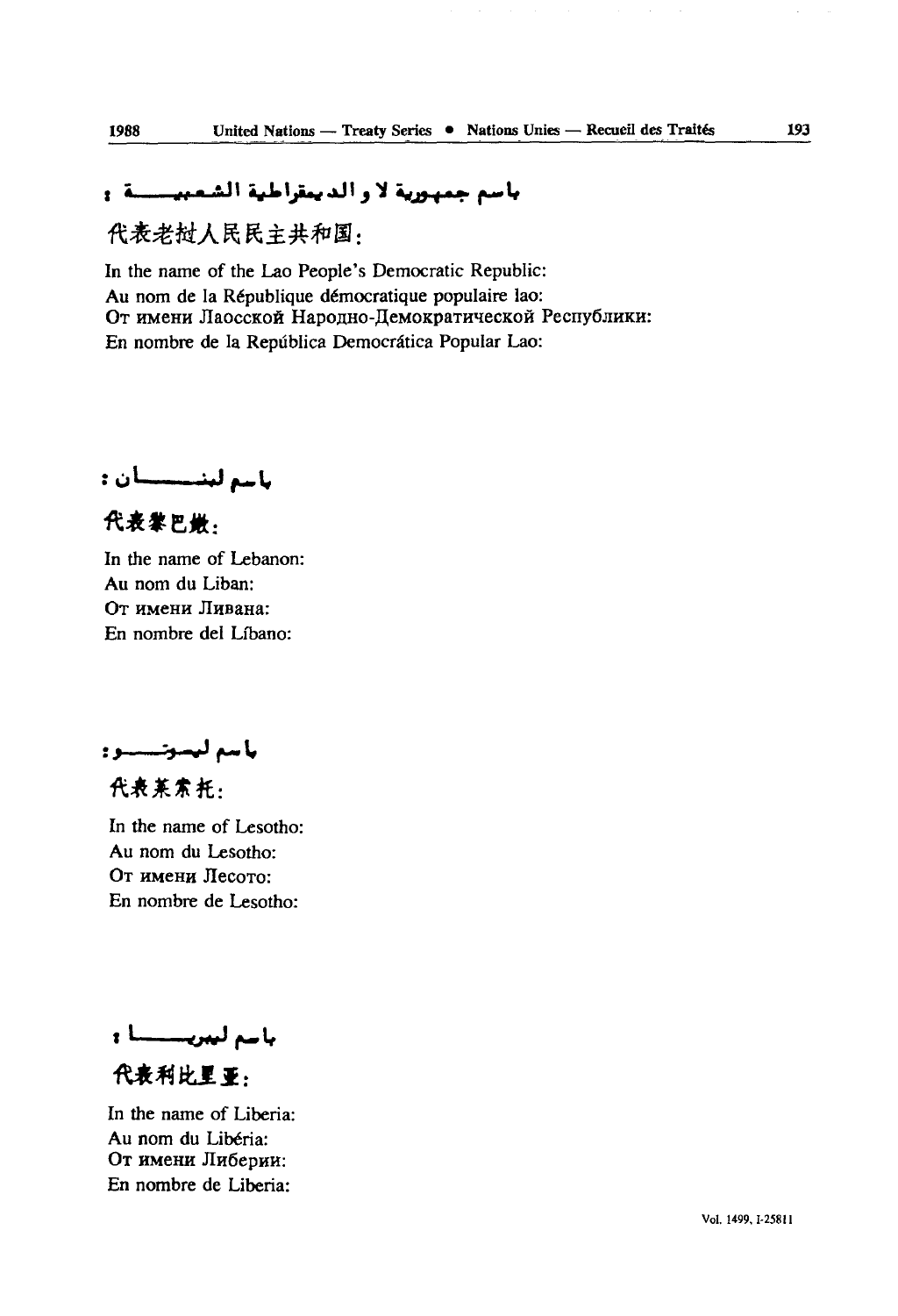# باسم الجناهيرية المربية الليبيسة و 代表阿拉伯利比亚民众国,

In the name of the Libyan Arab Jamahiriya: Au nom de la Jamahiriya arabe libyenne: От имени Ливийской Арабской Джамахирии: En nombre de la Jamahiriya Arabe Libia:

با سم لختشت<del>ا بـــــــن و</del>

代表列支持十平:

In the name of Liechtenstein: Au nom du Liechtenstein: От имени Лихтенштейна: En nombre de Liechtenstein:

.<br>باسم لك*سمــــــبر*غ 代表卢森堡:

In the name of Luxembourg: Au nom du Luxembourg: От имени Люксембурга: En nombre de Luxemburgo:

بأسم بدفشقىسىسىر و

代表马达加斯加:

In the name of Madagascar: Au nom de Madagascar: От имени Мадагаскара: En nombre de Madagascar: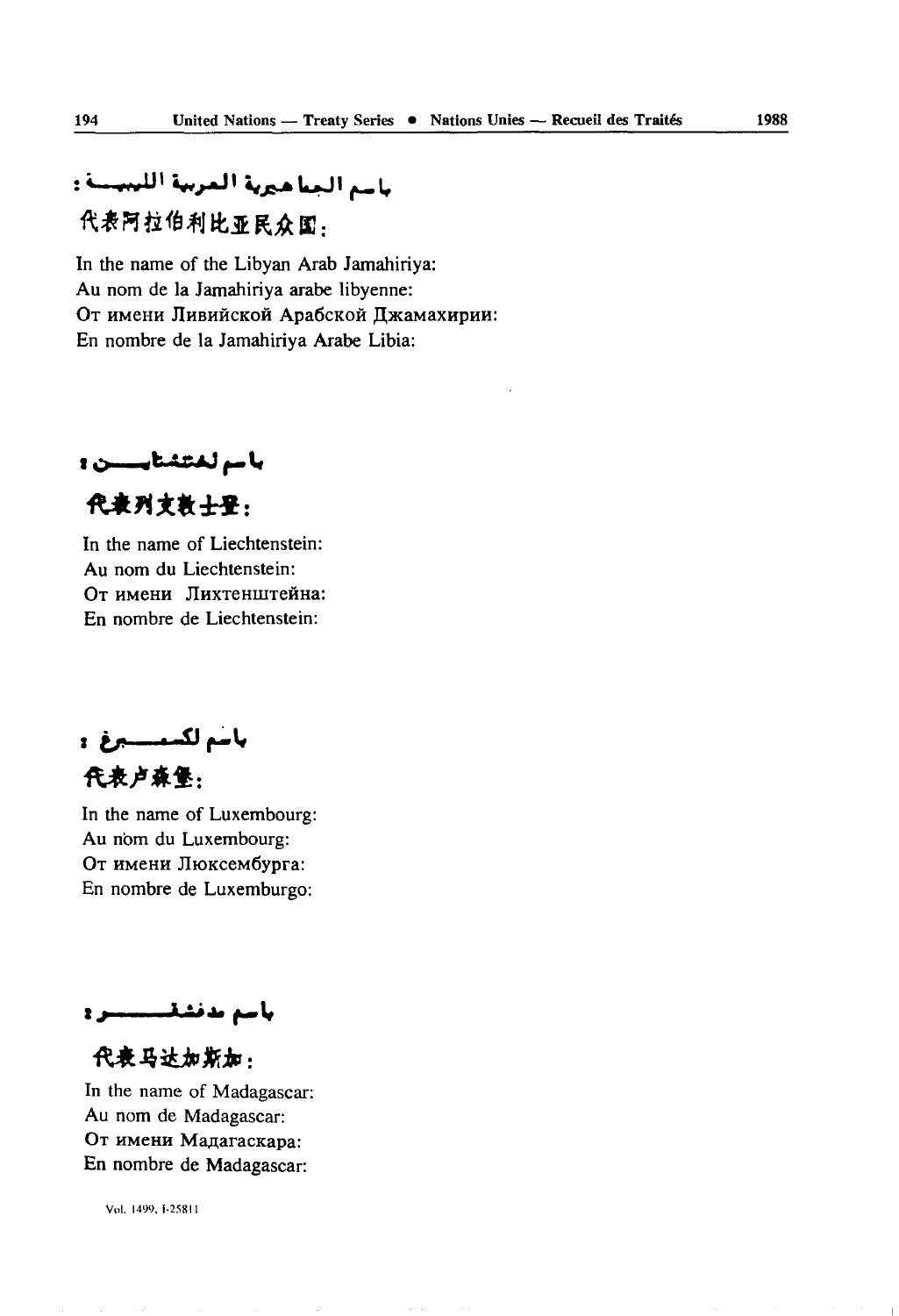باسم مستسلاوي و

代表马拉维:

In the name of Malawi: Au nom du Malawi: От имени Малави: En nombre de Malawi:

*باسم مالين ـــــا* :

代表马来西亚:

In the name of Malaysia: Au nom de la Malaisie: От имени Малайзии: En nombre de Malasia:

**AU** *f^m* **If**

代表马尔代夫:

In the name of Maldives: Au nom des Maldives: OT HMCHH MaJIhflHBOB: En nombre de Maldivas:

باسع بالسبيني:

代表马里.

In the name of Mali: Au nom du Mali: От имени Мали: En nombre de Mali: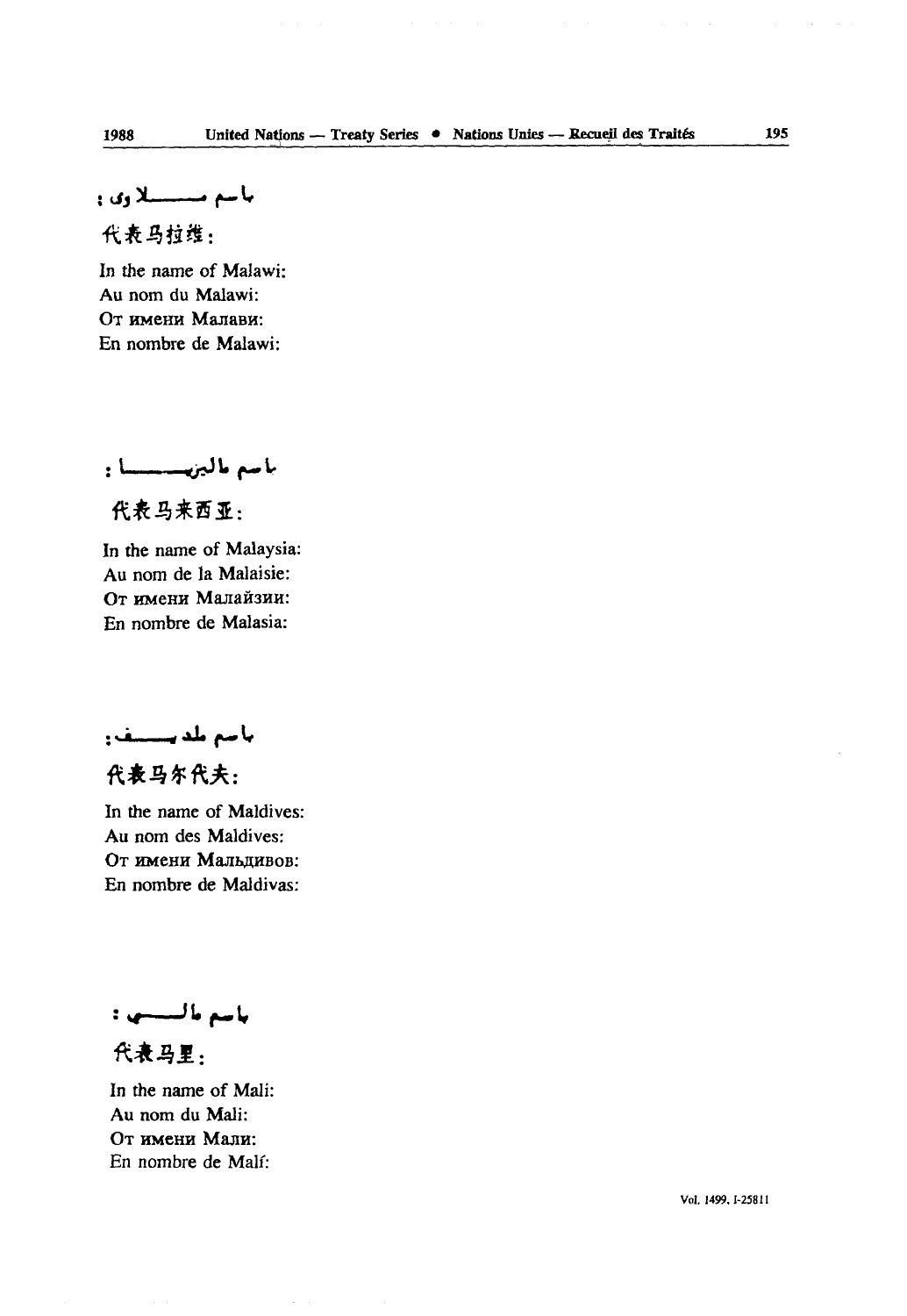ياسم بالطبيسية. و

### 代表马耳他:

In *the* name of Malta: Au nom de Malte: От имени Мальты: En nombre de Malta:

باسم مويتا نيسسا و 代表毛里塔尼亚:

In the name of Mauritania: Au nom de la Mauritanie: От имени Мавритании: En nombre de Mauritania:

باسم مورشیسوس : 代表毛里求斯:

In the name of Mauritius: Au nom de Maurice: **OT** HM6HH MaBpHKHH: En nombre de Mauricio:

باسع المكسيستسلف 代表星西哥:

In the name of Mexico: Au nom du Mexique: От имени Мексики: En nombre de Mexico: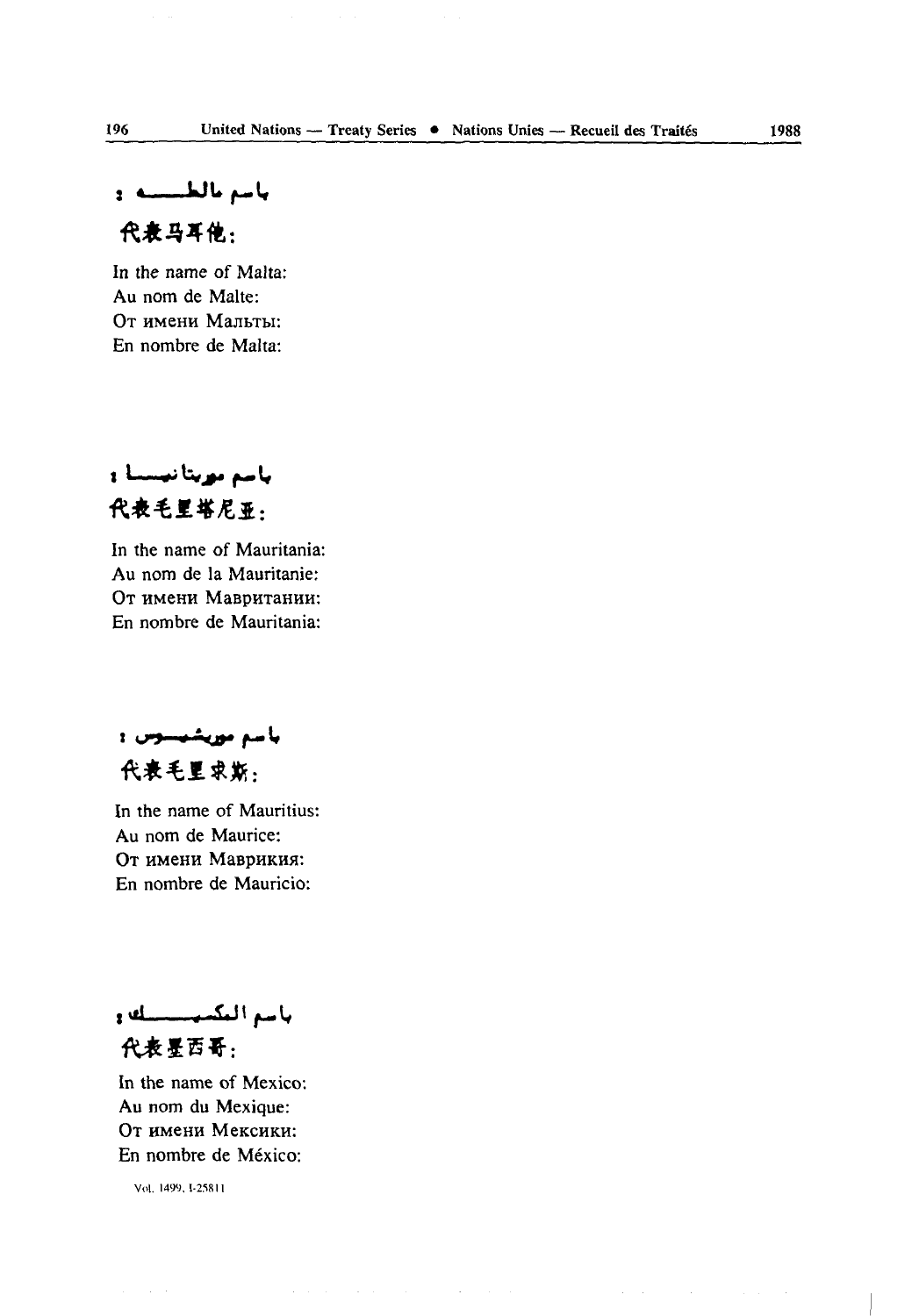باسم موناكيسينيو

### 代表库纳哥:

In the name of Monaco: Au nom de Monaco: OT HMCHH MonaKo: En nombre de Monaco:

باسم متغولهسسا و

代表蒙古:

In the name of Mongolia: Au nom de la Mongolie: OT HMCHH MOHTOJIHH: En nombre de Mongolia:

بامم التغسيرب و

代表摩洛哥.

In the name of Morocco: Au nom du Maroc: OT HMCHH MapOKKo: En nombre de Marruecos:

باسم موزا ميسسق : 代表其素比克:

In the name of Mozambique: Au nom du Mozambique: От имени Мозамбика: En nombre de Mozambique: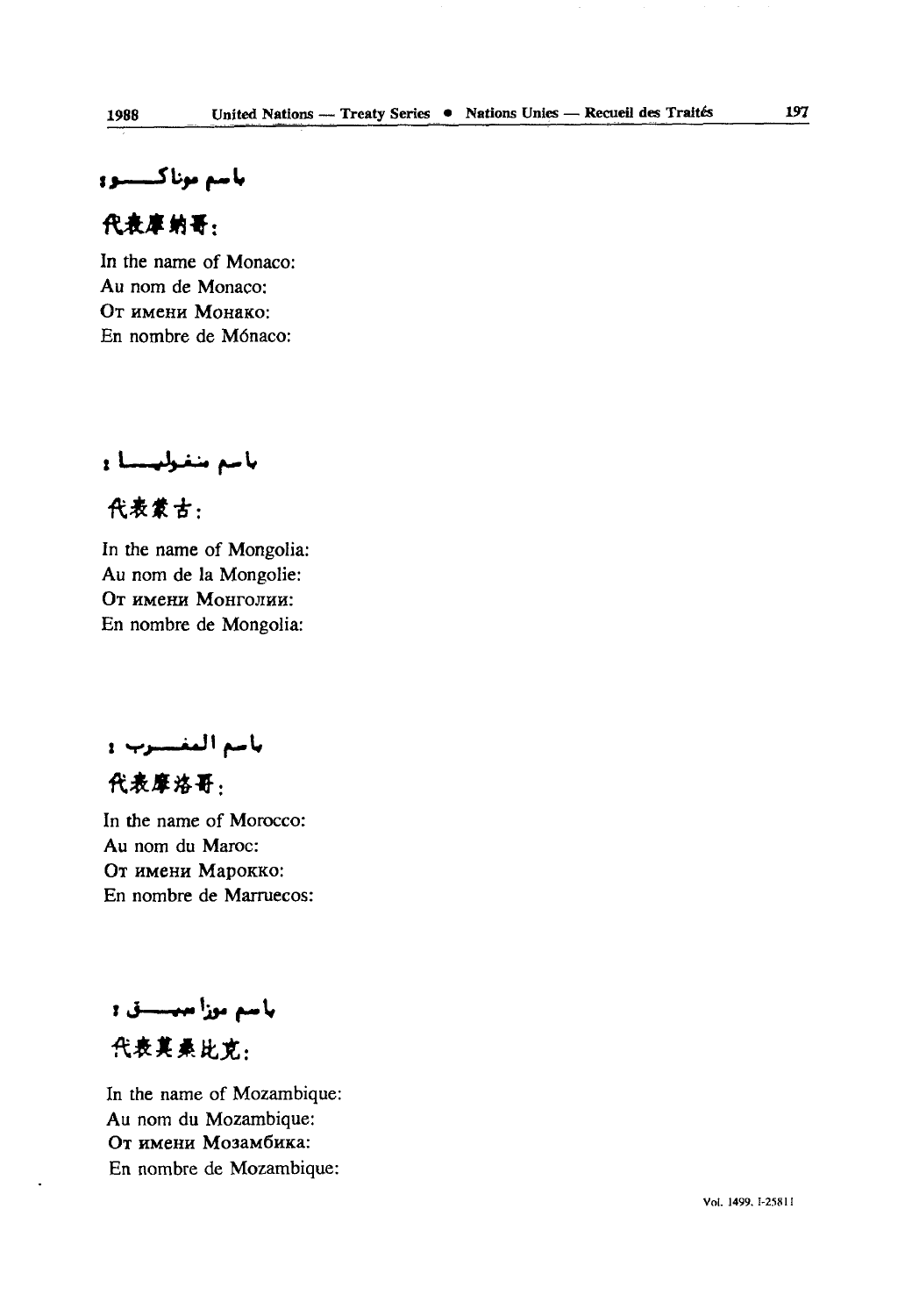باسع نسسا ورو 代表瑞鲁:

### In the name of Nauru: Au nom de Nauru: От имени Haypy: En nombre de Nauru:

باسم نيبسسسال و 代表尼泊尔:

In the name of Nepal: Au nom du Népal: От имени Непала: En nombre de Népal:

باسم هولتــــدا و

代表荷兰:

In the name of the Netherlands: Au nom des Pays-Bas: От имени Нидерландов: En nombre de los Países Bajos:

**باسم نيوزيلنــــــدا ۽** 

代表新西兰:

In the name of New Zealand: Au nom de la Nouvelle-Zélande: От имени Новой Зеландии: En nombre de Nueva Zelandia: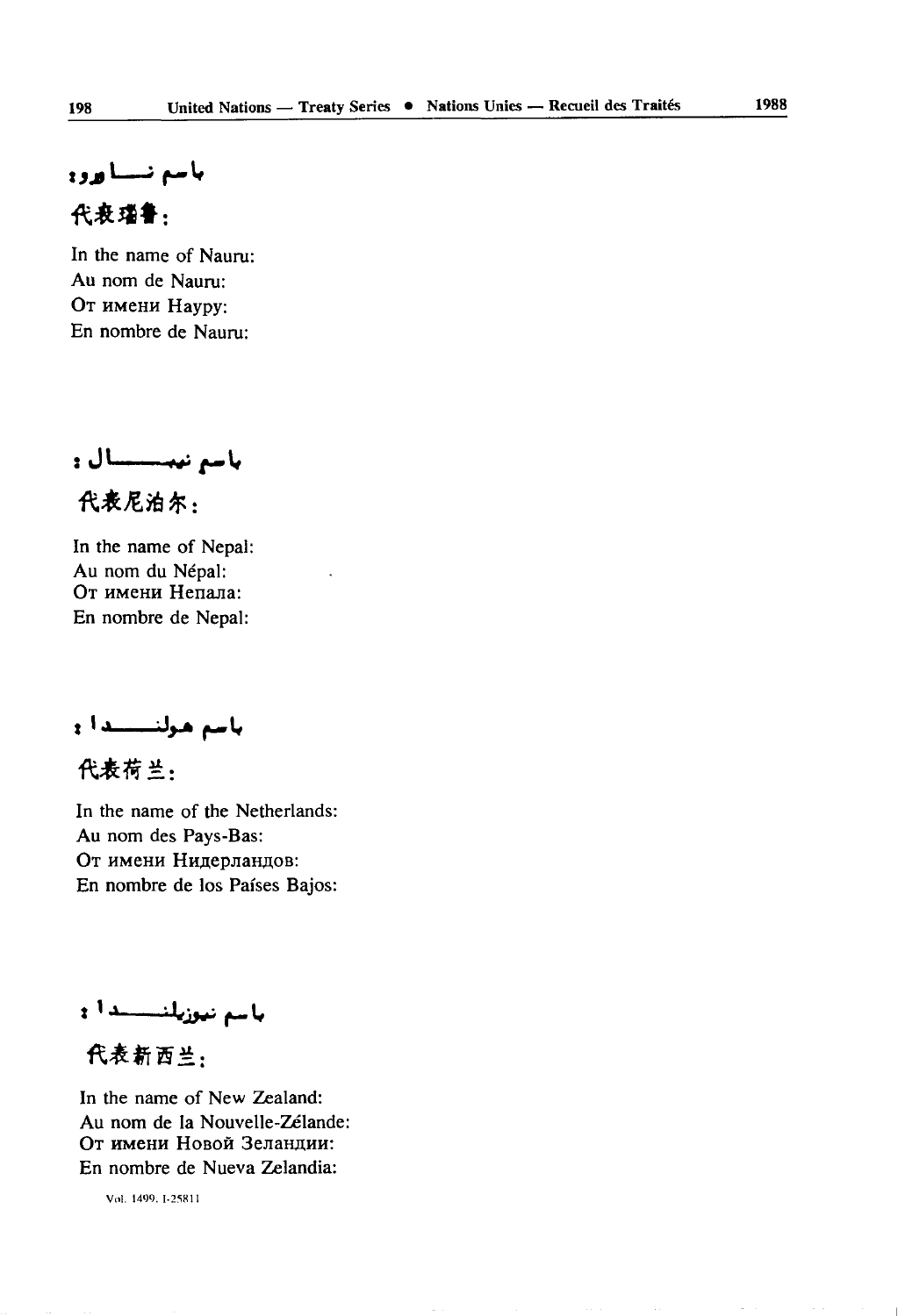代表尼加拉瓜.

In the name of Nicaragua: Au nom du Nicaragua: От имени Никарагуа: En nombre de Nicaragua:

> [NORA ASTORGA GADEA] 23/12/87

باسم النبجسسسسيرو

代表尼日尔:

In the name of the Niger: Au nom du Niger: OT HMCHH Hurepa: En nombre del Niger:

باسم نیجوریــــــا و

代表尼日利亚:

In the name of Nigeria: Au nom du Nigéria: От имени Нигерии: En nombre de Nigeria:

باسم التروسسسسسنج و

代表都成.

In the name of Norway: Au nom de la Norvège: От имени Норвегии: En nombre de Noruaga:

> [ERIC VRAALSEN] 21 **December** 1987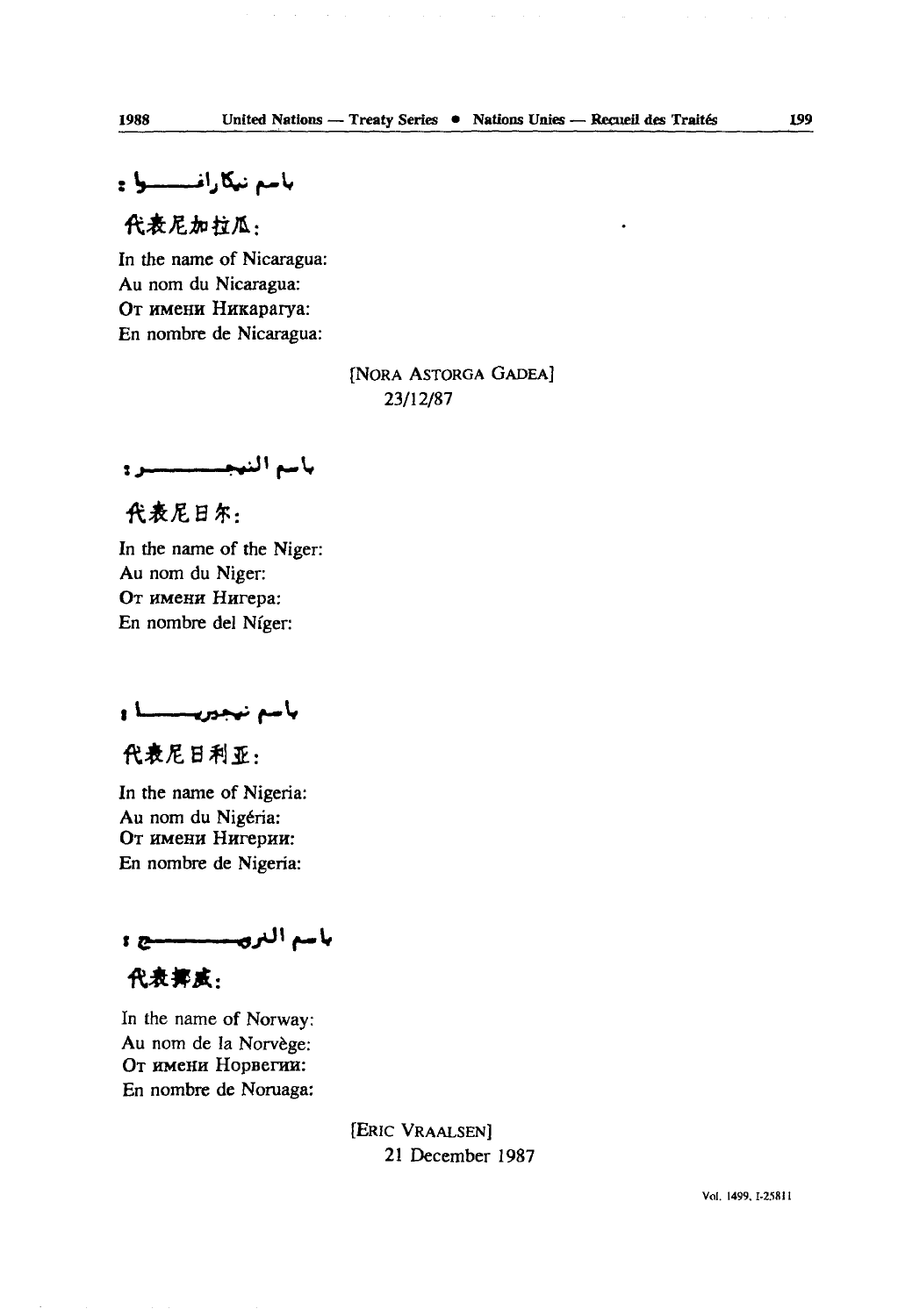باسم مسان و

### 代表阿曼:

In the name of Oman: Au nom de l'Oman: От имени Омана: En nombre de Oman:

### باسم باکسیسان و

### 代表巴基斯坦:

In the name of Pakistan: Au nom du Pakistan: От имени Пакистана En nombre del Pakistan:

باسم بنمسسا و

代表巴拿马:

In the name of Panama: Au nom du Panama: От имени Панамы: En nombre de Panama:

> [JORGE EDUARDO RITTER] 30/XII/87

### باسم بابوا غينيا الجديدة و

### 代表巴布亚新几内亚:

In the name of Papua New Guinea: Au nom de la Papouasie-Nouvelle-Guinée: От имени Папуа-Новой Гвинеи: En nombre de Papua Nueva Guinea:

> [RENAGI R. LOHIA] 31.12.87

Vol. I4W. I-258II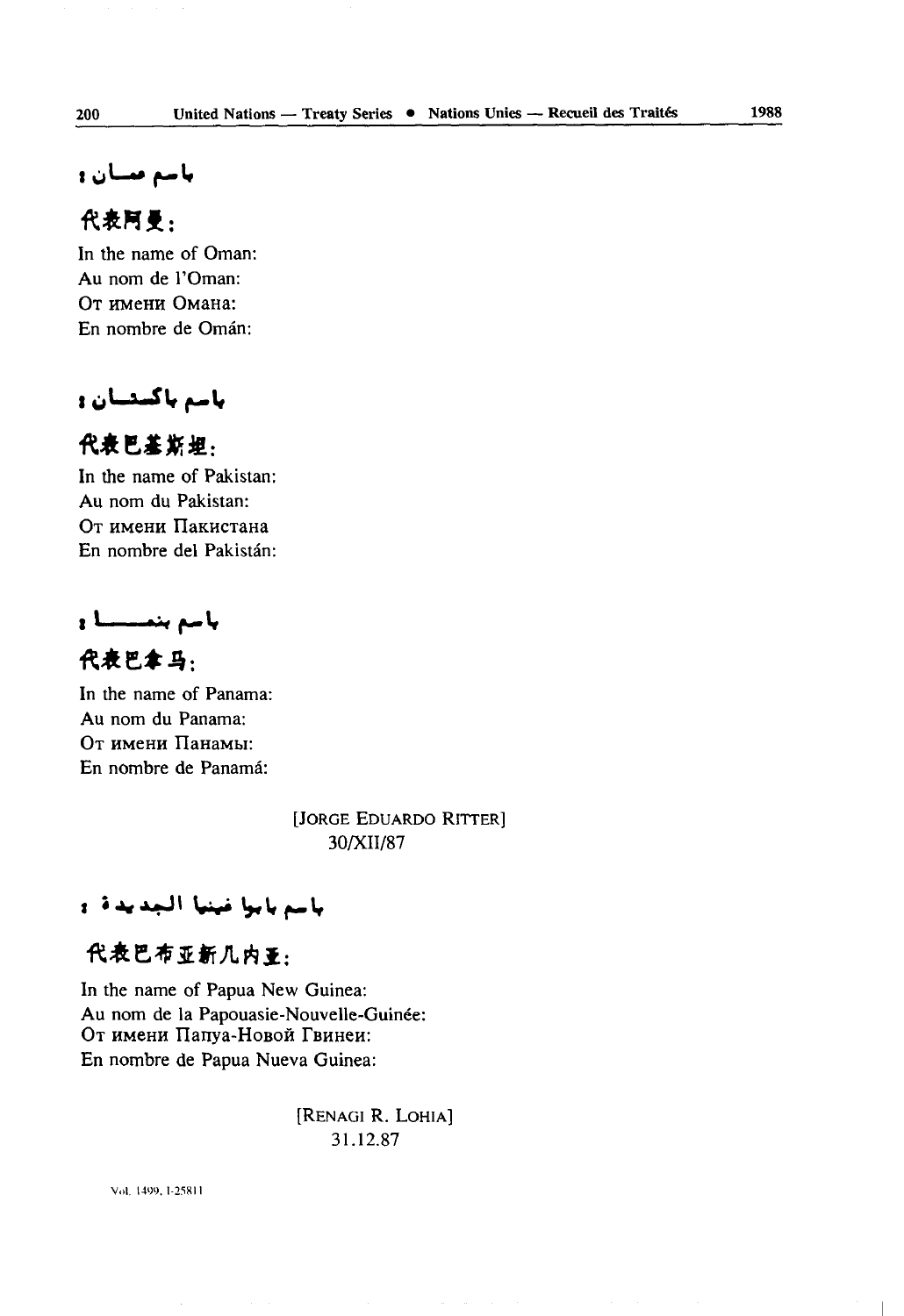باسم بارافستنسسوای و

# 代表巴拉圭,

In the name of Paraguay: Au nom du Paraguay: От имени Парагвая: En nombre del Paraguay:

بأسم بيــــــــروه

代表秘鲁:

In the name of Peru: Au nom du Pérou: OT имени Перу: En nombre del Peru:

> [CARLOS ALZAMORA TRAVERSO] 29/12/87

代表菲律宾:

In the name of the Philippines: Au nom des Philippines: От имени Филлипин: En nombre de Filipinas:

> [MANUAL MENDEZ] 30 XII 87

ł.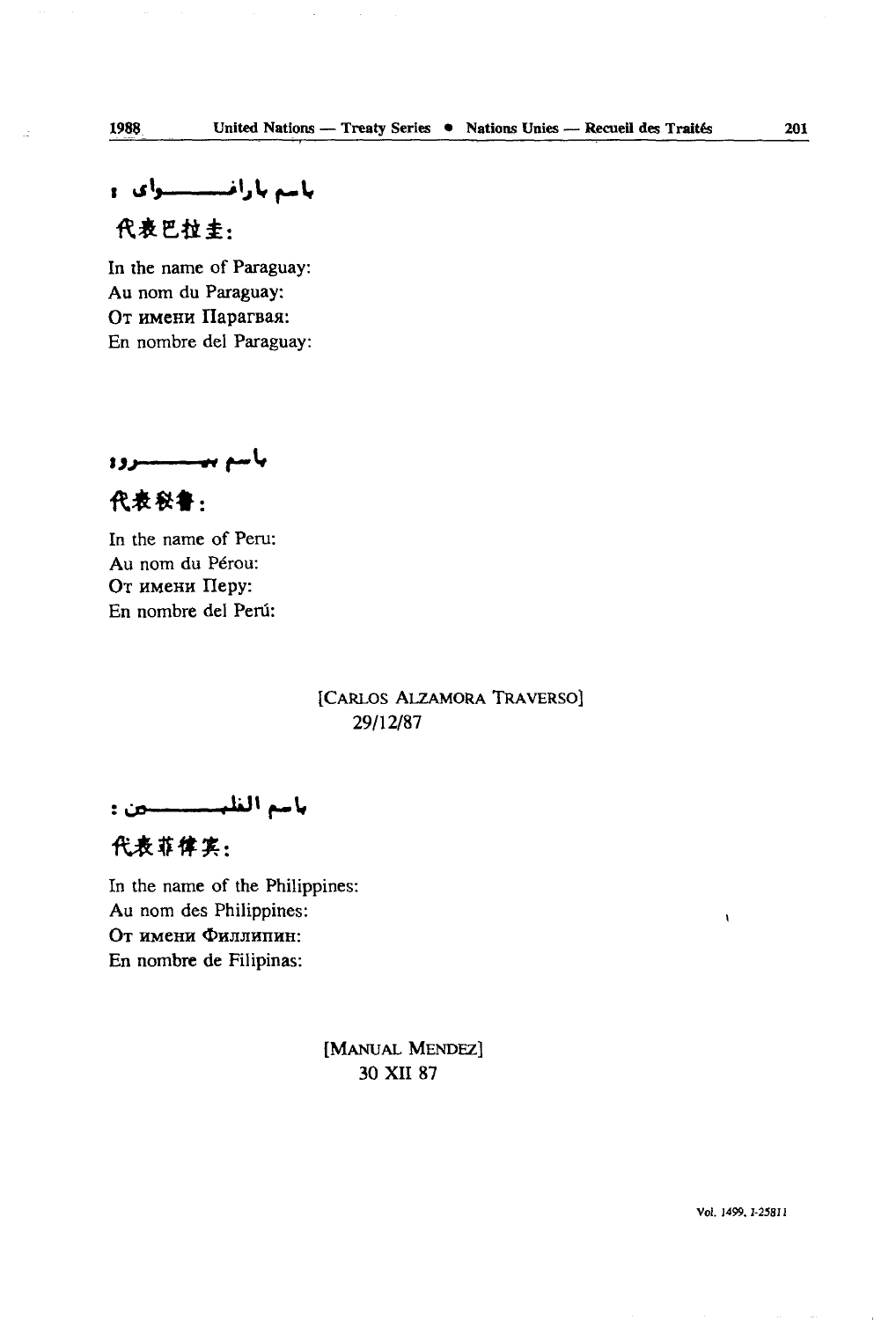بأسم بولنسسدان

代表波兰.

In the name of Poland: Au nom de la Pologne: От имени Польши: En nombre de Polonia:

باسم البرنغسسسال و

代表葡萄牙:

In the name of Portugal: Au nom du Portugal: От имени Португалии: En nombre de Portugal:

باسم تطسيستيرو

代表卡塔尔: In the name of Qatar: Au nom du Qatar: OT HM6HH KaTapa: En nombre de Qatar:

باسم جمهورية كوريستسنا و

代表大韩民国:

In the name of the Republic of Korea: Au nom de la République de Corée: От имени Корейской Республики: En nombre de la Repûblica de Corea:

> [KUN PARK] 31.12.87

Vol. I4TO, I-258I1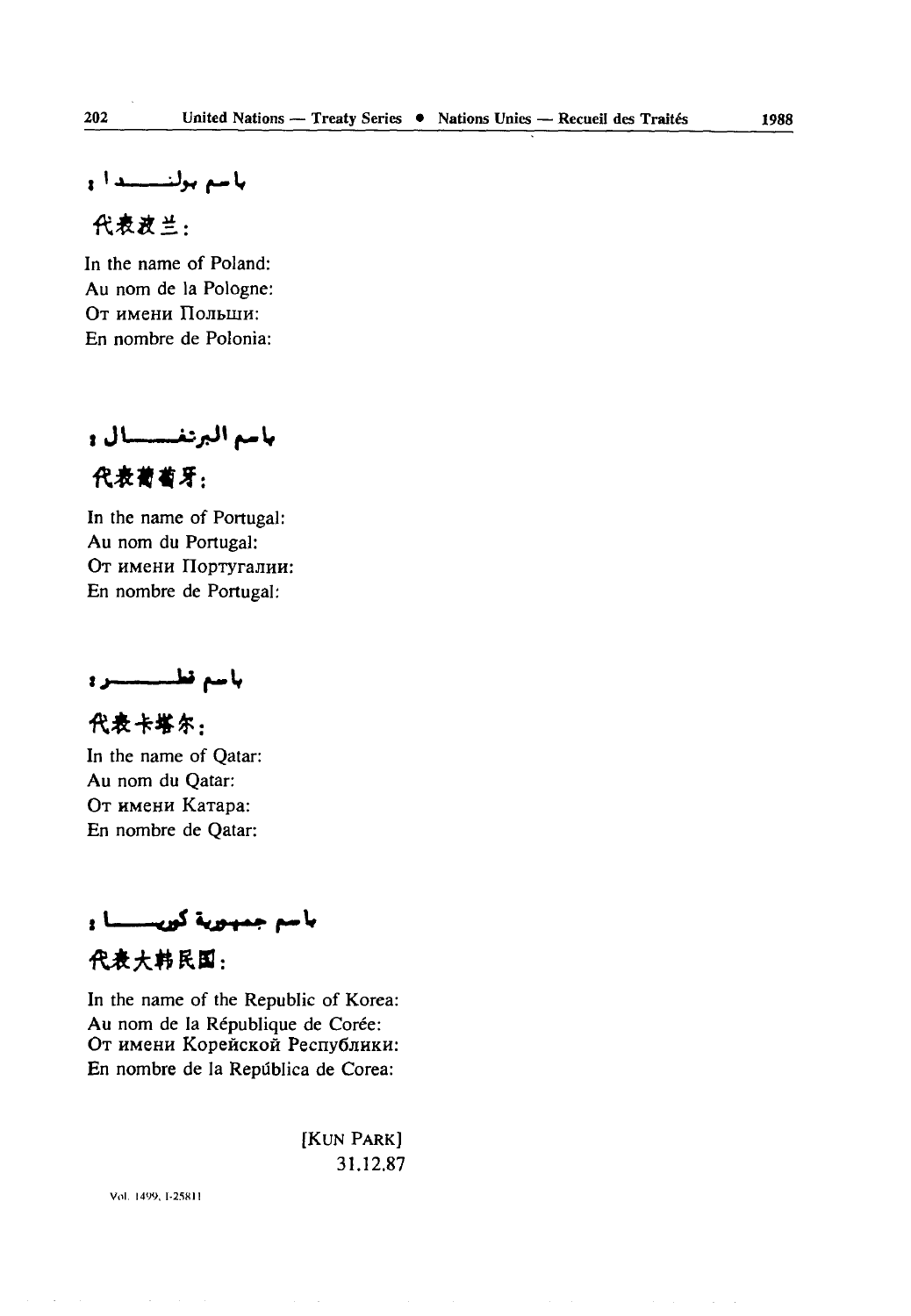### 代表罗马尼亚:

In the name of Romania: Au nom de la Roumanie: От имени Румынии: En nombre de Rumania:

باسم روانستدا و

代表卢旺达:

In the name of Rwanda: Au nom du Rwanda: От имени Руанды: En nombre de Rwanda:

### يبضم منائته كيثني وتيقن 代表圣基茨和尼维斯。

In the name of Saint Kitts and Nevis: Au nom de Saint-Kitts-et-Nevis: От имени Сент-Китс и Невис: En nombre de Saint Kitts y Nevis:

## باسم سانت لوسيسسنا و

代表圣卢西亚:

In the name of Saint Lucia: Au nom de Sainte-Lucie: **OT HMCHH CCHT-JIlOCHH:** En nombre de Santa Lucfa: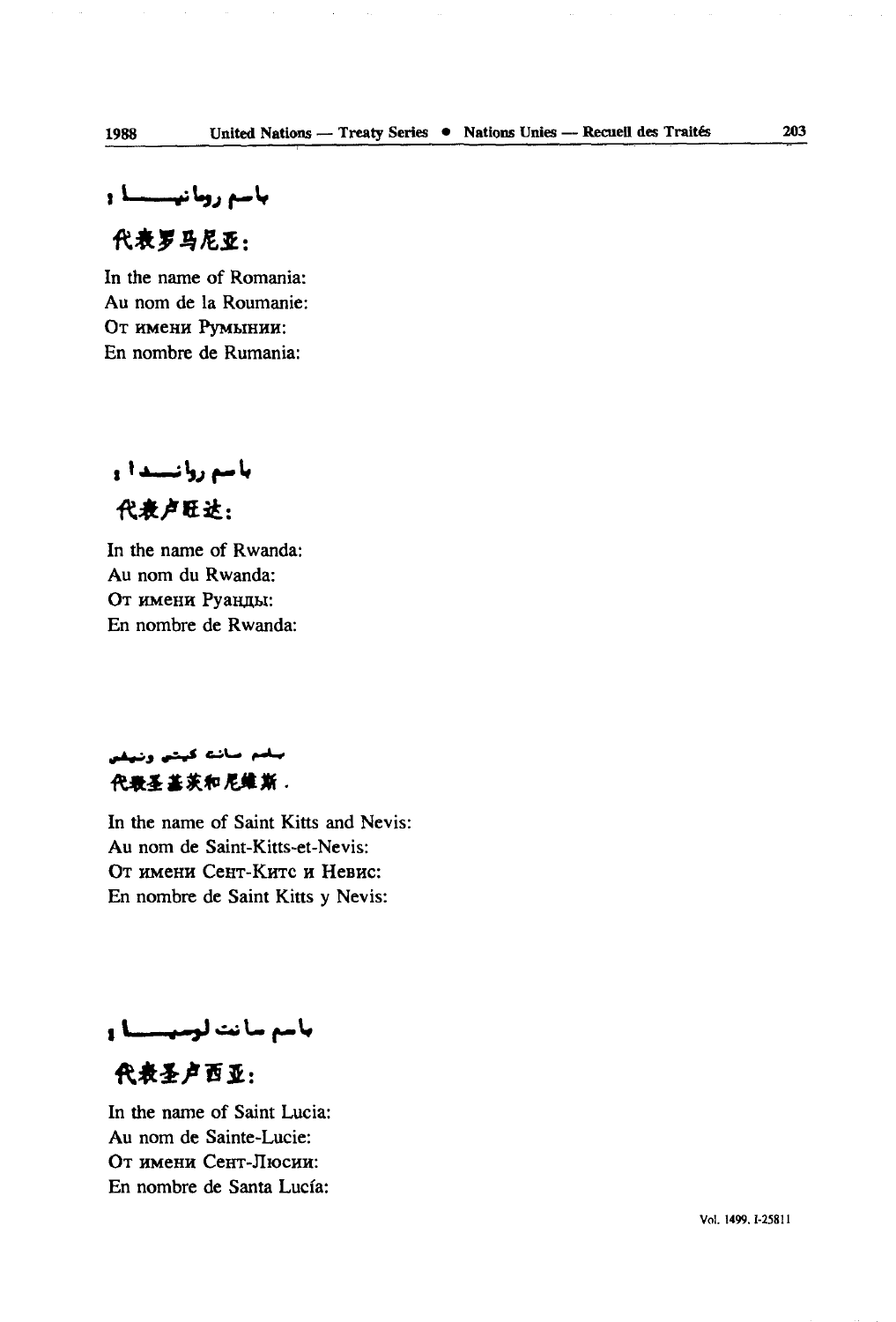# باسم سائت فنسنت وجزر فرينا د ين و

## 代表圣文森特和格林纳丁斯,

In the name of Saint Vincent and the Grenadines: Au nom de Saint- Vincent-et-Grenadines: От имени Сент-Винсента и Греналы: En nombre de San Vicente y las Granadinas:

باسم سامسسوا و 代表萨摩亚:

In the name of Samoa: Au nom du Samoa: От имени Самоа: En nombre de Samoa:

باسم سان مارينــــــــو:

代表圣马力诺,

In the name of San Marino: Au nom de Saint-Marin: От имени Сан-Марино: En nombre de San Marino:

### باسم سان تومي وبريتسيبي ۽

### 代表圣多美和普林西比.

In the name of Sao Tome and Principe: Au nom de Sao Tomé-et-Principe: От имени Сан-Томе и Принсипи: En nombre de Santo Tome *y* Principe:

Vol. I4W, 1-2581 I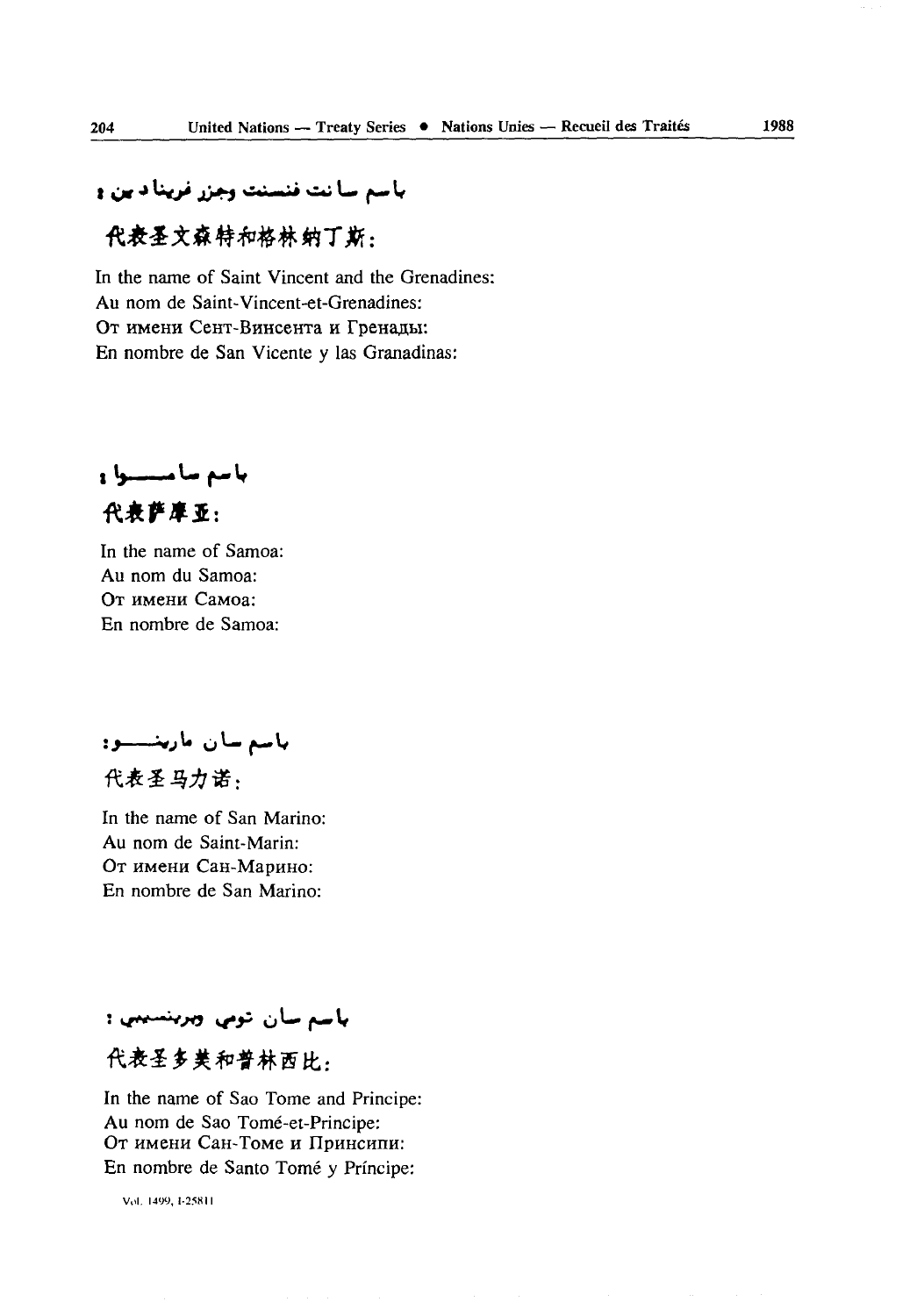# باسم العطكة العربية السعود ينة <del>.</del> 代表沙特阿拉伯:

In the name of Saudi Arabia: Au nom de l'Arabie saoudite: От имени Саудовской Аравии: En nombre de Arabia Saudita:

باسم السنغال :

代表塞内加尔:

In the name of Senegal: Au nom du Sénégal: От имени Сенегала: En nombre del Senegal:

باسم سيشيــــــل :

代表塞舌尔:

In the name of Seychelles: Au nom des Seychelles: От имени Сейшельских островов: En nombre de Seychelles:

باسم سيراليسسون :

代表案拉利昂:

In the name of Sierra Leone: Au nom de la Sierra Leone: От имени Сьерра-Леоне: En nombre de Sierra Leona:

 $\bar{z}$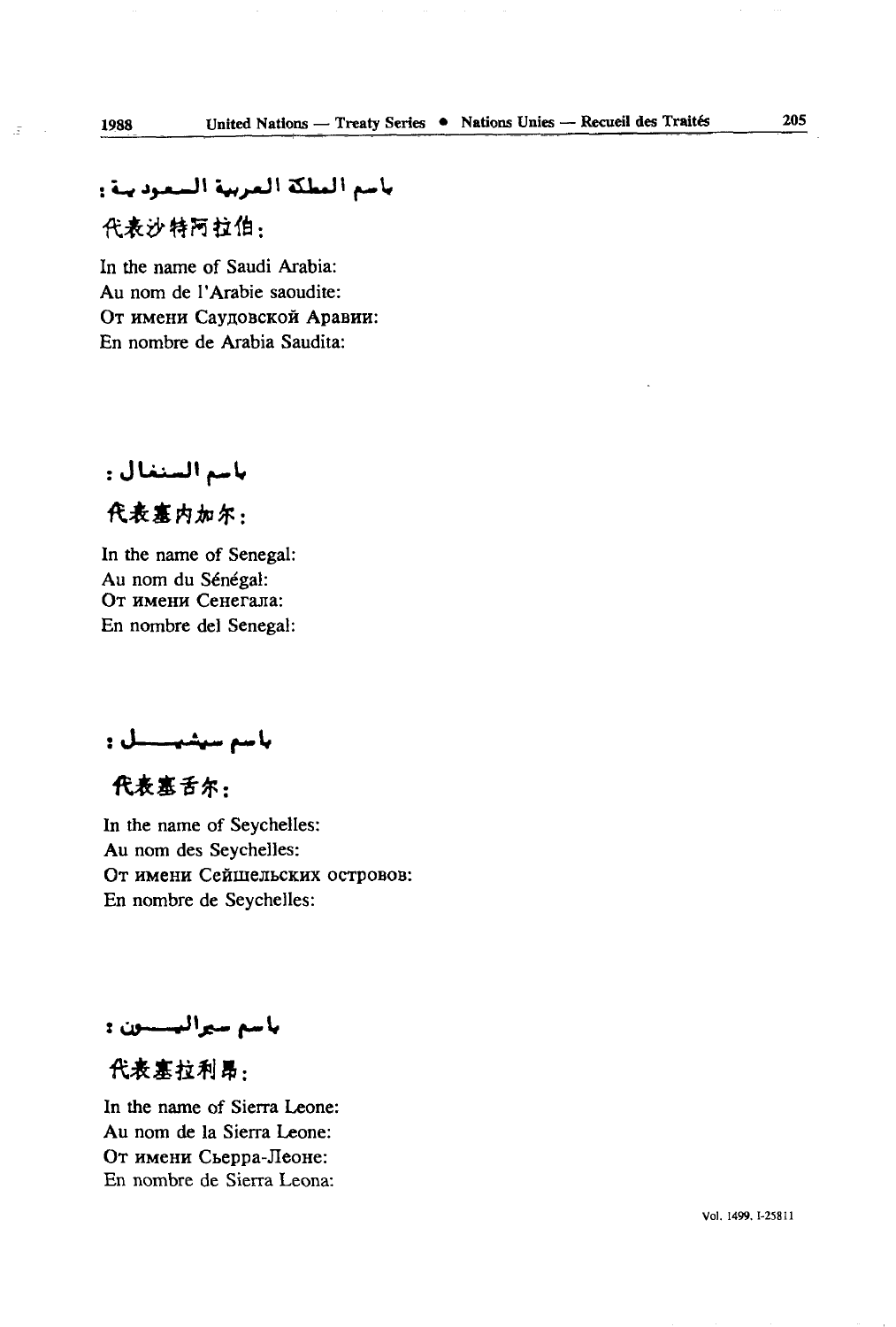ياسم سنغافسسوره: د

代表新加坡.

In the name of Singapore: Au nom de Singapour: От имени Сингапура: En nombre de Singapur:

باسم جزر سليمسسان و

代表所罗门群岛:

In the name of Solomon Islands: Au nom des Iles Salomon: **OT** HMCHH COJIOMOHOBBIX **OCTpOBOB:** En nombre de las Islas Salomón:

باسم الصوميسيال :

代表索马里. In the name of Somalia: Au nom de la Somalie: От имени Сомали: En nombre de Somalia:

باسم افريقيا الجنوبة عنما

代表南非,

In the name of South Africa: Au nom de l'Afrique du Sud: От имени Южной Африки: En nombre de Sudâfrica:

> [ALBERT LESLIE MANLEY] 3l December 1987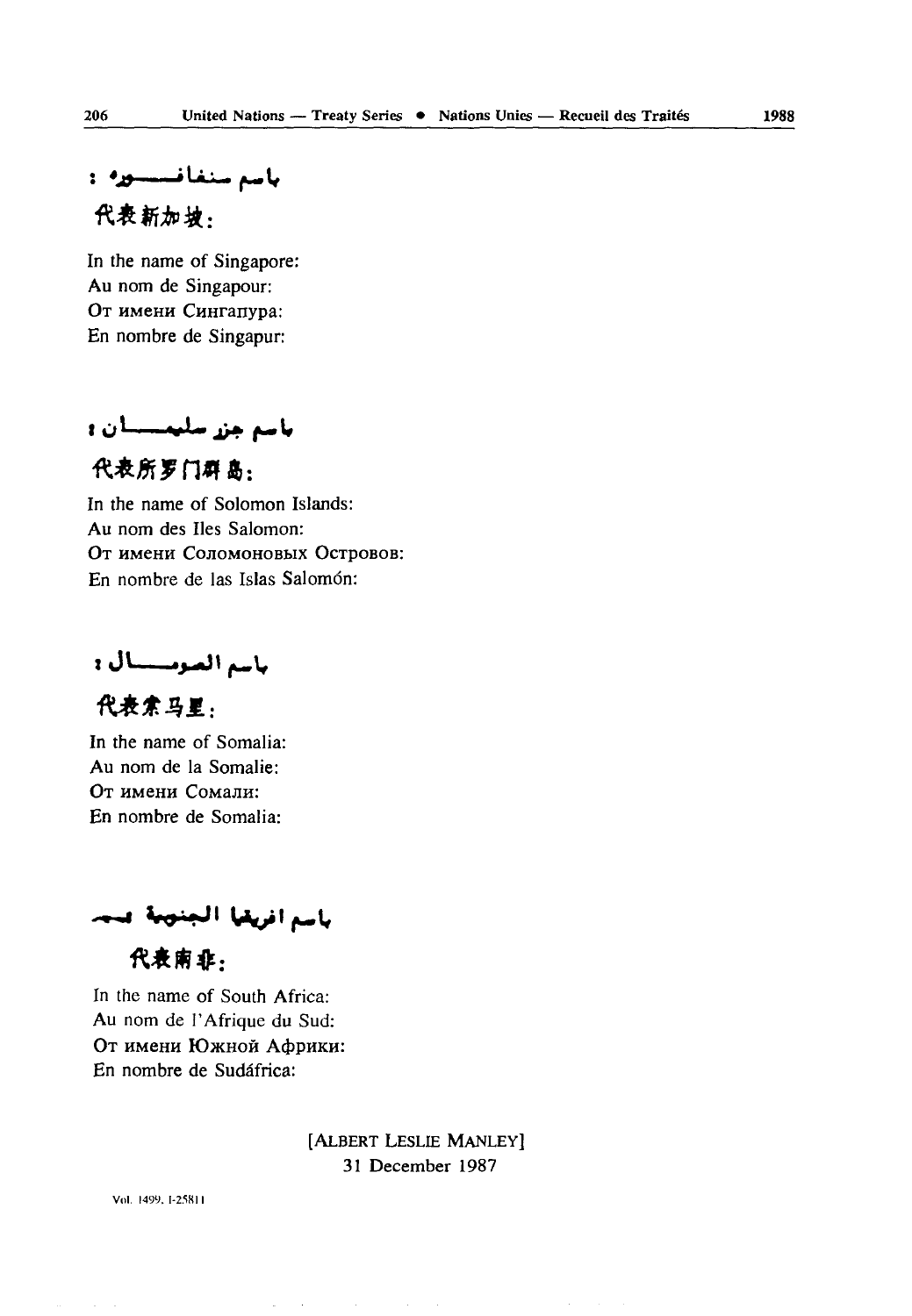باسم اسبانیستستا و

### 代表西班牙:

In the name of Spain: Au nom de l'Espagne: От имени Испании: En nombre de Espafia:

باسم سری لانکستا و 代表新里兰卡:

In the name of Sri Lanka: Au nom de Sri Lanka: От имени Шри Ланки: En nombre de Sri Lanka:

باسم المتسبودان و

代表苏丹:

In the name of the Sudan: Au nom du Soudan: От имени Судана: En nombre del Sudan:

باسع سوينبطوو

代表苏星南.

In the name of Suriname: Au nom du Suriname: От имени Суринама: En nombre de Suriname: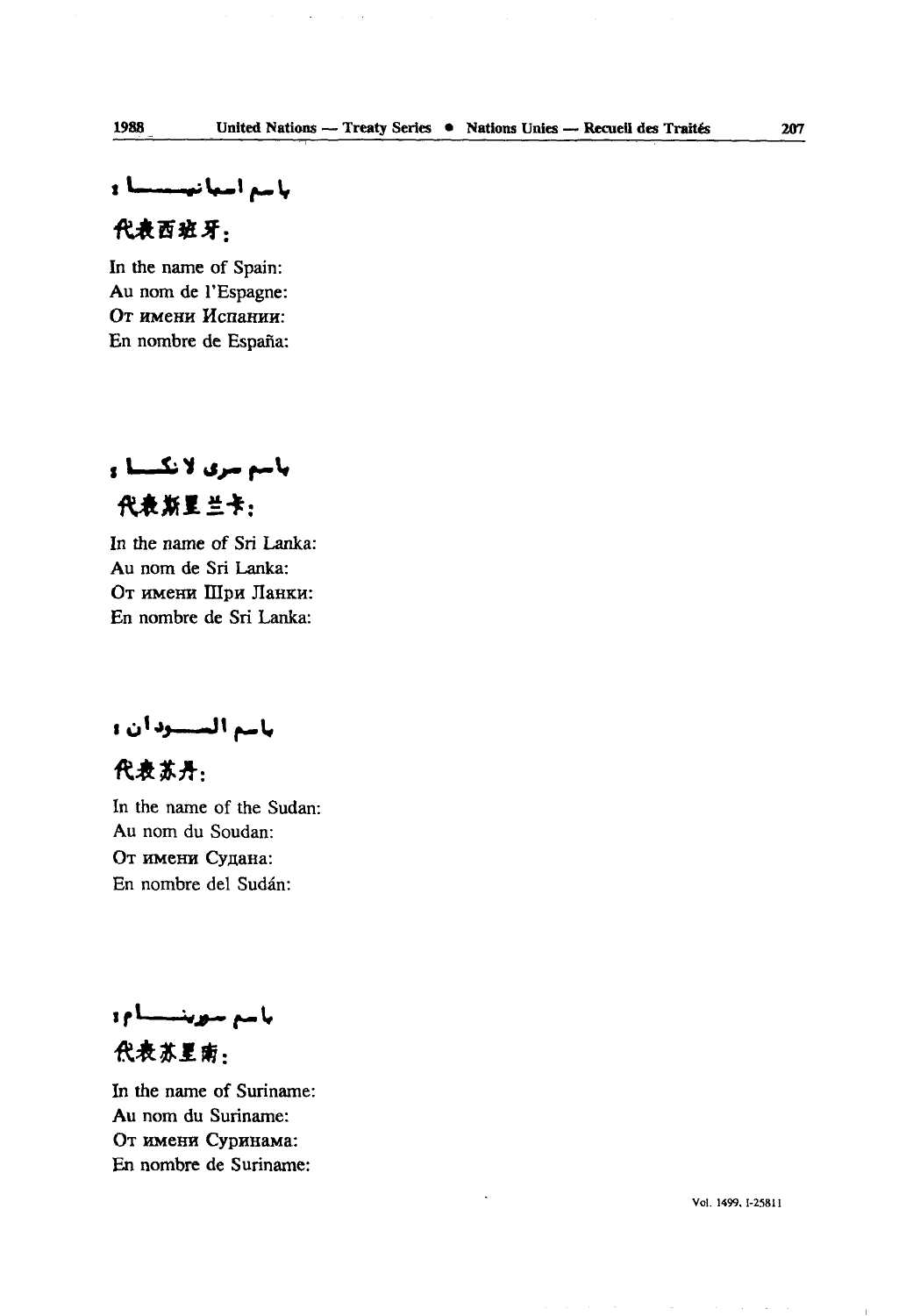باسم سوازیلنىسىسە :

代表期成士兰:

In the name of Swaziland: Au nom du Swaziland: От имени Свазиленда: En nombre de Swazilandia:

> [T. L. L. DLAMINI] 14th December, 1987

باسم السويستند : 代表璀典:

In the name of Sweden: Au nom de la Suède: От имени Швеции: En nombre de Suecia:

> [ANDERS FERM] 15 December 1987

باسم سويسسسسرا و

代表瑞士:

In the name of Switzerland: Au nom de la Suisse: От имени Швейцарии: En nombre de Suiza: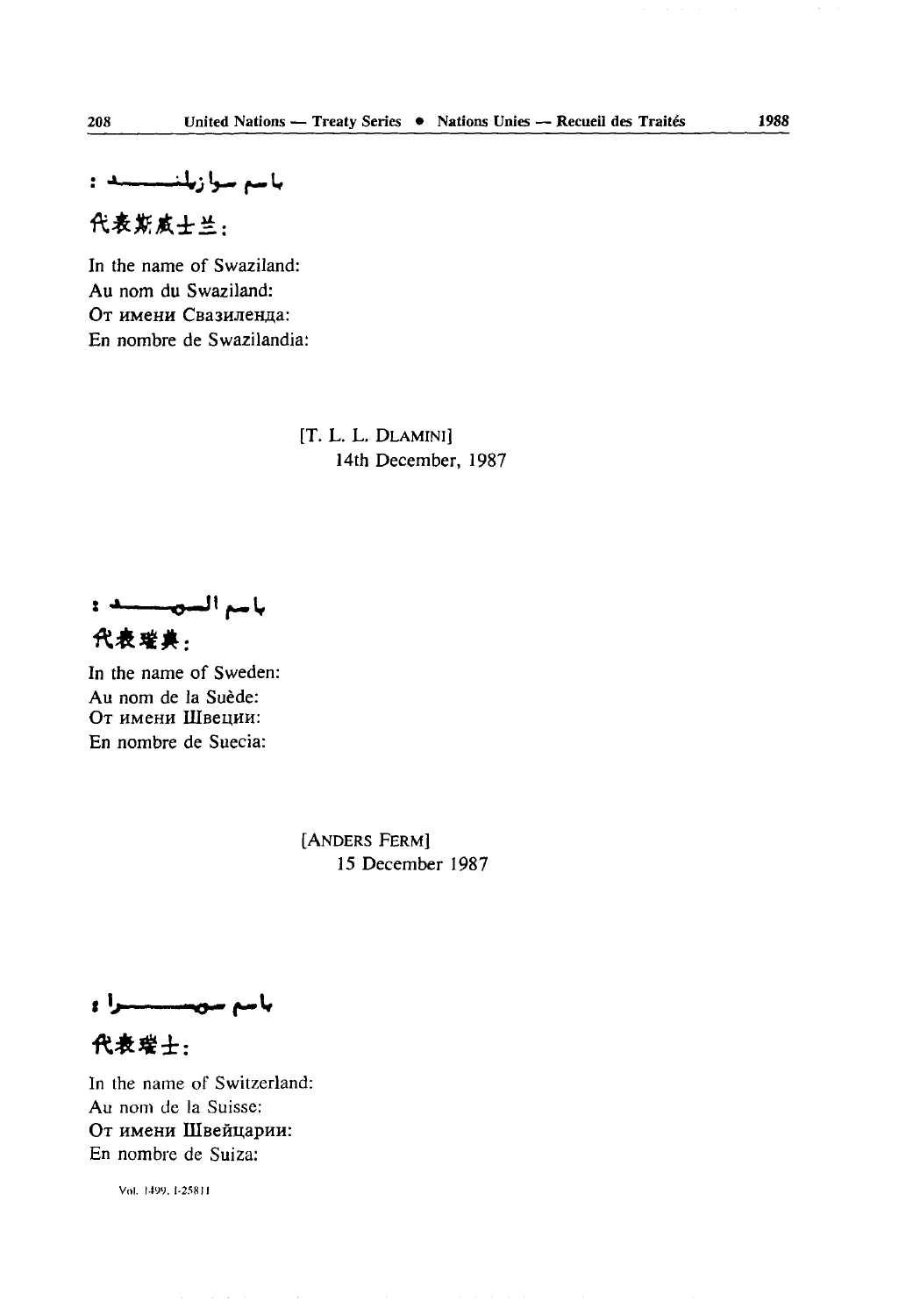### باسم الجمهوية العربية السوية و

## 代表阿拉伯叙利亚共和国:

In the name of the Syrian Arab Republic Au nom de la République arabe syrienne От имени Сирийской Арабской Республики: En nombre de la Repûblica Arabe Siria:

باسم تايلنسسد و

代表来图:

In the name of Thailand: Au nom de la Thaïlande: От имени Таиланпа: En nombre de Tailandia:

باسم تخسسسوه

代表多哥:

In the name of Togo: Au nom du Togo: OT HMCHH Toro: En nombre del Togo:

باسم تونفسسا ۽

代表汤加:

In the name of Tonga: Au nom des Tonga: От имени Тонга: En nombre de Tonga: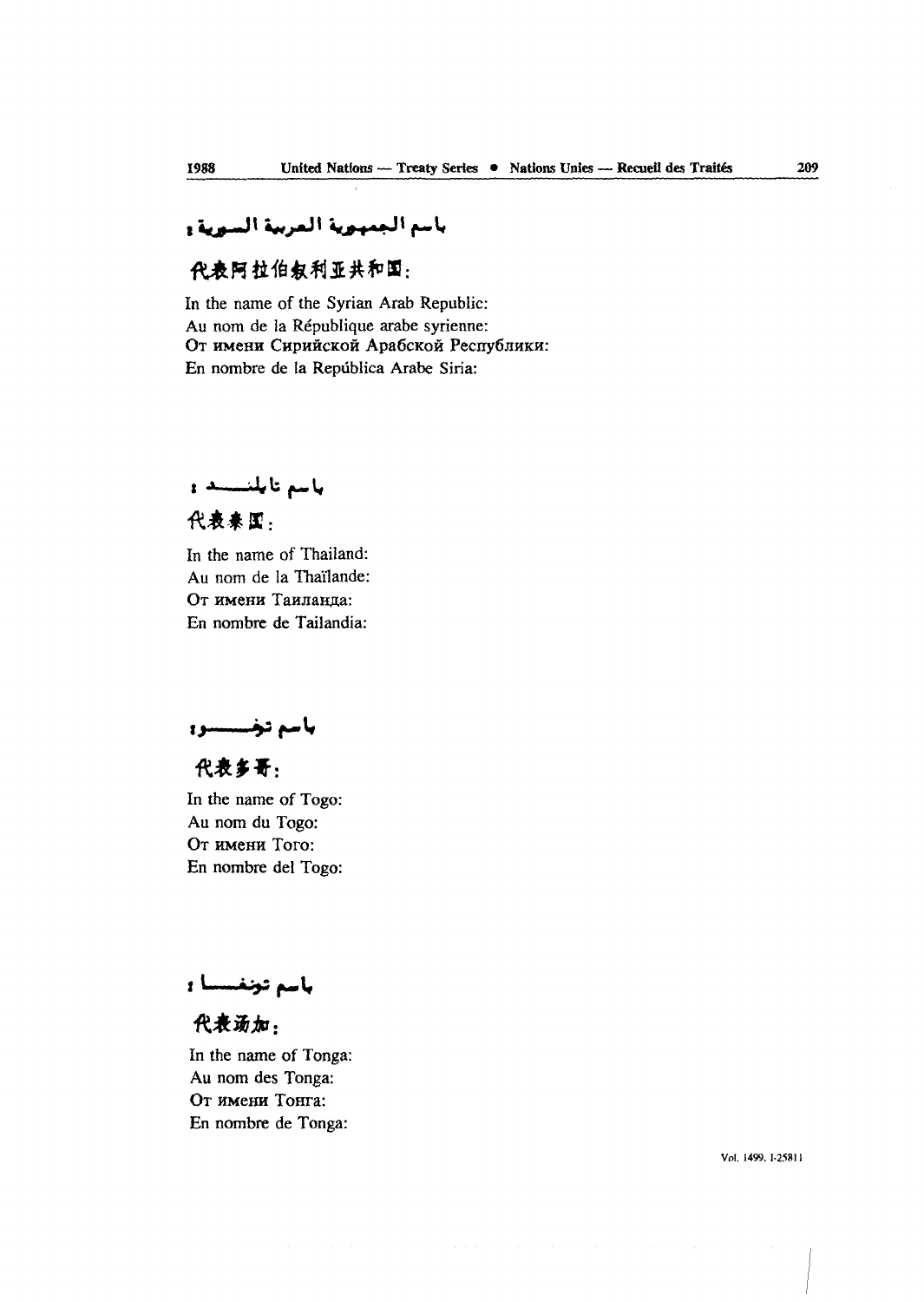باسم تزينيداد وتوبانمسسوه

# 代表特立尼达和多巴哥:

In the name of Trinidad and Tobago: Au nom de la Trinité-et-Tobago: От имени Тринидада и Тобаго: En nombre de Trinidad y Tabago:

باسم تونسسس:

代表突尼斯:

In the name of Tunisia: Au nom de la Tunisie: OT HMCHH TyHHca: En nombre de Túnez:

باسم ترکیسسا : 代表土耳其:

In the name of Turkey: Au nom de la Turquie: От имени Турции: En nombre de Turquia:

باسم توفاليسيوو 代表图页卢:

In the name of Tuvalu: Au nom de Tuvalu: Эт имени Тувалу: En nombre de Tuvalu: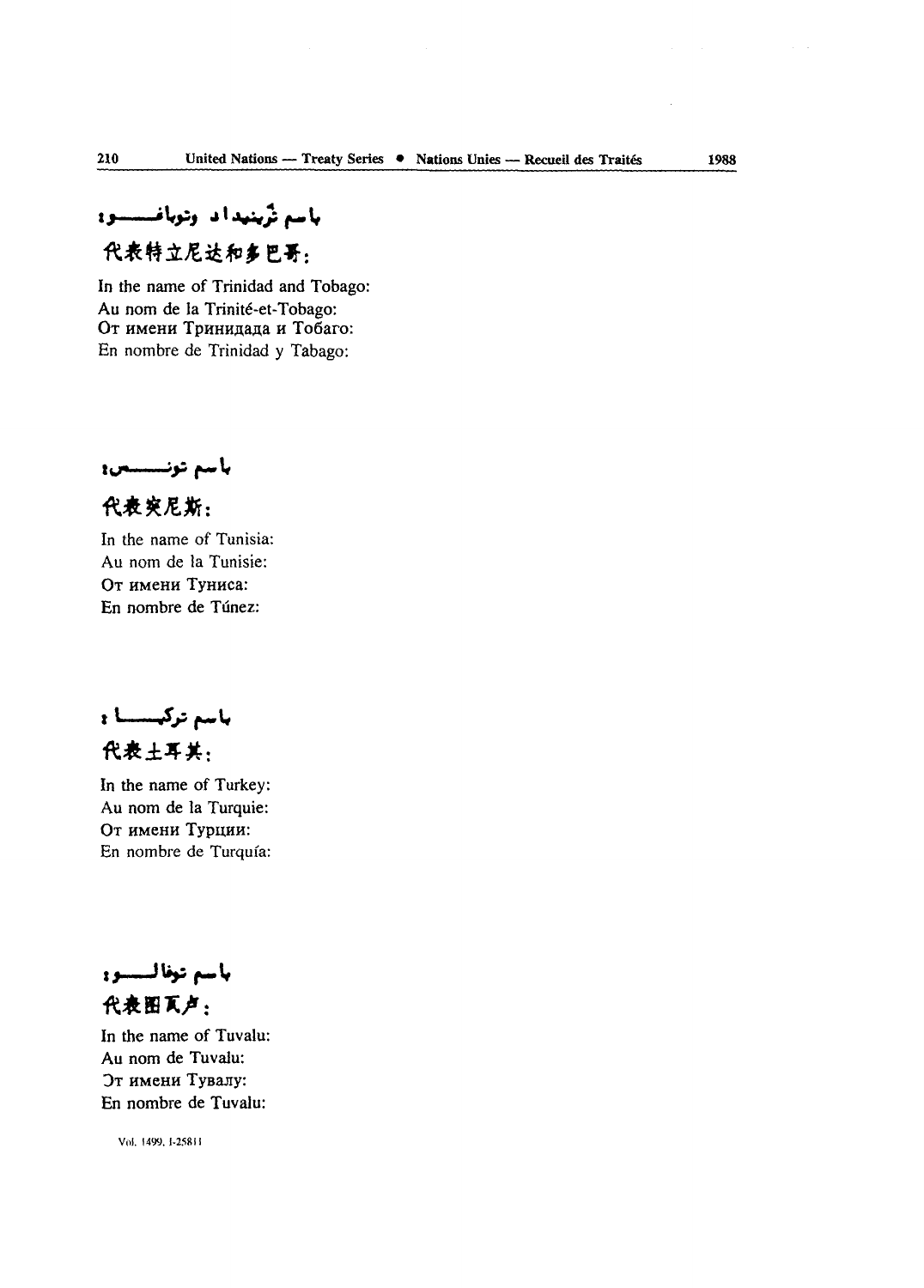باستم أرتشندا و 代表乌干达:

In the name of Uganda: Au nom de l'Ouganda: От имени Уганцы: En nombre de Uganda:

### باسع جسورية أوكرانيا الاشتراكية السوفياتية:

## 代表乌克兰苏维埃社会主义共和国:

In the name of the Ukrainian Soviet Socialist Republic: Au nom de la République socialiste soviétique d'Ukraine: От имени Украинской Советской Социалистической Республики: En nombre de la Repûblica Socialista Soviética de Ucrania:

### باسع انجاد الجمهوريات الاشتراكية السوفيانيسية و

### 代表苏维埃社会主义共和国联盟:

In the name of the Union of Soviet Socialist Republics: Au nom de l'Union des Républiques socialistes soviétiques: От имени Союза Советских Социалистических Республик: En nombre de la Union de Repûblicas Socialistas Soviéticas:

> [ALEKSANDR MIKHAILOVICH BELONOGOV]<sup>1</sup> 30.12.87

### باسم الأمارات المرببة المتحسدة و

代表阿拉伯联合酋长国:

In the name of the United Arab Emirates: Au nom des Emirats arabes unis: От имени Объединенных Арабских Эмиратов: En nombre de los Emiratos Arabes Unidos:

<sup>&#</sup>x27;Seep. 217 of this volume for the text of the declaration made upon signature—Voir p. 217 du présent volume pour le texte de la déclaration faite lors de la signature.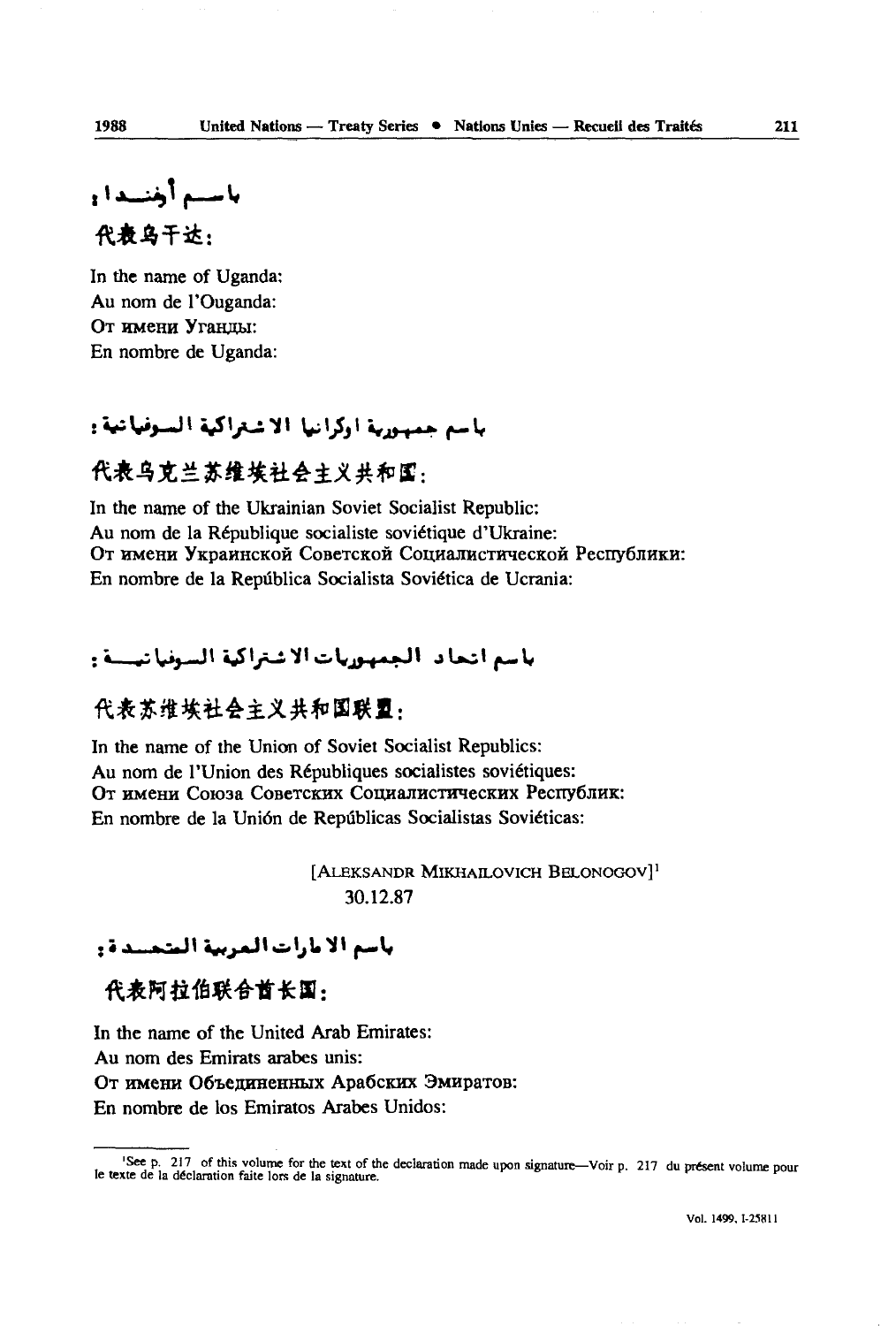### باسم البيلكة المتحدة لبريطانيا المظمى وايرلندا الشبالية:

### 代表大不列颠及北爱尔兰联合王国,

In the name of the United Kingdom of Great Britain and Northern Ireland: Au nom du Royaume-Uni de Grande-Bretagne et d'Irlande du Nord: От имени Соединенного Королевства Великобритании и Северной Ирландии: En nombre del Reino Unido de Gran Bretaña e Irlanda del Norte:

## باسم جمهورية تنزانيا المتحسسدة:

### 代表坦桑尼亚联合共和国,

In the name of the United Republic of Tanzania: Au nom de la République-Unie de Tanzanie: От имени Объединенной Республики Танзания: En nombre de la Repûblica Unida de Tanzania:

باسد البلايات المتحدة الأمريكيسيسية و

### 代表美利坚合众国。

In the name of the United States of America: Au nom des Etats-Unis d'Amérique: От имени Соединенных Штатов Америки: En nombre de los Estados Unidos de America:

باسم أورفيستسبياي و

代表乌拉士: In the name of Uruguay: Au nom de l'Uruguay: OT HMCHH YpyrBaa: En nombre del Uruguay: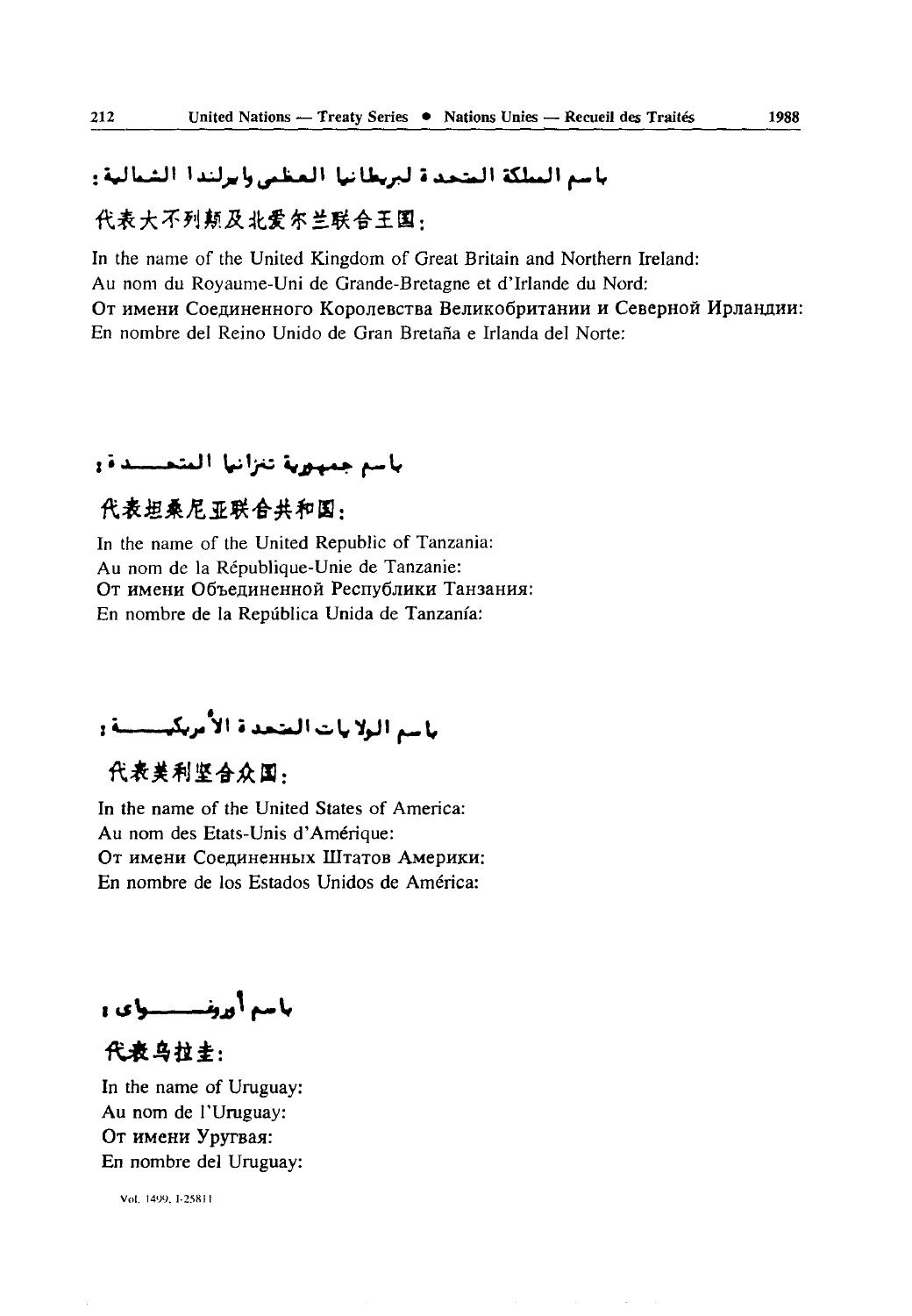$\sim 10^{-1}$ 

# باسع نا نواشستنسیو و 代表页势阿丽.

In the name of Vanuatu: Au nom de Vanuatu: От имени Вануату: En nombre de Vanuatu:

**باسم فتروسســلا :** 

代表委内瑞拉. In the name of Venezuela: Au nom du Venezuela: От имени Венесуэлы: En nombre de Venezuela:

باسم ضت نسام : 代表越南社会主义共和国.

In the name of Viet Nam: Au nom du Viet Nam: OT HMCHH BheTHaMa: En nombre de Viet Nam:

باسم البمسسن:

代表也门:

In the name of Yemen: Au nom du Yemen: От имени Йемена: En nombre del Yemen: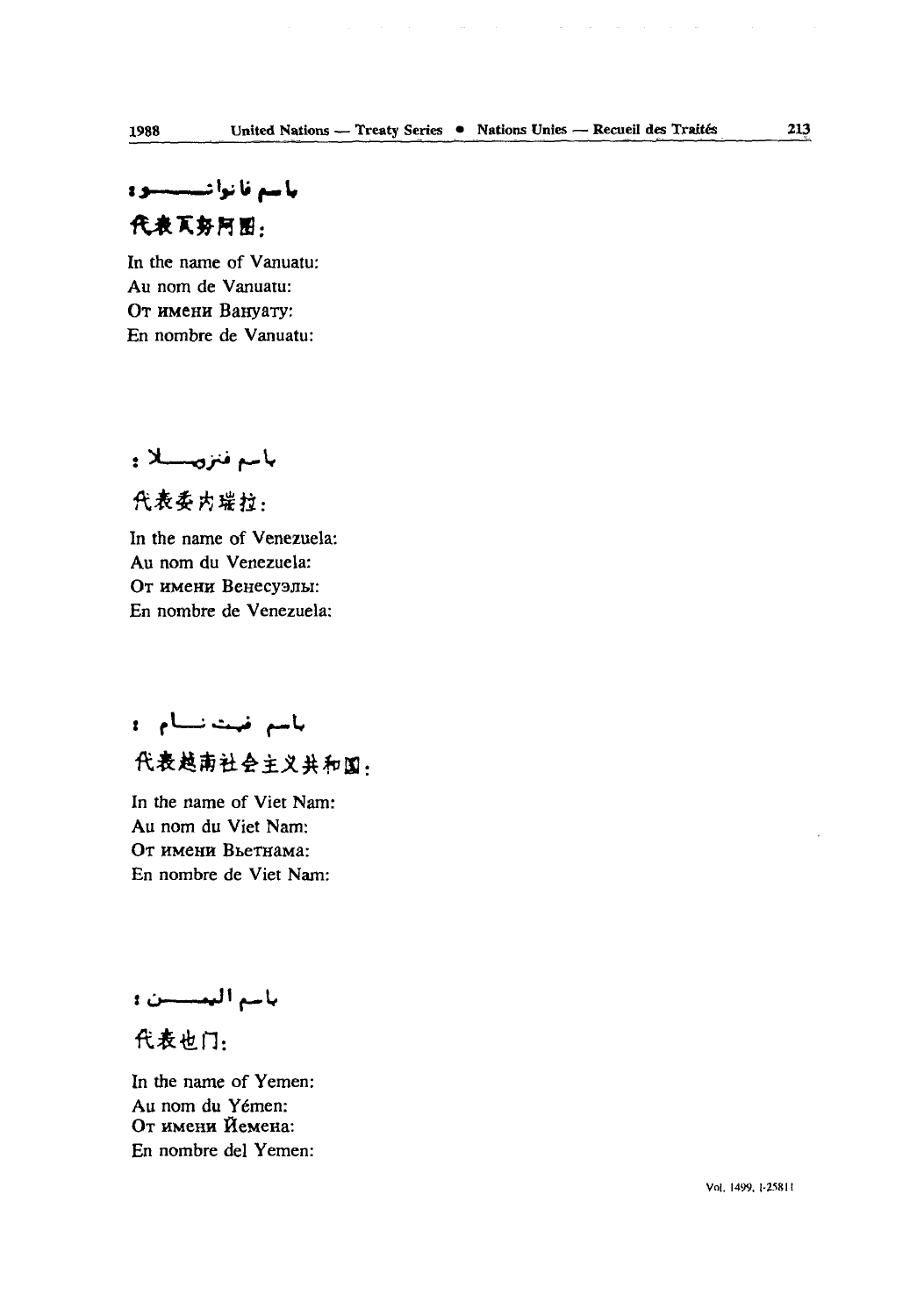باسم بخوسلا فيسسا : 代表南斯拉夫.

In the name of Yugoslavia: Au nom de la Yougoslavie: От имени Югославии: En nombre de Yugoslavia:

باسع زافستسين

代表扎伊尔:

In the name of Zaire: Au nom du Zaïre: От имени Заира: En nombre del Zaire:

بأسع زاميا السلطاء 代表赞比亚:

In the name of Zambia: Au nom de la Zambie: От имени Замбии: En nombre de Zambia:

باسم زمایسستوی و 代表津巴布韦:

In the name of Zimbabwe: Au nom du Zimbabwe: От имени Зимбабве: En nombre de Zimbabwe:

Vol. 1499. 1-258 11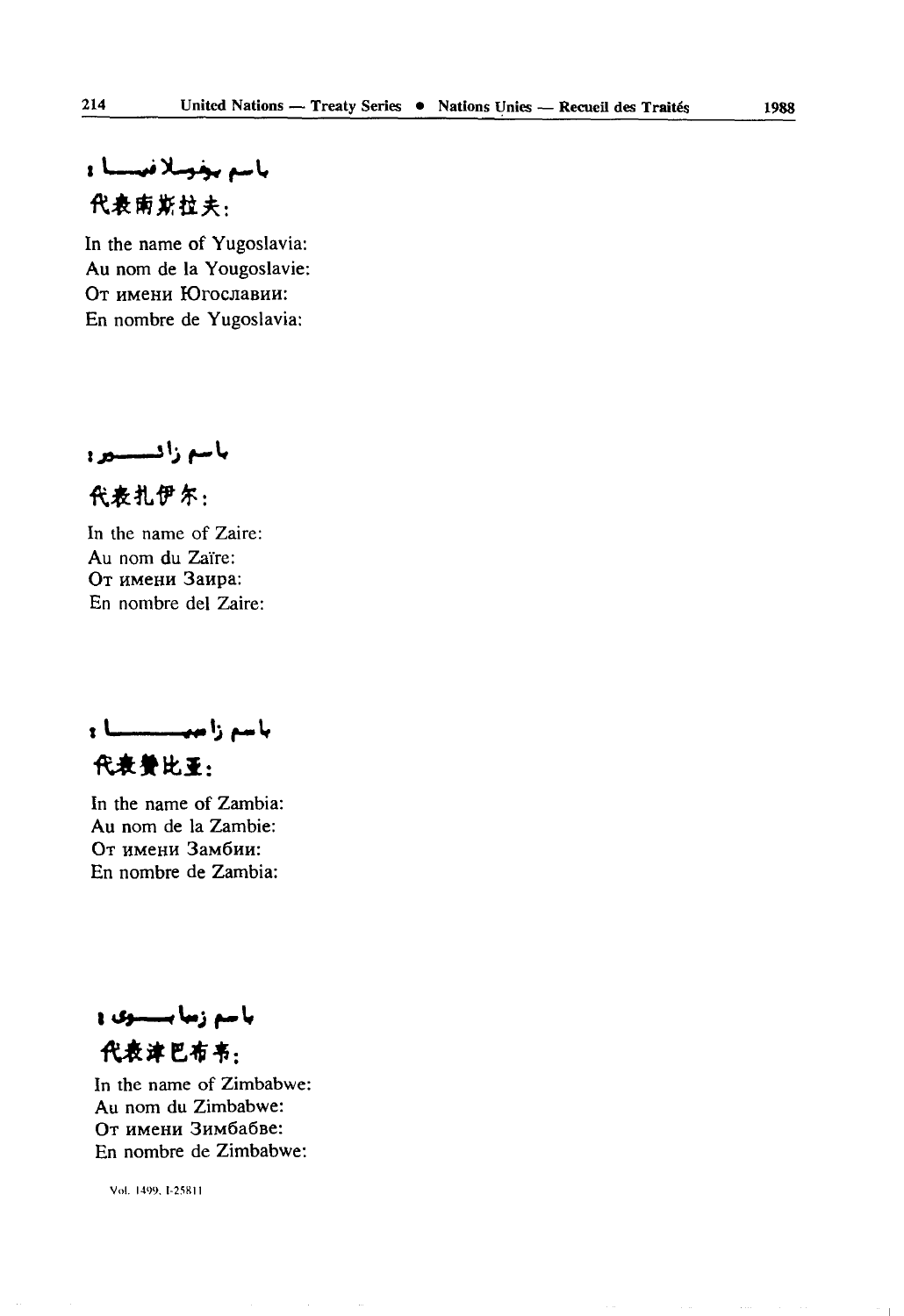代表欧洲经济共同体:

In the name of the European Economic Community: Au nom de la Communauté économique européenne: От имени Европейского экономического сообщества: En nombre de la Comunidad Econômica Europea:

[MAURIZIO FRANCINI]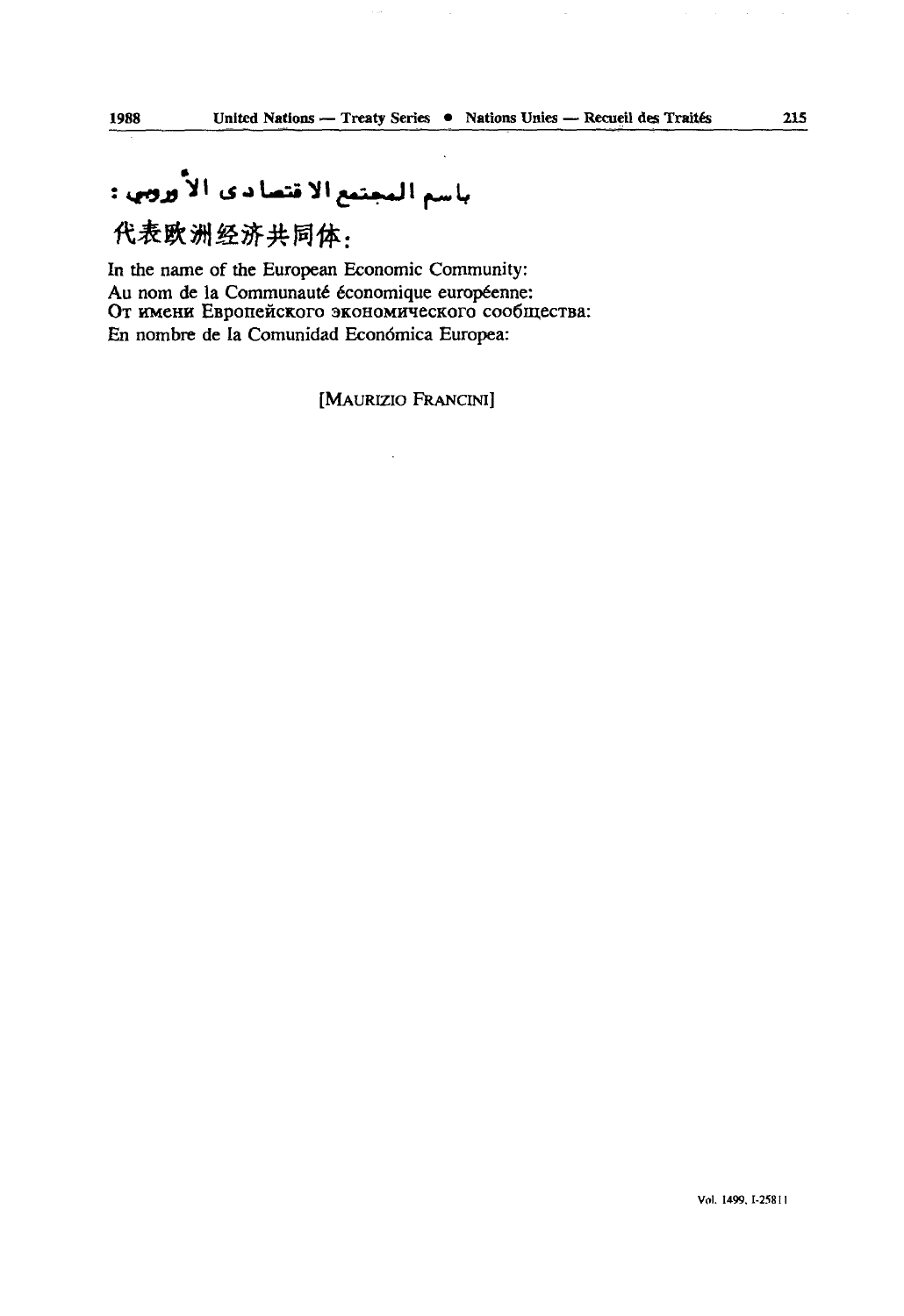DECLARATIONS MADE UPON DÉCLARATIONS FAITES LORS<br>SIGNATURE DE LA SIGNATURE DE LA SIGNATURE

#### *CUBA CUBA*

pliquant la reconnaissance ou l'acceptation<br>par le Gouvernement cubain du Gouver-

raciste d'Afrique du Sud, qui nement raciste d'Afrique du Sud, qui nement raciste d'Africa in et au-

Nations Unies et rejeté par tous les peuples<br>du monde

#### [SPANISH TEXT—TEXTE ESPAGNOL]

"La firma de la Reptlblica de Cuba al Convenio Internacional del Aziicar, 1987, no podrâ interpretarse como el reconocimiento o aceptaciôn por parte del Gobierno de la República de Cuba, del Gobierno racista de Sudáfrica, que no representa al pueblo sudafricano y que por su prâctica sistemâtica de la polftica discriminatoria del *apartheid,*  ha sido expulsado de Organismes Internacionales, recibido la condena de la Organizaciôn de las Naciones Unidas y la repuisa de todos los pueblos del mundo."

#### [TRANSLATION] [TRADUCTION]

The signature by the Republic of Cuba La signature par la République de Cuba the International Sugar Agreement, de l'Accord international sur le sucre de of the International Sugar Agreement, de l'Accord international sur le sucre de 1987, shall not be interpreted as recognition or acceptance on the part of the Government of the Republic of Cuba of the racist Government of South Africa, which does not represent the South African peo- représente pas le peuple sud-africain et au-<br>ple and which, because of its systematic quel la pratique systématique de la poliple and which, because of its systematic quel la pratique systematique de la poli-<br>practice of the discriminatory policy of tique discriminatoire d'apartheid a valu practice of the discriminatory policy of tique discriminatoire *d'apartheid* a valu *apartheid*, has been expelled from international agencies, condemned by the naux, condamné par l'Organisation des<br>United Nations and rejected by all the peo- Nations Unies et rejeté par tous les peuples ples of the world.

#### *ECUADOR EQUATEUR*

#### [SPANISH TEXT—TEXTE ESPAGNOL]

"El Gobierno del Ecuador considéra de suma importancia la negociaciôn de un Con venio Internacional del Azûcar de carâcter economico, que contenga disposiciones eficaces para establizar tanto el mercado mundial, que registra una creciente contraccion, como el precio del producto, cuyo deterioro es sistemâtico. Por otra parte, considéra irregular la distribuciôn desigual de votos para cargas financieras y adopcion de decisiones, medida que entiende como excepcional y temporal y que no puede constituir précédente para futuras negociaciones, por lo expuesto, si bien no obstaculiza el consenso a base des cual se ha llegado al Convenio, el Gobierno del Ecuador déjà a salvo su posición respecto de los puntos materia de la presente declaración."

#### [TRANSLATION] [TRADUCTION]

The Government of Ecuador attaches the Le Gouvernement équatorien considère utmost importance to the negotiation of an comme extrêmement importante la négo-International Sugar Agreement containing ciation d'un accord international sur le su-

Vol. 1499, 1-25811

effective provisions for stabilizing both the ere de caractère économique, contenant des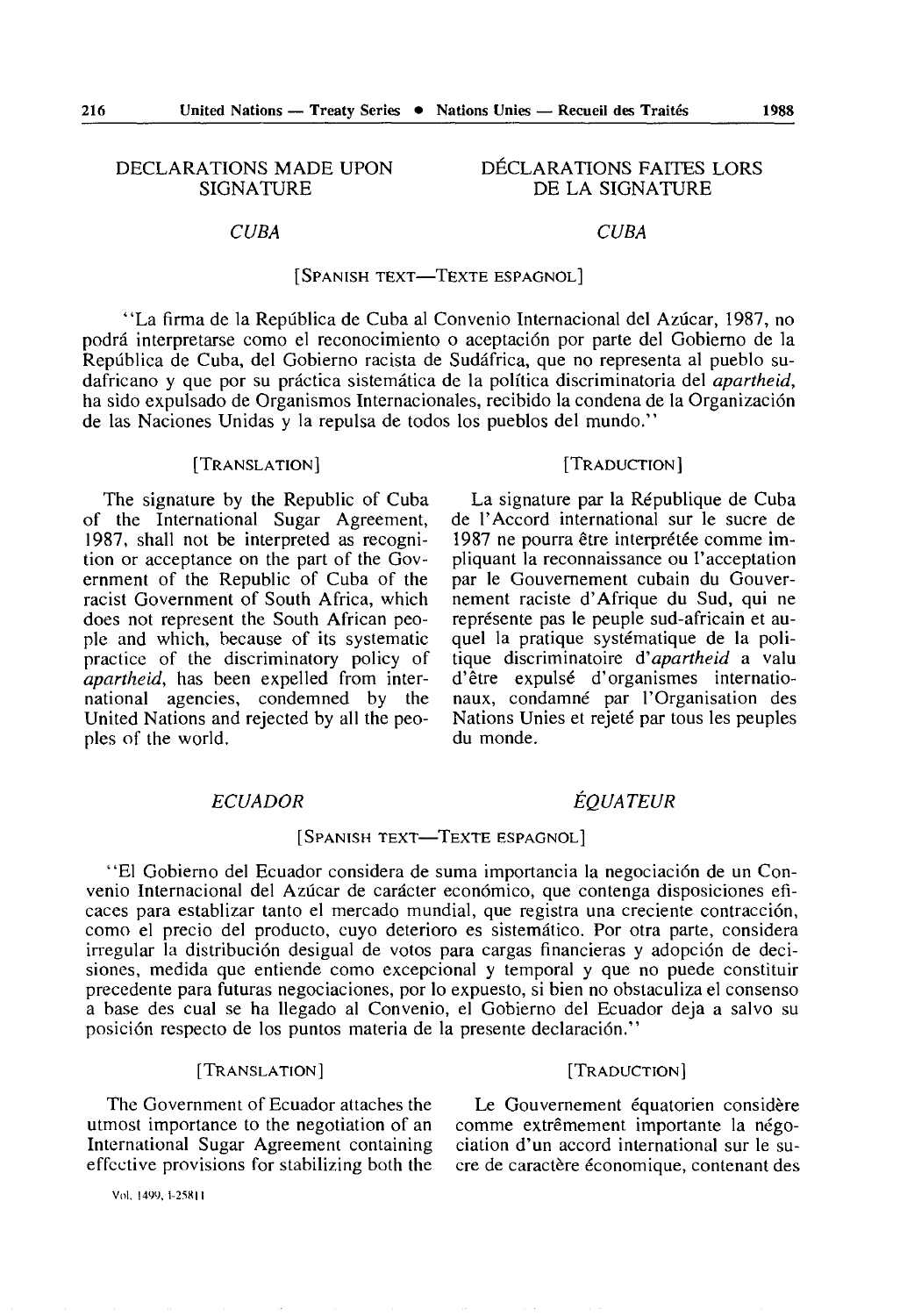world market, which continues to shrink, and the price of sugar, which is declining steadily. On the other hand, the Govern ment of Ecuador considers unusual the un equal distribution of votes for financial obligations and decision-making and un derstands it to be an exceptional, temporary measure which cannot create a precedent for future negotiations. Therefore, while the Government of Ecuador does not op pose the consensus on which the Agree ment is based, it reserves its position on the points raised in this declaration.

dispositions efficaces pour stabiliser tant le marché mondial, qui enregistre une contrac tion croissante, que le prix du produit qui ne cesse de baisser. Il considère par ailleurs comme irrégulière la répartition inégale des voix concernant les charges financières et l'adoption de décisions, disposition qui, à son avis, est exceptionnelle et provisoire et ne peut constituer un précédent pour les fu tures négociations. Vu ce qui précède, le Gouvernement équatorien ne s'oppose pas au consensus qui a permis d'élaborer l'accord, mais il réserve sa position en ce qui concerne les points qui font l'objet de la présente déclaration.

#### *GERMAN DEMOCRATIC REPUBLIC*

### *RÉPUBLIQUE DÉMOCRATIQUE ALLEMANDE*

#### [GERMAN TEXT—TEXTE ALLEMAND]

"Die Teilnahme der Regierung der Deutschen Demokratischen Republik am Internationalen Zuckerabkommen 1987 bedeutet keine Aenderung ihrer Haltung zu verschiedenen internationalen Organisationen."

#### [TRANSLATION]

The participation of the Government of the German Democratic Republic in the In ternational Sugar Agreement 1987 does not imply any change of its position towards various international organizations.

#### *UNION OF SOVIET SOCIALIST REPUBLICS*

#### [TRADUCTION]

La participation du Gouvernement de la République démocratique allemande à l'Accord international de 1987 sur le sucre n'implique aucune modification de sa po sition à l'égard des diverses organisations internationales.

#### *UNION DES RÉPUBLIQUES SOCIALISTES SOVIÉTIQUES*

### [RUSSIAN TEXT—TEXTE RUSSE]

"В свете известной позиции по корейскому вопросу Союз Советских Социалистических Республик не может признать правомерным наименование "Корейская Республика", содержащееся в Приложении "В" к Соглашению". [TRANSLATION] [TRADUCTION]

In view of its well-known position on the Korean question, the Union of Soviet Socialist Republics cannot recognize as lawful the designation "Republic of Korea" contained in annex B to the Agreement.

Etant donné sa position bien connue sur la question de Corée, l'Union des Répu bliques socialistes soviétiques ne peut re connaître comme légale la désignation «République de Corée» figurant à l'annexe B de l'Accord.